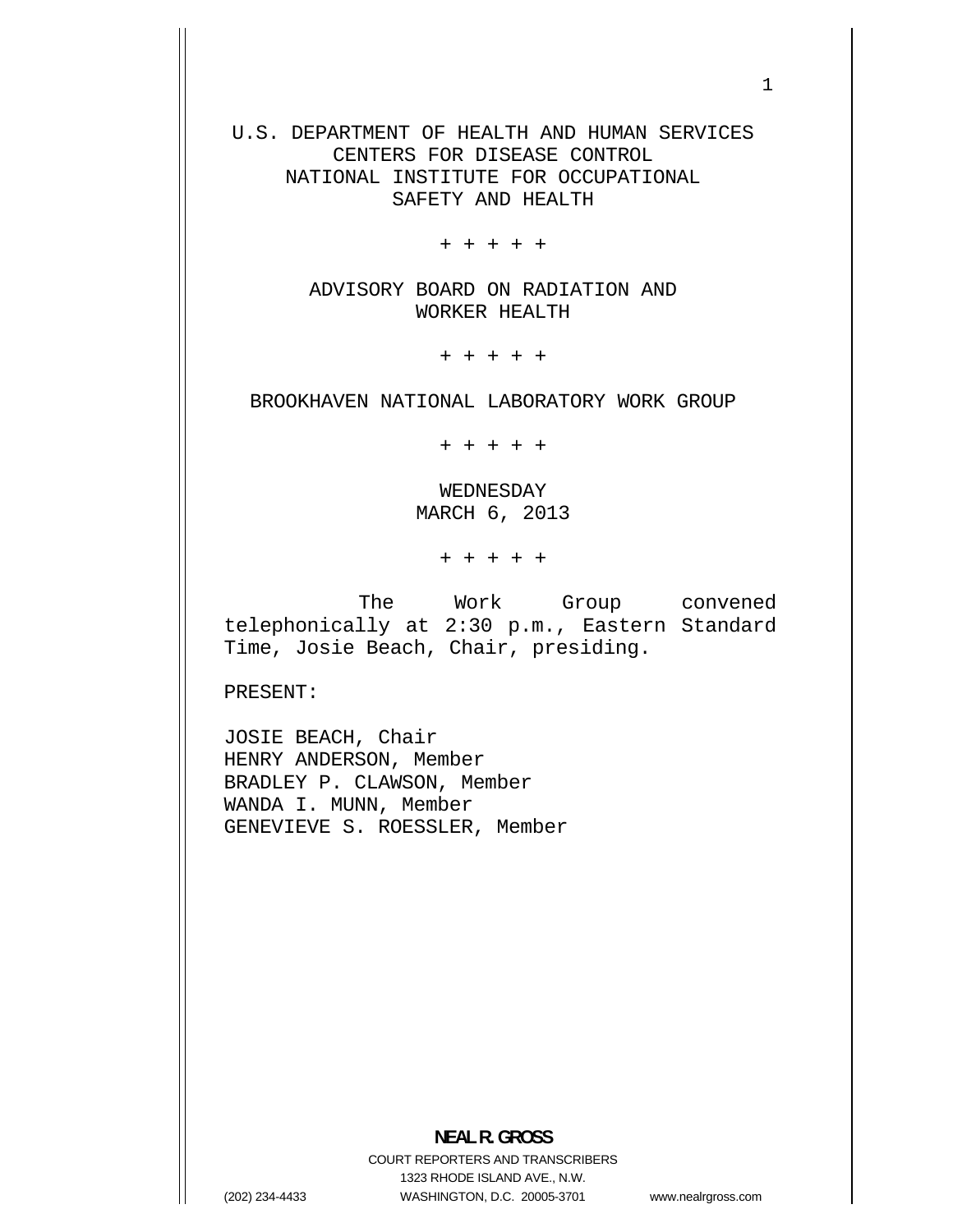ALSO PRESENT:

TED KATZ, Designated Federal Official RON BUCHANAN, SC&A GRADY CALHOUN, DCAS JOE FITZGERALD, SC&A JENNY LIN, HHS JAMES NETON, DCAS

**NEAL R. GROSS**  COURT REPORTERS AND TRANSCRIBERS 1323 RHODE ISLAND AVE., N.W. (202) 234-4433 WASHINGTON, D.C. 20005-3701

www.nealrgross.com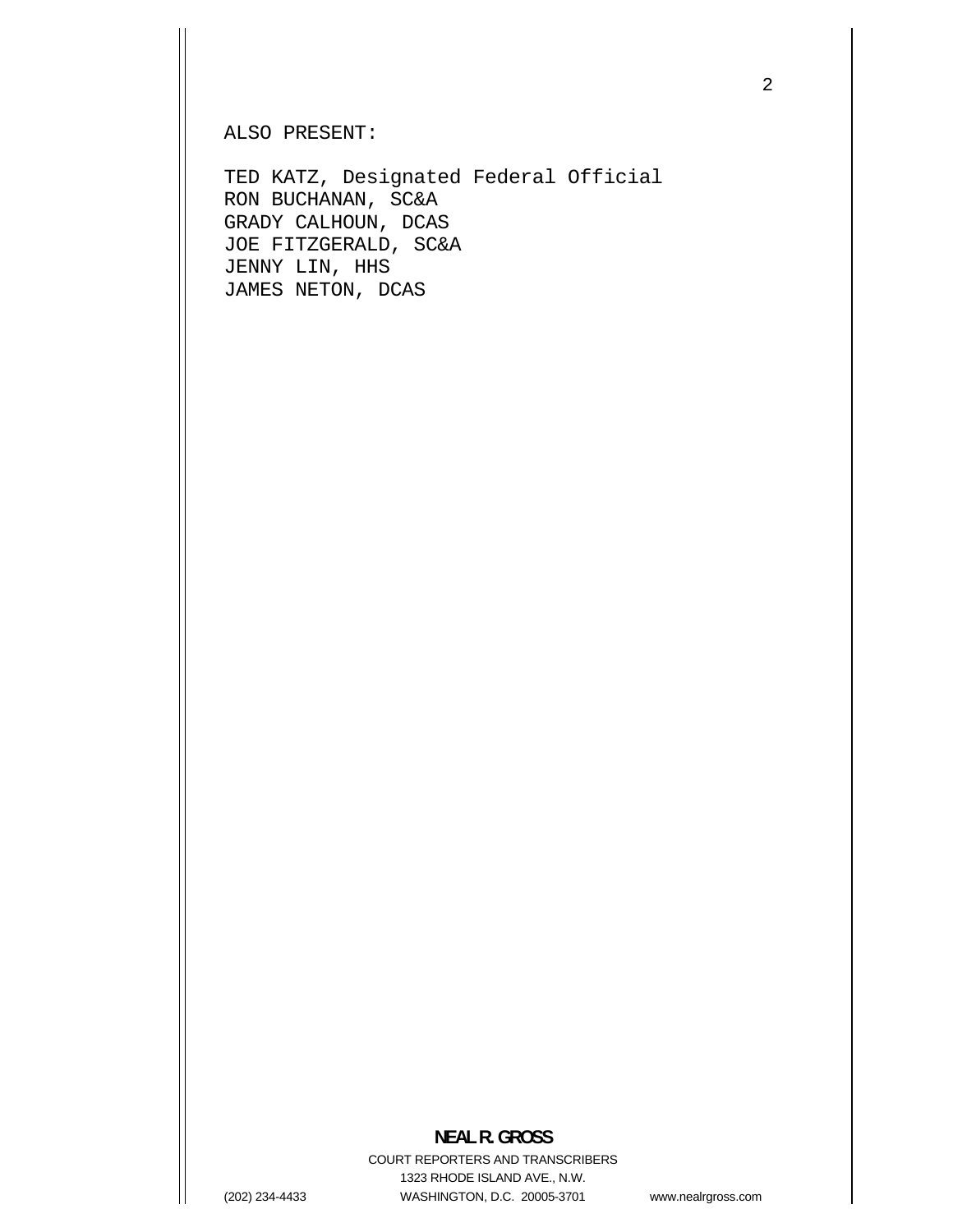## A-G-E-N-D-A

Welcome and Roll Call, Introductions ........ 4 Work Group Discussion on Post-1993 Dose Reconstruction Feasibility..............7

- DCAS Dose Reconstruction Methods for Four Sample Cases

- Work Group Recommendations on Path Forward

March Board Meeting Plans..................57

## **NEAL R. GROSS**

COURT REPORTERS AND TRANSCRIBERS 1323 RHODE ISLAND AVE., N.W. (202) 234-4433 WASHINGTON, D.C. 20005-3701

www.nealrgross.com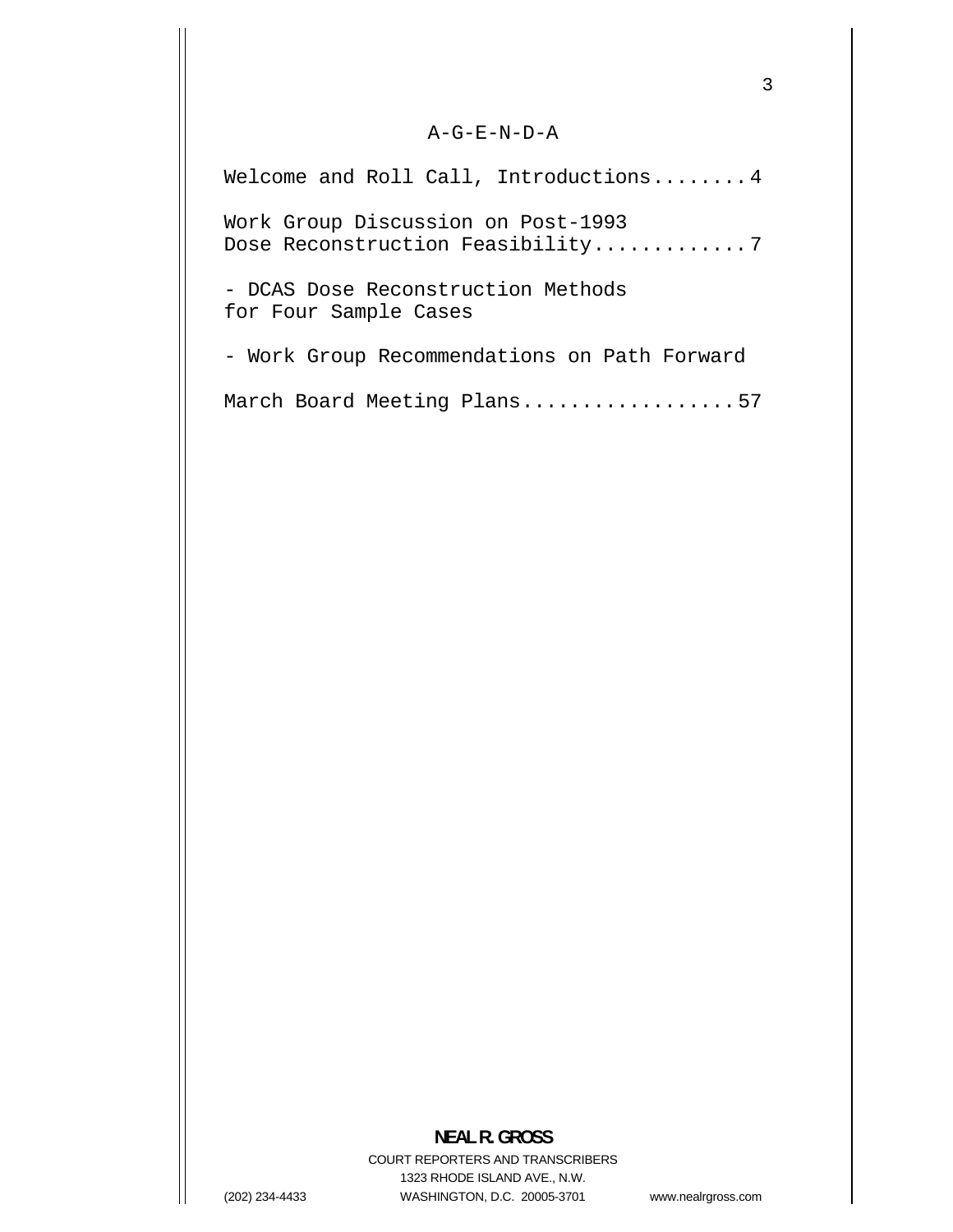<span id="page-3-0"></span>4 1 P-R-O-C-E-E-D-I-N-G-S 2 2:31 p.m. 3 MR. KATZ: Welcome, everyone. This 4 is the Advisory Board on Radiation Worker 5 Health. Let's get started. We have a fairly 6 short time frame although we don't have a long 7 agenda either. But let's get started with 8 roll call. We're speaking about a specific 9 site conflict of interest. How about we go through it. Board Members. (Roll call.) MR. KATZ: So, there's an agenda for the meeting that's posted on the NIOSH website under the Board section under meetings for today. There's no material posted and, Josie, it's your meeting. CHAIR BEACH: Okay, thank you. So just to touch up on February 14. The Work Group has a phone conference call. We asked 10 11 12 13 14 15 16 17 18 19 20 NIOSH, Grady, to go back and prepare some proposed approaches for dose reconstruction for four sample cases. He did deliver those 21 22 **NEAL R. GROSS**  COURT REPORTERS AND TRANSCRIBERS

1323 RHODE ISLAND AVE., N.W.

(202) 234-4433 WASHINGTON, D.C. 20005-3701 www.nealrgross.com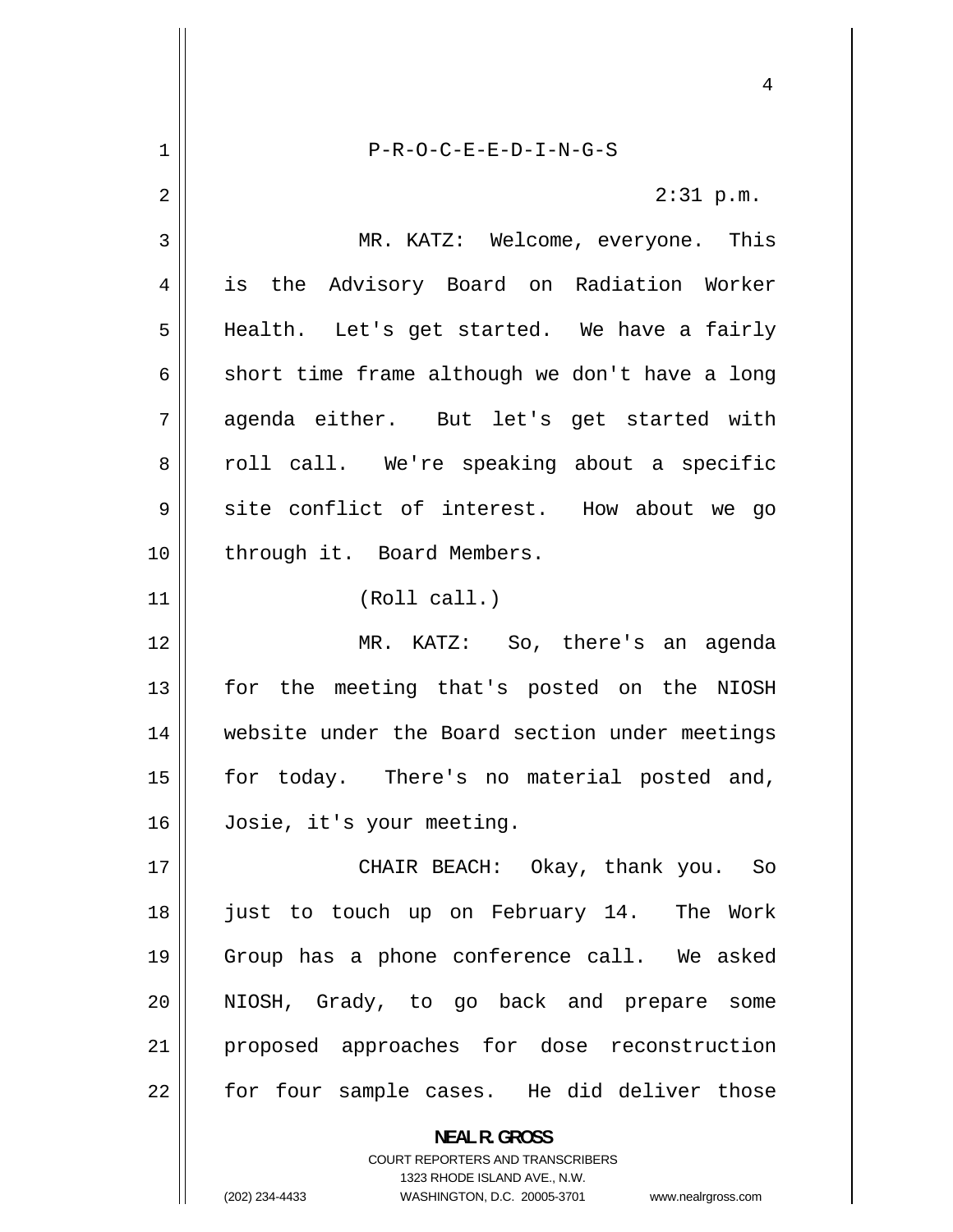<span id="page-4-0"></span>1 last week for Case A, B, D and E.

**NEAL R. GROSS**  COURT REPORTERS AND TRANSCRIBERS 1323 RHODE ISLAND AVE., N.W. 2 3 4 5 6 7 8 9 10 11 12 13 14 15 16 17 18 19 20 21 22 On the agenda it talks about the four methods and then Work Group methods, a path forward recommendation and then March meeting plans. I also want to just real briefly touch on the Site Profile issues. I don't want to spend whole lot of time because I know our call is limited but I just want to go make sure we're moving forward with some of those also. So we'll touch on that before the end of the call. And Grady, if you would like to go ahead and since you put out the cases for us, the history, if you just want to start with those. MR. CALHOUN: Sure. I guess what I'll do is I'll just, I'll go Case A through E. And I'll stop after each one and then we can kind of discuss it and let me know. CHAIR BEACH: Okay. MR. CALHOUN: The first one I'll start out with is Case A. I hope everybody

(202) 234-4433 WASHINGTON, D.C. 20005-3701 www.nealrgross.com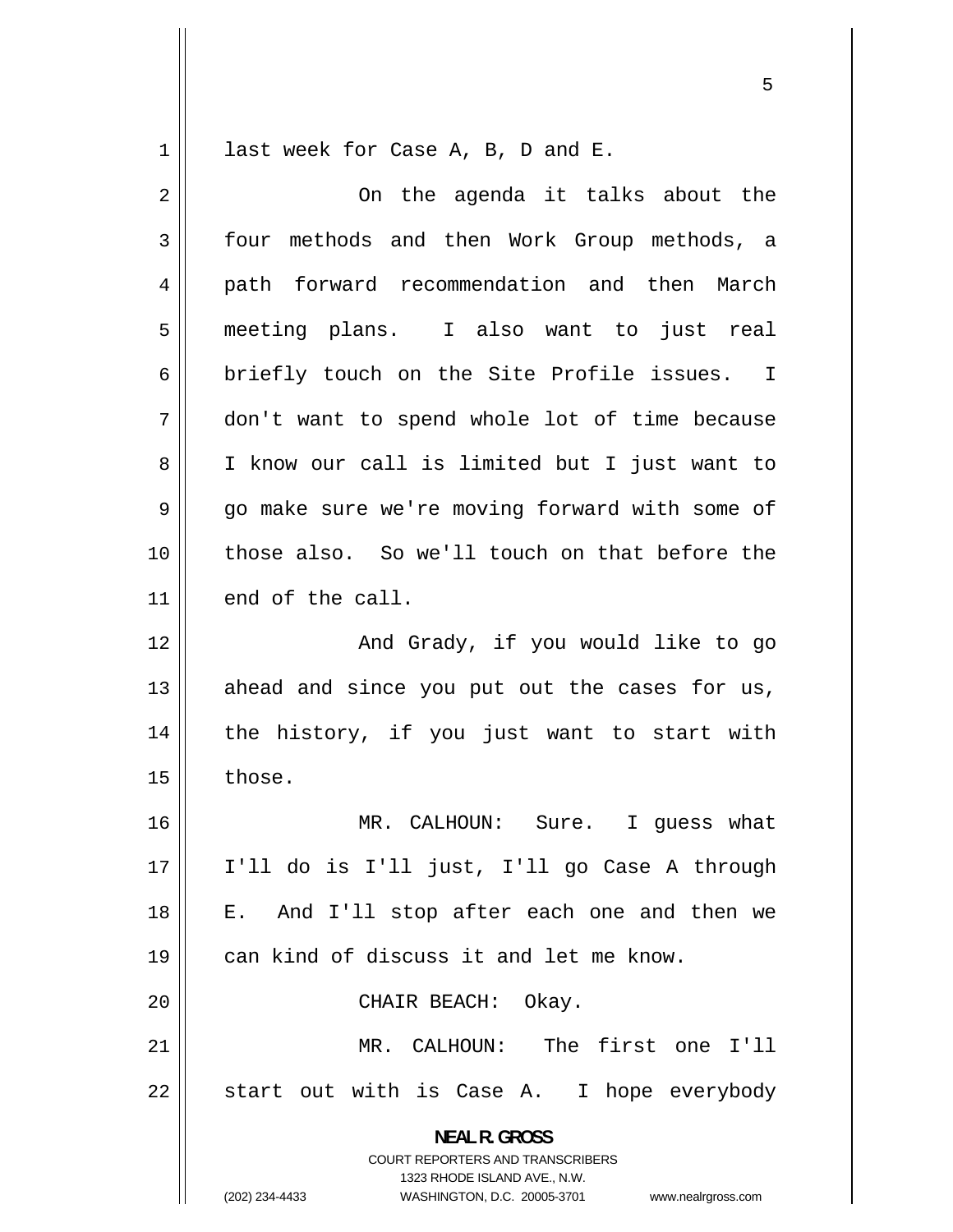<span id="page-5-0"></span>1 2 3 4 5 6 7 8 9 has a chance to look at this because I'd like to say that this was a really good exercise, actually, for me too because it kind of solidified my confidence in the records that we have by looking at things that really are a little bit above and beyond what records were but they were submitted at Brookhaven with our records request. So case number A or letter A, the

10 11 12 13 14 15 16 individual has verified employment from `56 to `95. Worked as a technician with accelerators, later transferred to cold neutron moderator facility. The records, dosimetry records that we have are external dosimetry records from 1956, `57, with a break in `58. Then we have `59 through `95.

17 18 19 20 We also have tritium urinalysis from October of `89 through October of `92. We have in vivo exams beginning in December `83 and they go into September of `95.

21 22 Okay, based on the latest SC&A -- MEMBER ANDERSON: This is Andy. I

> **NEAL R. GROSS**  COURT REPORTERS AND TRANSCRIBERS

> > 1323 RHODE ISLAND AVE., N.W.

(202) 234-4433 WASHINGTON, D.C. 20005-3701 www.nealrgross.com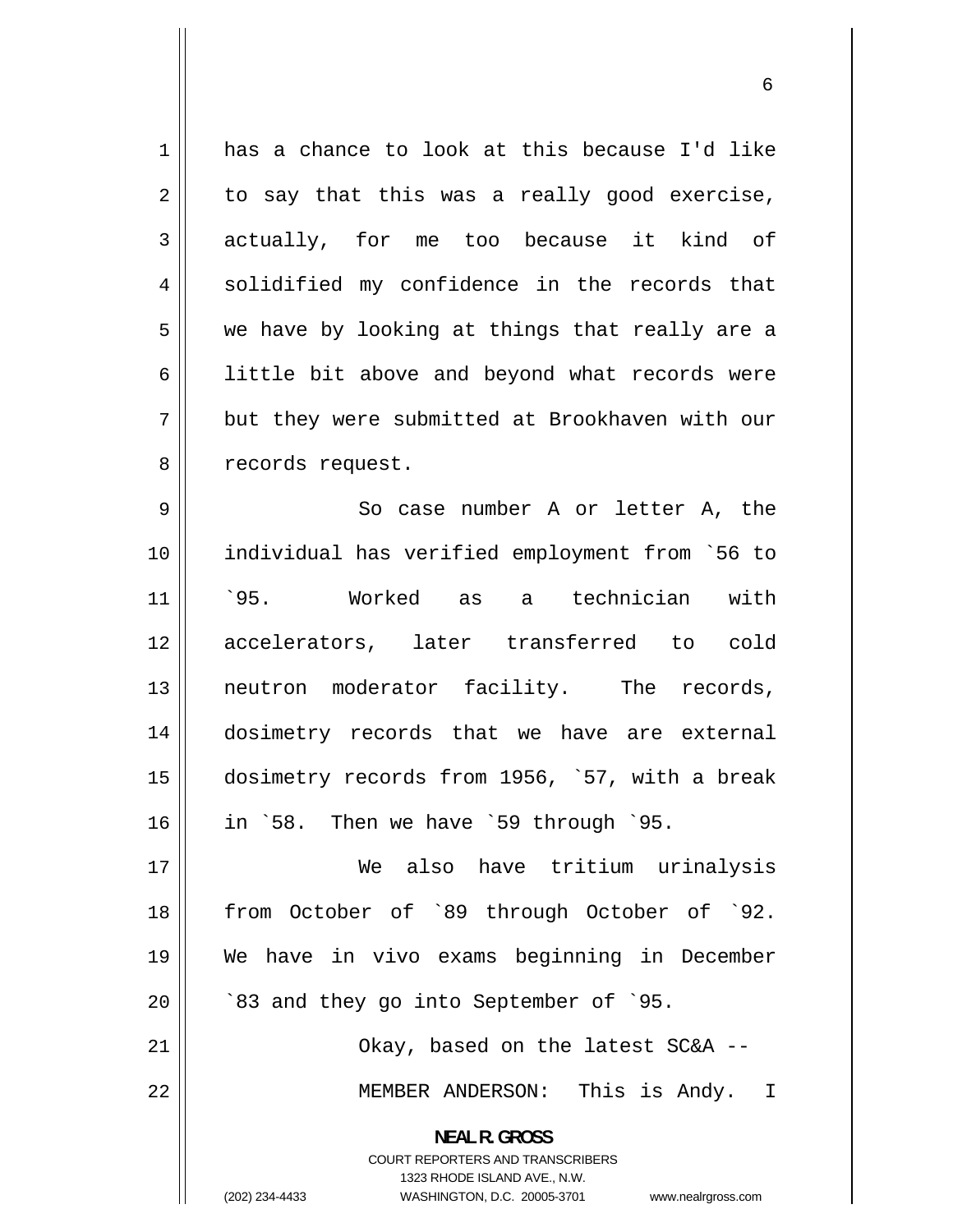<span id="page-6-0"></span>

| 1  | just want to let you know that I'm here.                                                                                                                               |
|----|------------------------------------------------------------------------------------------------------------------------------------------------------------------------|
| 2  | CHAIR BEACH: Great. Thanks, Andy.                                                                                                                                      |
| 3  | MR. CALHOUN: Based on the latest                                                                                                                                       |
| 4  | SC&A report the concerns seem to be that there                                                                                                                         |
| 5  | were no bioassay records for `94 and `95. And                                                                                                                          |
| 6  | he retired in `95.                                                                                                                                                     |
| 7  | Our conversation, the last -- or                                                                                                                                       |
| 8  | whenever we had it, awhile ago. Our last                                                                                                                               |
| 9  | conversation I'll say. So we talked about --                                                                                                                           |
| 10 | I put forth that I believed that it was quite                                                                                                                          |
| 11 | possible that the individual wasn't monitored                                                                                                                          |
| 12 | because he didn't need to be monitored. And                                                                                                                            |
| 13 | at that time I had no -- that actually said                                                                                                                            |
| 14 | that he didn't need to be monitored.                                                                                                                                   |
| 15 | Now, keep in mind that<br>such                                                                                                                                         |
| 16 | documentation is really rare to find at any                                                                                                                            |
| 17 | site. But lo and behold I found it. And --                                                                                                                             |
| 18 | that as Attachment A1. And in Attachment A1                                                                                                                            |
| 19 | what we have is a HFBR bioassay program.                                                                                                                               |
| 20 | And just to remind everybody, these                                                                                                                                    |
| 21 | five cases were selected by SC&A because they                                                                                                                          |
| 22 | had at least some employment at the HFBR, at                                                                                                                           |
|    | <b>NEAL R. GROSS</b><br><b>COURT REPORTERS AND TRANSCRIBERS</b><br>1323 RHODE ISLAND AVE., N.W.<br>(202) 234-4433<br>WASHINGTON, D.C. 20005-3701<br>www.nealrgross.com |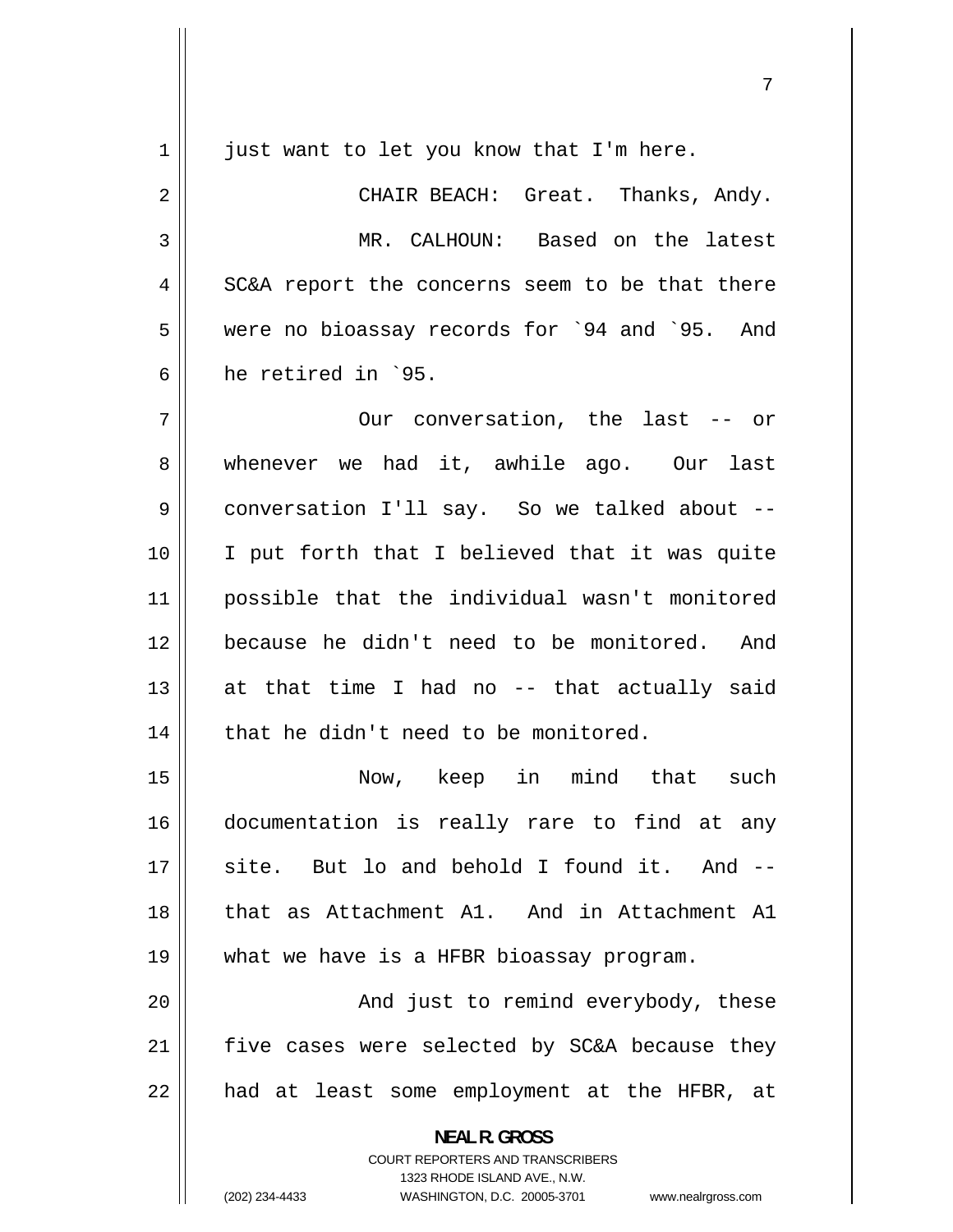<span id="page-7-0"></span>**NEAL R. GROSS**  COURT REPORTERS AND TRANSCRIBERS 1323 RHODE ISLAND AVE., N.W. (202) 234-4433 WASHINGTON, D.C. 20005-3701 www.nealrgross.com 1 2 3 4 5 6 7 8 9 10 11 12 13 14 15 16 17 18 19 20 21 22 the High Flux Beam Reactor Facility. So the review was done by SC&A to determine -- there was an assumption made that tritium monitoring -- that tritium monitoring would be required. And then they looked -- monitoring records weren't there after the 1993 SEC period in particular. COURT REPORTER: This is the court reporter. Is anybody else getting interference on the call? CHAIR BEACH: Yes. MR. KATZ: Yes. Let me just ask everybody except for Grady because Grady's speaking. Everybody else should mute your phone. And if you don't have a button press \*6. That will mute your phone. Press \*6 again, it'll take you off mute. Because we have about 20 people on this call so not everybody's registered, listening to speak. Mute your phone. Thanks. \*6, okay. MEMBER MUNN: Ted, this is Wanda. You may be getting some static from my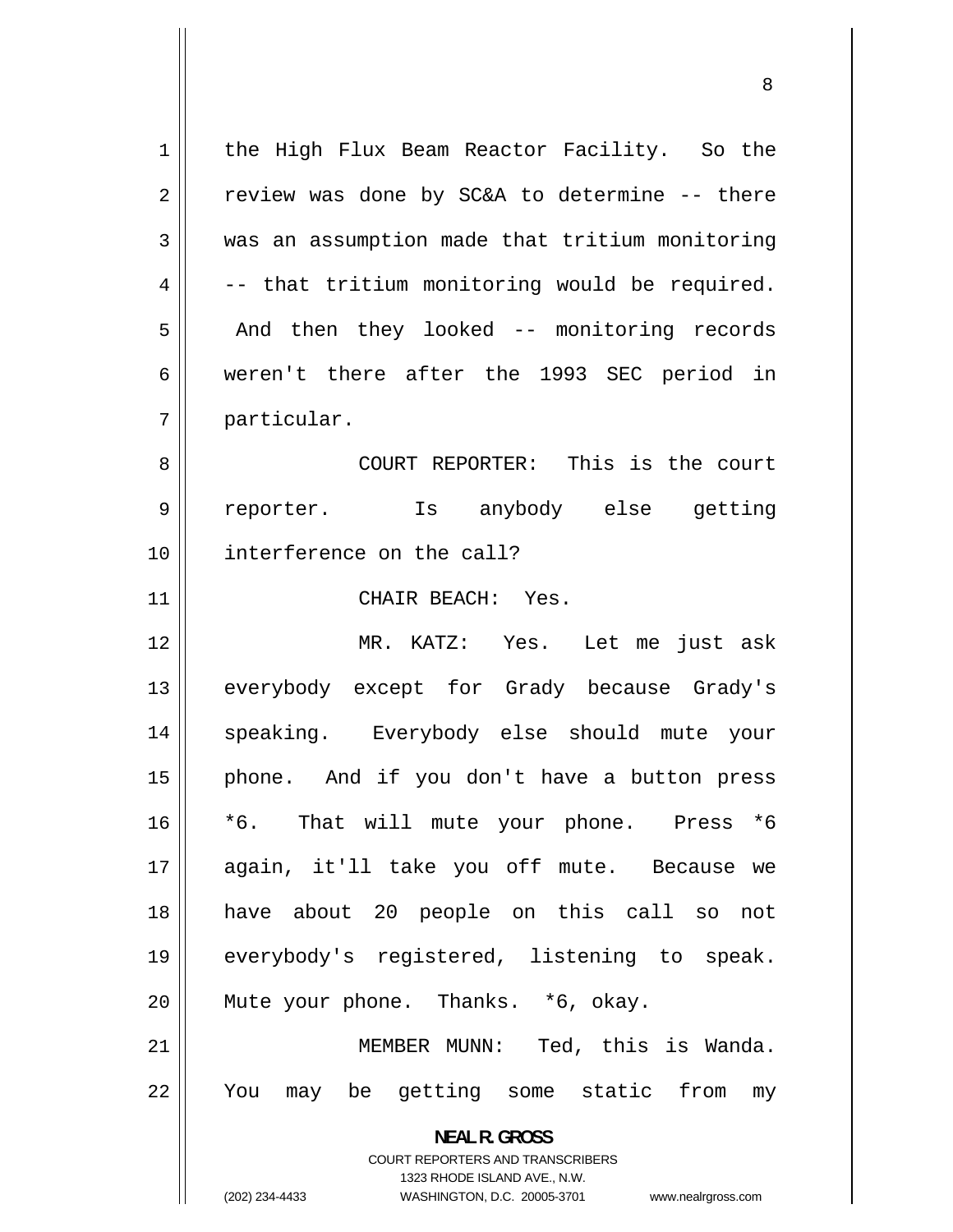<span id="page-8-0"></span>

| 1  | feedback even when I'm on mute. I'm going to   |
|----|------------------------------------------------|
| 2  | sign off for the moment. I'm only about 5      |
| 3  | minutes from home. I'll be back on. Thank      |
| 4  | you. Bye bye.                                  |
| 5  | MR. KATZ: Okay. Okay, carry on.                |
| 6  | MR. CALHOUN: I don't know, I'm                 |
| 7  | still getting that chirp. But anyway I'm       |
| 8  | going to continue.                             |
| 9  | Basically where I left off is there            |
| 10 | was some discussion. I believe that it was     |
| 11 | possible that the individual was not monitored |
| 12 | past 1992 for tritium that he didn't need to   |
| 13 | be monitored.                                  |
| 14 | And I didn't have proof of that but            |
| 15 | actually when I looked through we found a      |
| 16 | document and I included that as Attachment A1. |
| 17 | And what that is, it is a 1992 document that   |
| 18 | explains what the monitoring requirements are  |
| 19 | and it includes a 6-month exposure and it      |
| 20 | gives a list of individuals. And it says, it   |
| 21 | gives their last 6 months of tritium dose and  |
| 22 | it states whether or not they need to be on    |
|    | <b>NEAL R. GROSS</b>                           |

COURT REPORTERS AND TRANSCRIBERS 1323 RHODE ISLAND AVE., N.W.

 $\prod$ 

(202) 234-4433 WASHINGTON, D.C. 20005-3701 www.nealrgross.com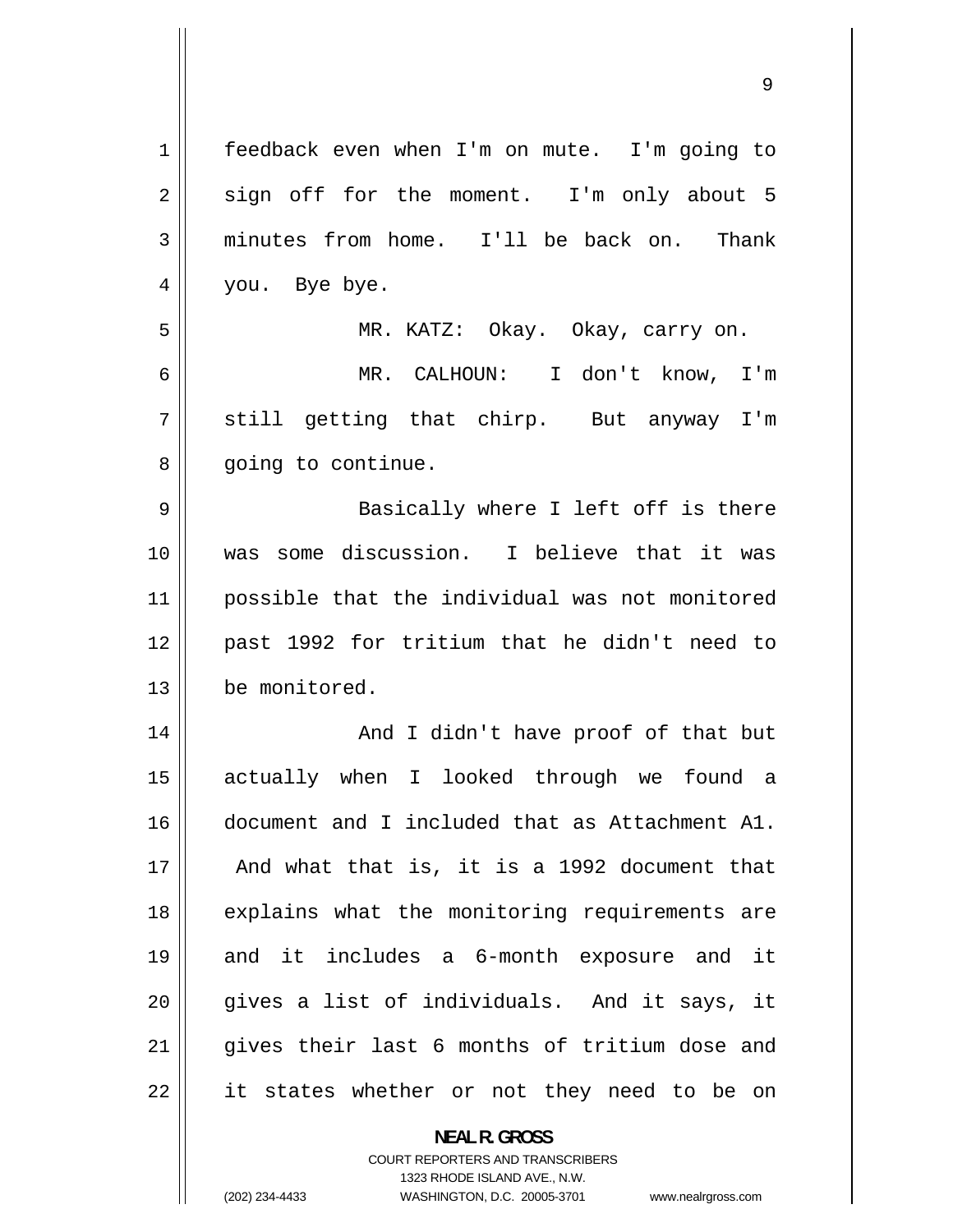<span id="page-9-0"></span>1 routine tritium monitoring.

| $\overline{2}$ | And this individual, his name was                                                                                                                                      |
|----------------|------------------------------------------------------------------------------------------------------------------------------------------------------------------------|
| $\mathfrak{Z}$ | [identifying information redacted] and he is                                                                                                                           |
| 4              | not -- well, never mind. He does not need to                                                                                                                           |
| 5              | be monitored. He was on that document, he's                                                                                                                            |
| 6              | one, two, three, four people up. And it                                                                                                                                |
| 7              | states that he does not need to be on his                                                                                                                              |
| 8              | monitoring. And the previous 6 months of                                                                                                                               |
| 9              | tritium monitoring was zero.                                                                                                                                           |
| 10             | So I don't really think I need to                                                                                                                                      |
| 11             | go any further on this case because that                                                                                                                               |
| 12             | pretty much nailed it. There is some other                                                                                                                             |
| 13             | information that talks about him moving to a                                                                                                                           |
| 14             | different facility where monitoring wouldn't                                                                                                                           |
| 15             | be required but the key for this case is there                                                                                                                         |
| 16             | was a documented formal evaluation as to                                                                                                                               |
| 17             | whether or not routine monitoring was required                                                                                                                         |
| 18             | and the determination was made that no, it                                                                                                                             |
| 19             | does not. So I'm going to stop on that one.                                                                                                                            |
| 20             | This is Josie.<br>CHAIR BEACH:                                                                                                                                         |
| 21             | Thanks, Grady. Any questions on Case A from                                                                                                                            |
| 22             | Work Group Members or SC&A?                                                                                                                                            |
|                | <b>NEAL R. GROSS</b><br><b>COURT REPORTERS AND TRANSCRIBERS</b><br>1323 RHODE ISLAND AVE., N.W.<br>(202) 234-4433<br>WASHINGTON, D.C. 20005-3701<br>www.nealrgross.com |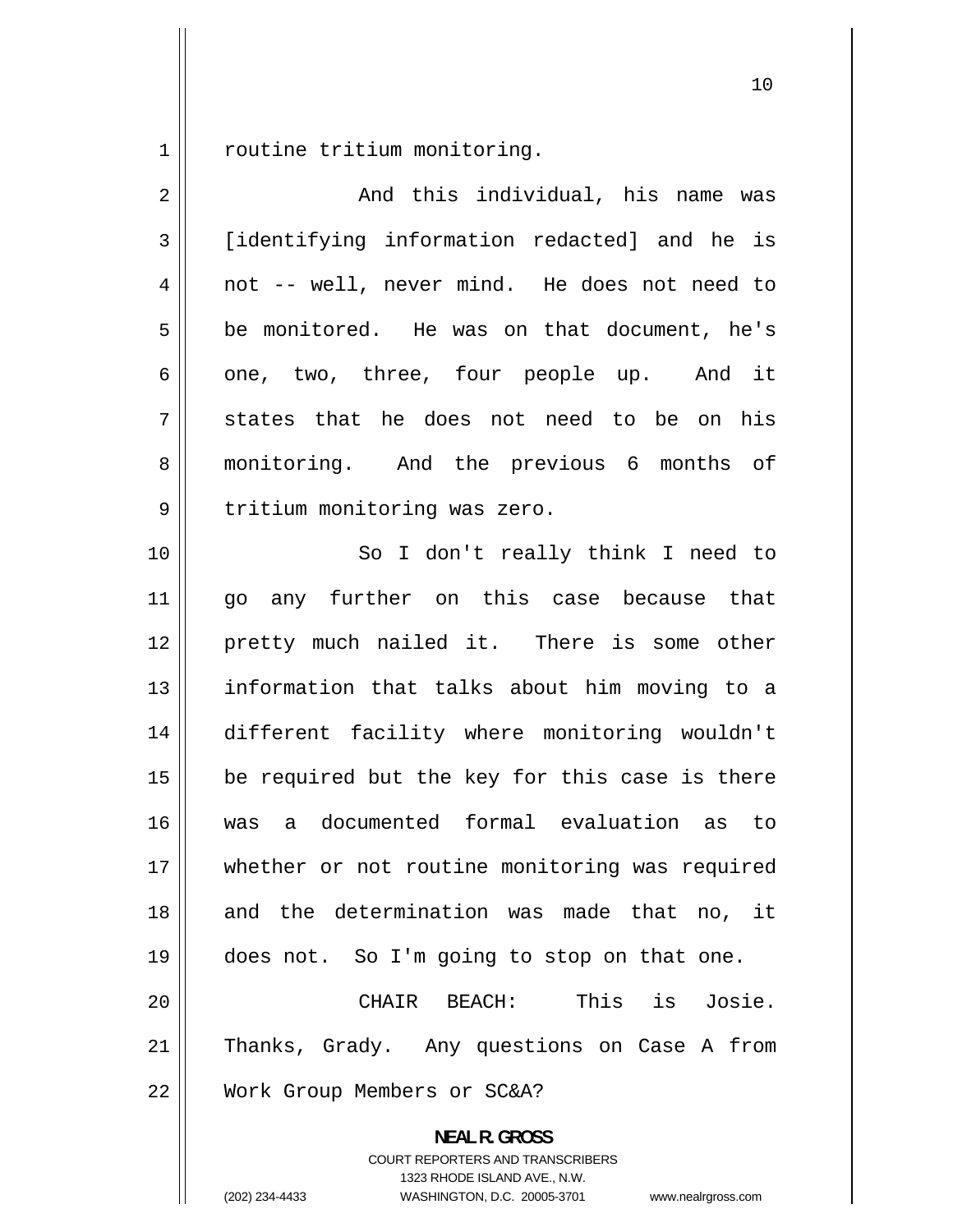<span id="page-10-0"></span>1 2 3 4 5 6 7 8 9 10 11 12 13 14 15 16 17 18 19 20 21 22 **NEAL R. GROSS**  COURT REPORTERS AND TRANSCRIBERS 1323 RHODE ISLAND AVE., N.W. (202) 234-4433 WASHINGTON, D.C. 20005-3701 www.nealrgross.com MR. FITZGERALD: No. This is Joe. I think we found the documentation to be persuasive as well. I think that would be our comment. CHAIR BEACH: Okay. So an overall comment. Okay. Yes, and Grady, I really appreciated the write-up that you did. It was very helpful. And I especially liked being able to have those attachments to reference back. So good job there. MR. CALHOUN: You know what, it was very helpful for me too. CHAIR BEACH: Good. MR. CALHOUN: It helped me feel better about it, so. MEMBER ROESSLER: It was what we were looking for. MR. CALHOUN: Right. CHAIR BEACH: Yes. MR. CALHOUN: Okay, I'm going to move on to case B then if that's okay. CHAIR BEACH: Okay.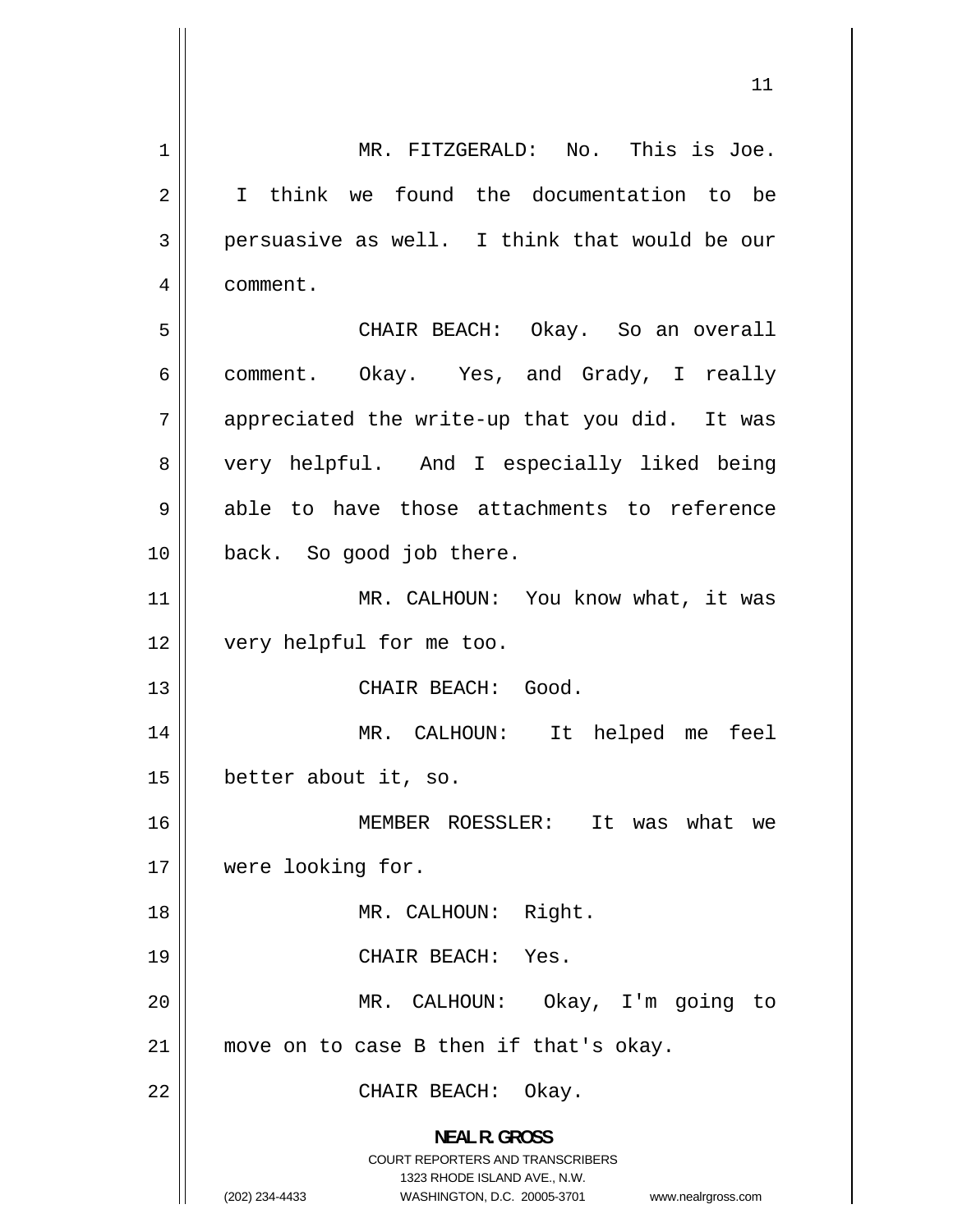<span id="page-11-0"></span> MR. CALHOUN: All right. Hold on, I'm going to delete something here because I've got so many files open it's driving me crazy. 1 2 3 4 5 6 7 8 9 10 11 12 13 14 15 16 17 18 19 20 21 22 Okay, case B. We have verified employment from [identifying information redacted] of `86 to present. Per the assisted telephone interview he worked as [identifying information redacted], and he worked at the HFBR and a medical research reactor. The records that we have received from Brookhaven include external radiation - records from -- to 2009. Urinalysis from 2/87 to 3/01, February 1987 to March 2001. We've got in vivo exams beginning in December of `86 and going at least through October of `99. Per the latest evaluation the main concern was that we were missing -- they thought that we were missing tritium monitoring for the month of June of 1994 and several months in 1995. The in vivo did not seem to be an issue with this case.

> **NEAL R. GROSS**  COURT REPORTERS AND TRANSCRIBERS

1323 RHODE ISLAND AVE., N.W. (202) 234-4433 WASHINGTON, D.C. 20005-3701 www.nealrgross.com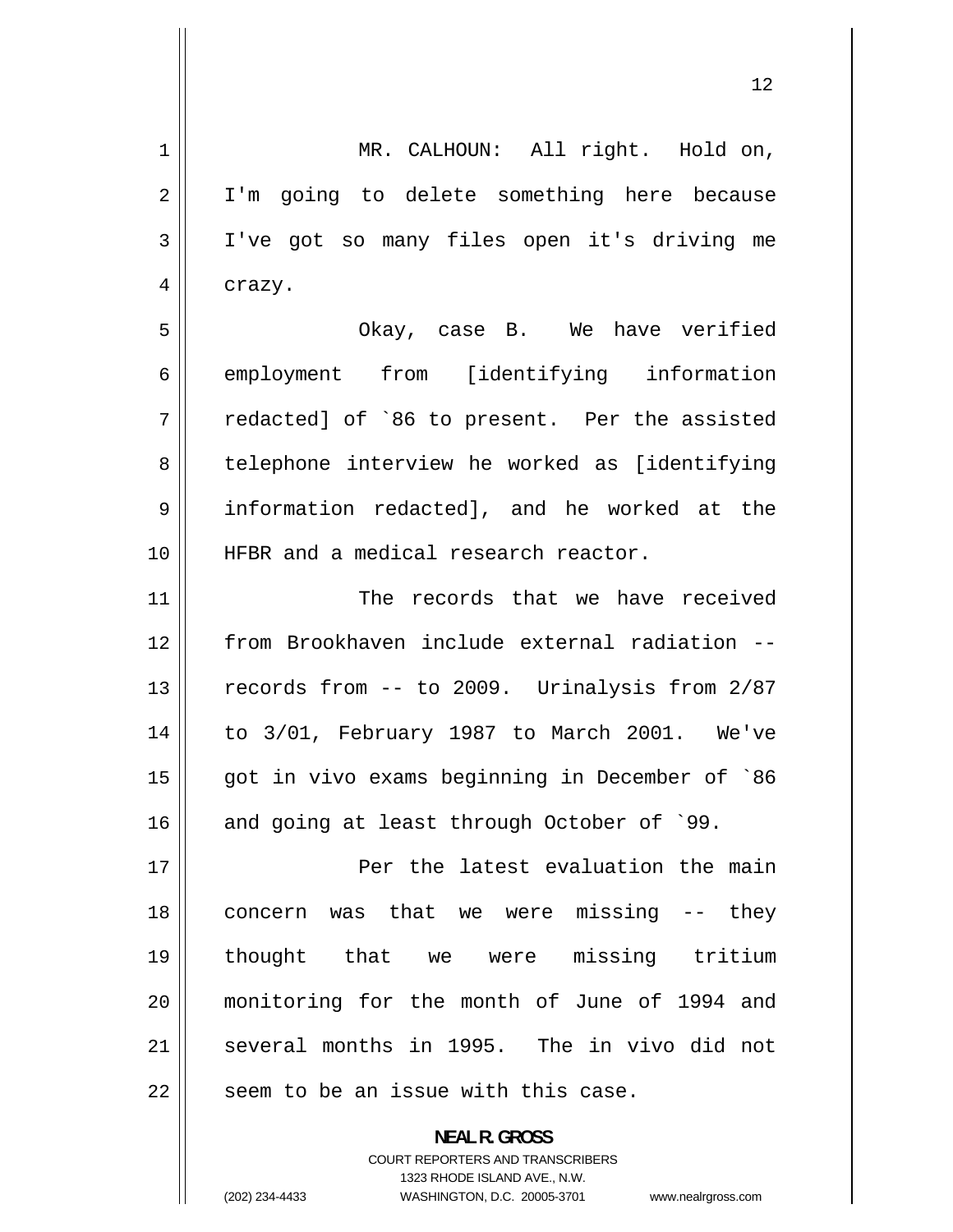<span id="page-12-0"></span>

| $\mathbf{1}$   | So, what we have found, we've got                                                                   |
|----------------|-----------------------------------------------------------------------------------------------------|
| $\overline{2}$ | more than 170 individual tritium samples taken                                                      |
| 3              | for this guy, `94 through `01, and all of the                                                       |
| 4              | months in question either have a monthly                                                            |
| 5              | report or a summary of multi months or even an                                                      |
| 6              | annual summary.                                                                                     |
| 7              | But one of the keys is Attachment                                                                   |
| 8              | B1. And this attachment is actually for 1995.                                                       |
| 9              | And in 1995 the concern was that there were                                                         |
| 10             | one, two, three, four, five, six, seven, eight                                                      |
| 11             | months missing. And what I found, that there                                                        |
| 12             | actually were not eight months missing. What                                                        |
| 13             | happened was he just wasn't monitored every                                                         |
| 14             | single month.                                                                                       |
| 15             | And this Attachment B1 gives the                                                                    |
| 16             | date of the individual sample and the number                                                        |
| 17             | of days in between those samples. So what's                                                         |
| 18             | that telling us is there's not missing data.                                                        |
| 19             | And so there's not missing data. And the                                                            |
| 20             | concern was that there was missing data. And                                                        |
| 21             | since there's not missing data we can do the                                                        |
| 22             | dose reconstruction by assuming a missed dose                                                       |
|                | <b>NEAL R. GROSS</b>                                                                                |
|                |                                                                                                     |
|                | <b>COURT REPORTERS AND TRANSCRIBERS</b>                                                             |
|                | 1323 RHODE ISLAND AVE., N.W.<br>(202) 234-4433<br>WASHINGTON, D.C. 20005-3701<br>www.nealrgross.com |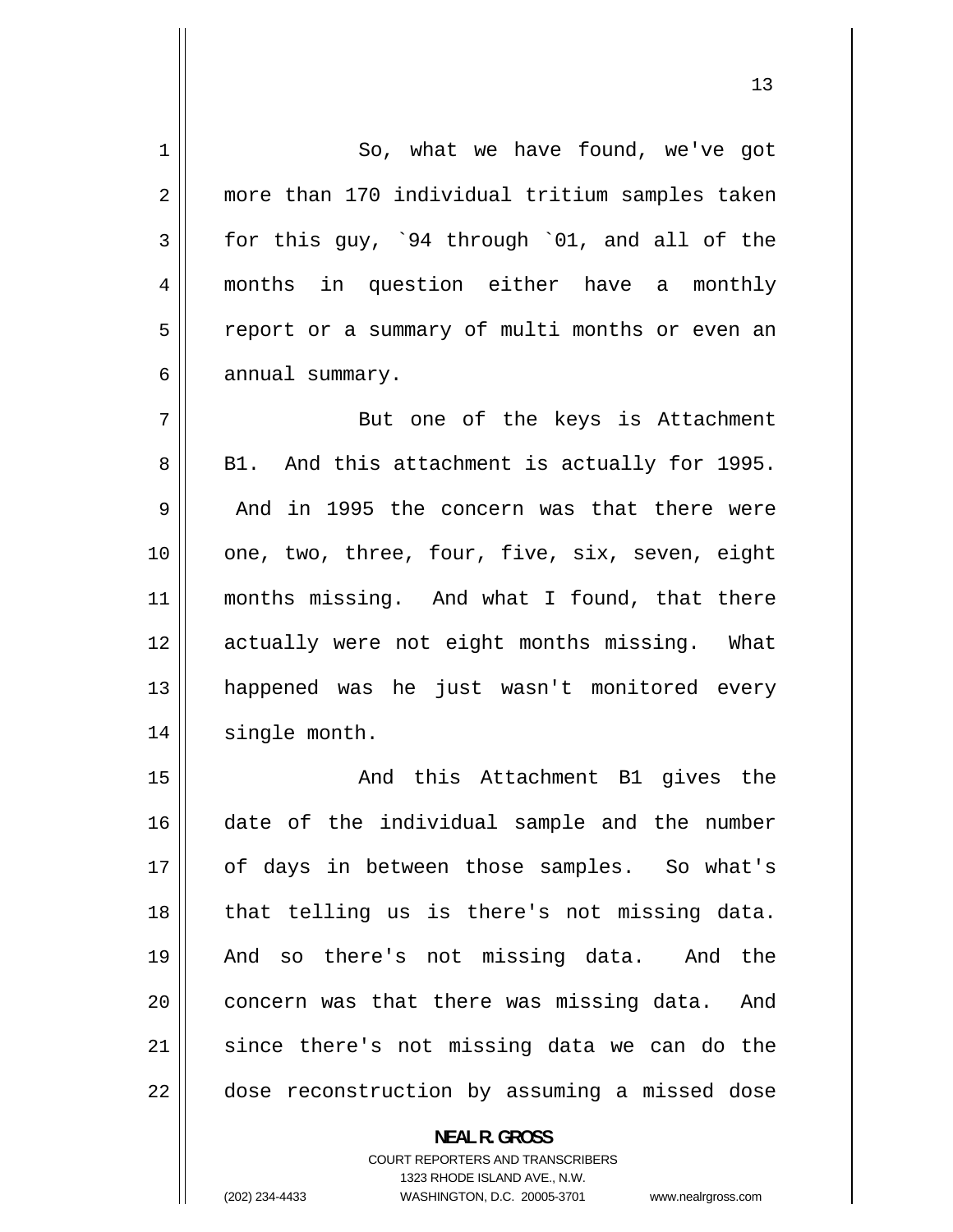<span id="page-13-0"></span>1 2 or positive doses were there throughout the entire period of his monitoring.

3 4 5 6 7 8 9 And even if there was some months assumed to be missing we could still do that. But this document clearly shows that there's no missing data in between those months as we had thought. And again, this is one of those pieces of information I hadn't seen before. It was provided to me by Brookhaven.

10 11 12 13 14 15 16 There are hundreds and hundreds of pages of documentation to go through. And so this is one of those pieces I didn't see until I started going through this. So we don't have anything past -- the concern was `94-`95 and it looks like we've pretty much put those to bed with this in my opinion.

17 18 19 20 21 The guy did later transfer to the collider/accelerator department where monitoring would be required but the concern of these `94 and `95 is I think pretty much answered by Attachment B1.

22

Any questions on that or comments?

**NEAL R. GROSS**  COURT REPORTERS AND TRANSCRIBERS 1323 RHODE ISLAND AVE., N.W. (202) 234-4433 WASHINGTON, D.C. 20005-3701 www.nealrgross.com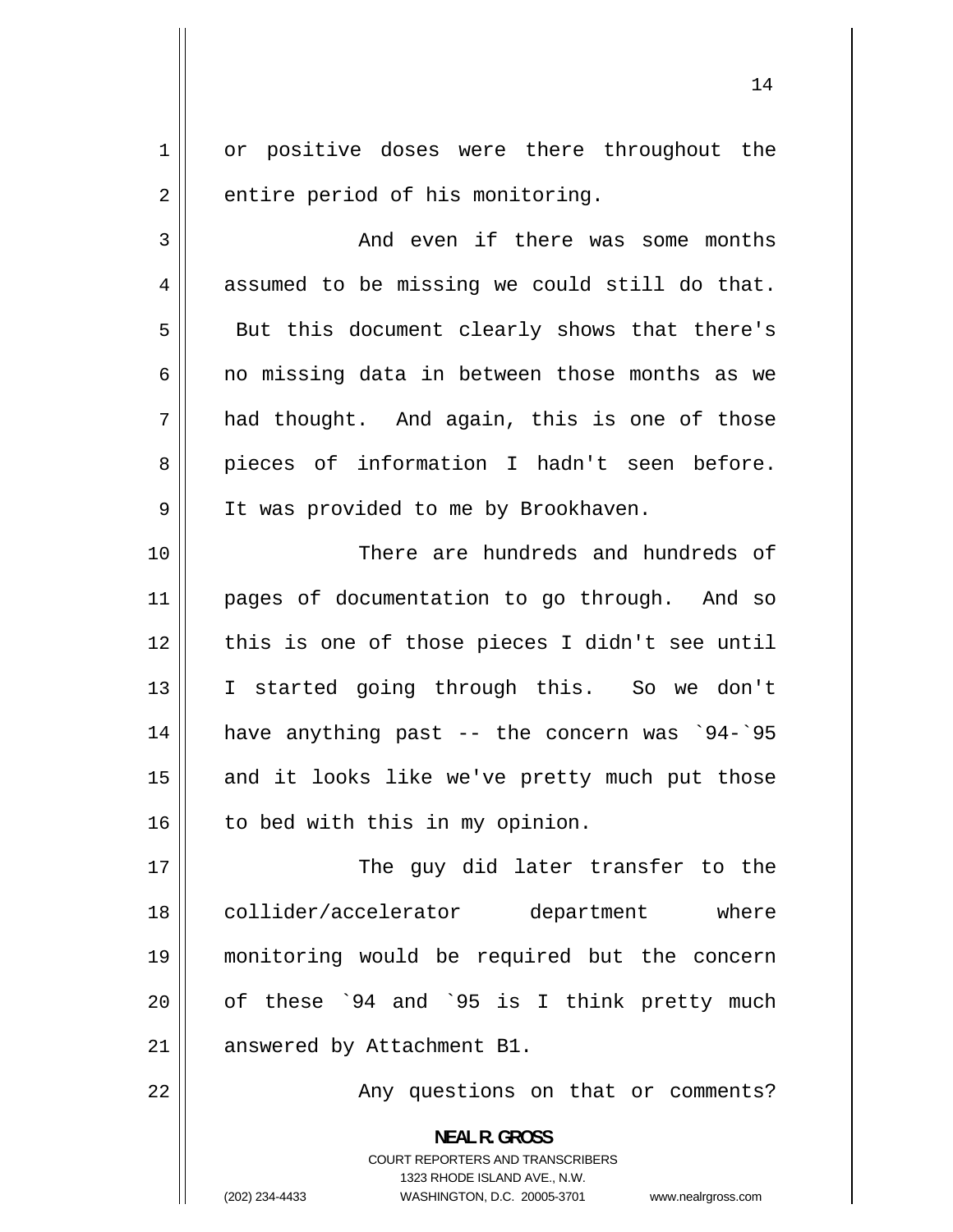<span id="page-14-0"></span>

| 1              | MR. FITZGERALD: Yes, Grady, Joe.                                    |
|----------------|---------------------------------------------------------------------|
| $\overline{2}$ | I have one question. Would that be -- you                           |
| 3              | talked about the hundreds of pages of                               |
| 4              | documentation. We certainly saw the same                            |
| 5              | thing. Is that body of records, is that going                       |
| 6              | to be available in a form say a dose                                |
| 7              | reconstructor could have ready access to and                        |
| 8              | be able to make heads or tails of it? It                            |
| 9              | sounds like the information may be there but                        |
| 10             | I'm wondering how easily accessible it might                        |
| 11             | be.                                                                 |
| 12             | MR. CALHOUN: Yes, I mean it's in                                    |
| 13             | the same exact form, they're just bigger                            |
| 14             | records than any other response we received                         |
| 15             | from a Department of Energy facility. And                           |
| 16             | this isn't the only Department of<br>Energy                         |
| 17             | facility that may provide hundreds of pages of                      |
| 18             | records.                                                            |
| 19             | Right. So the<br>MR. FITZGERALD:                                    |
| 20             | process would probably be the same.                                 |
| 21             | MR. CALHOUN: It would be exactly                                    |
| 22             | because it's listed<br>the<br><b>DOE</b><br>same<br>as<br>a         |
|                | <b>NEAL R. GROSS</b>                                                |
|                | COURT REPORTERS AND TRANSCRIBERS<br>1323 RHODE ISLAND AVE., N.W.    |
|                | (202) 234-4433<br>WASHINGTON, D.C. 20005-3701<br>www.nealrgross.com |
|                |                                                                     |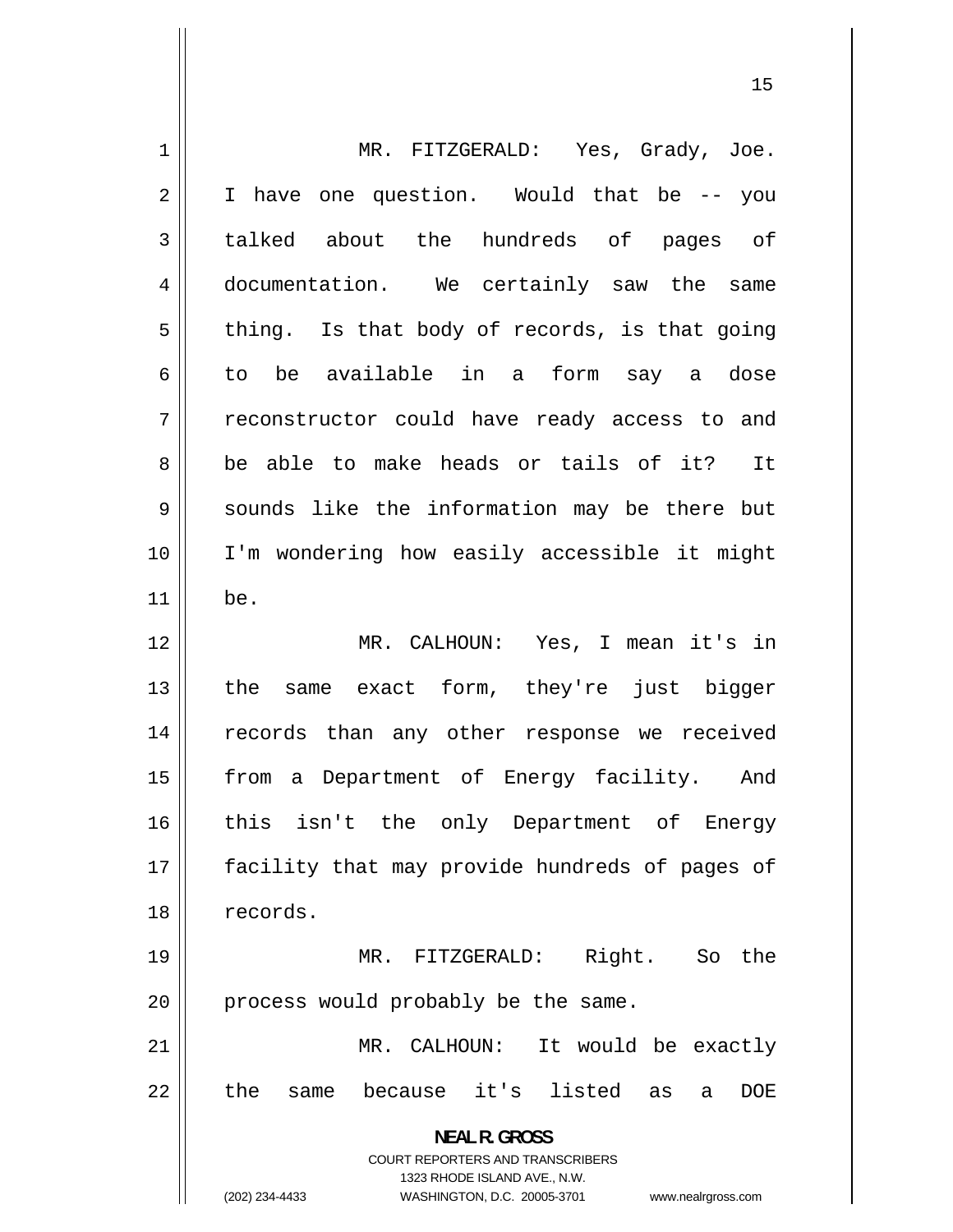<span id="page-15-0"></span>1 response.

| $\overline{2}$ | MR. FITZGERALD: Right. Now, just               |
|----------------|------------------------------------------------|
| $\mathfrak{Z}$ | this is for the Work Group. Now originally     |
| 4              | when we, you know, certainly when Ron proposed |
| 5              | and we came up with this sample process the    |
| 6              | whole intent was to test, challenge if you may |
| 7              | the completeness of the records past `93 in    |
| 8              | terms of being able to rationalize and support |
| 9              | DR.                                            |
| 10             | And I think this is exactly what we            |
| 11             | were hoping to see which is a demonstration    |
| 12             | that in this body of records, the additional   |
| 13             | records, there is some way to explain gaps and |
| 14             | to provide a<br>basis<br>for dose<br>also      |
| 15             | reconstruction. So this is all in keeping      |
| 16             | with what we were trying to do with these      |
| 17             | samples.                                       |
| 18             | And Brookhaven is a difficult one              |
| 19             | to sample because of the -- just a lack of     |
| 20             | information sort of guiding who was routinely  |
| 21             | monitored and for what. I think using these    |
| 22             | five cases is a good way to go. So I think     |
|                | <b>NEAL R. GROSS</b>                           |

COURT REPORTERS AND TRANSCRIBERS 1323 RHODE ISLAND AVE., N.W.

 $\mathsf{I}$ 

(202) 234-4433 WASHINGTON, D.C. 20005-3701 www.nealrgross.com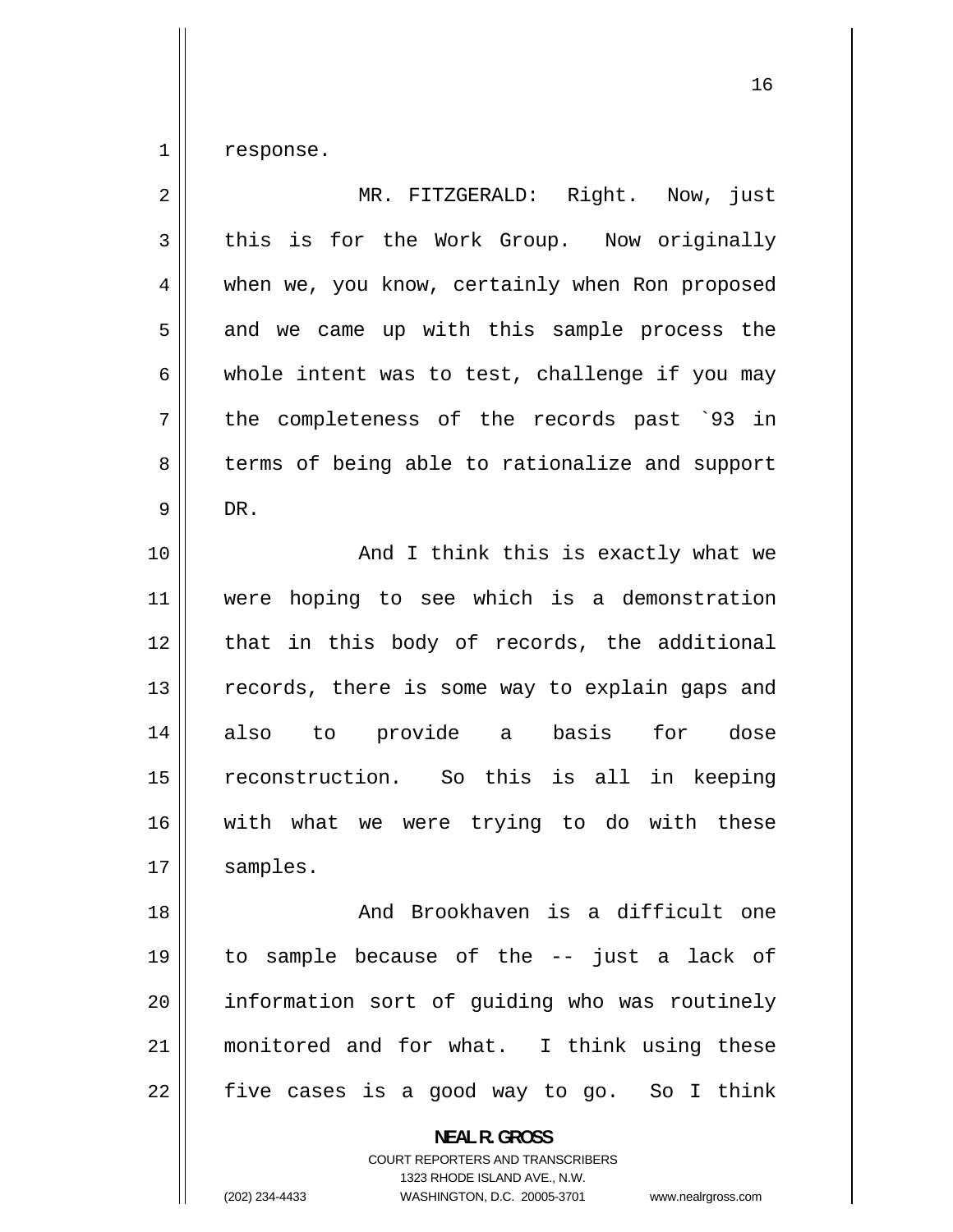<span id="page-16-0"></span>

| 1  | this one, again, we felt the challenge was met           |
|----|----------------------------------------------------------|
| 2  | in terms of the records being available to               |
| 3  | rationalize the gaps. So again I think we're             |
| 4  | okay with this one.                                      |
| 5  | CHAIR BEACH: Okay, this is Josie.                        |
| 6  | Thanks, Joe. Any other Work Group Members,               |
| 7  | questions on Case B?                                     |
| 8  | MEMBER ROESSLER: Joe, are you okay                       |
| 9  | with Case A also?                                        |
| 10 | MR. FITZGERALD: Well, Case C, and                        |
| 11 | I let Ron --                                             |
| 12 | MEMBER ROESSLER: Case A which we                         |
| 13 | already covered. Are you --                              |
| 14 | MR. FITZGERALD: Yes, we already                          |
| 15 | covered and I think that came out as being               |
| 16 | complete in terms of the records. You know,              |
| 17 | originally the May 22 memo authored by Ron --            |
| 18 | should let Ron talk about this<br>$\mathbf{I}$<br>$-\,-$ |
| 19 | identified, went through a process to identify           |
| 20 | cases that involved individuals at<br>five               |
| 21 | Brookhaven during that time frame that should            |
| 22 | have been routinely monitored based on the               |
|    | <b>NEAL R. GROSS</b><br>COURT REPORTERS AND TRANSCRIBERS |

1323 RHODE ISLAND AVE., N.W.

 $\prod$ 

(202) 234-4433 WASHINGTON, D.C. 20005-3701 www.nealrgross.com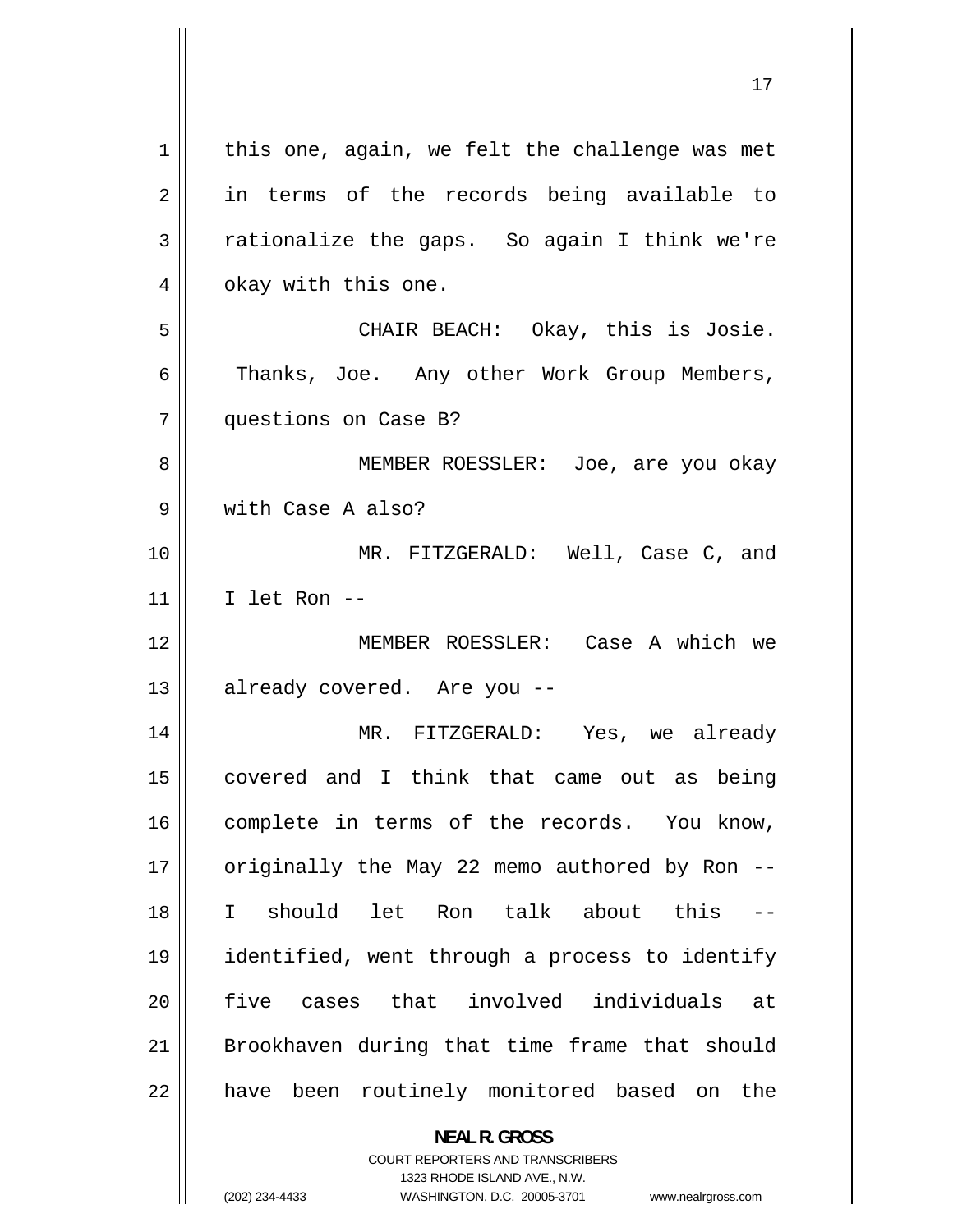<span id="page-17-0"></span>

|             | ⊥○                                                                      |
|-------------|-------------------------------------------------------------------------|
| $\mathbf 1$ | location of their work and other information.                           |
| 2           | I think that one turned out to have a                                   |
| 3           | complete set of data in any case. Is that                               |
| 4           | right, Ron?                                                             |
| 5           | DR. BUCHANAN: Yes. Case C had all                                       |
| 6           | 12 months of tritium every year and whole body                          |
| 7           | counts for every year. So Case C wasn't an                              |
| 8           | issue.                                                                  |
| 9           | CHAIR BEACH: I think Gen asked                                          |
| 10          | about Case A, the very first one, Joe.                                  |
| 11          | MR. FITZGERALD: Oh, I'm sorry. I                                        |
| 12          | thought she said C.                                                     |
| 13          | MEMBER ROESSLER: I'm trying to --                                       |
| 14          | the line is bad.                                                        |
| 15          | MR. FITZGERALD:<br>Yes.                                                 |
| 16          | MEMBER ROESSLER: I'm just trying                                        |
| 17          | to I guess establish are you okay with Case A,                          |
| 18          | Case B and then also Case C at this point.                              |
| 19          | MR. FITZGERALD: Yes. Again, the                                         |
| 20          | supporting documentation, the additional                                |
| 21          | records that Grady had cited last year seemed                           |
| 22          | to be sufficient to answer the questions that                           |
|             | <b>NEAL R. GROSS</b>                                                    |
|             | <b>COURT REPORTERS AND TRANSCRIBERS</b><br>1323 RHODE ISLAND AVE., N.W. |
|             | (202) 234-4433<br>WASHINGTON, D.C. 20005-3701<br>www.nealrgross.com     |

 $\overline{\mathbf{1}}$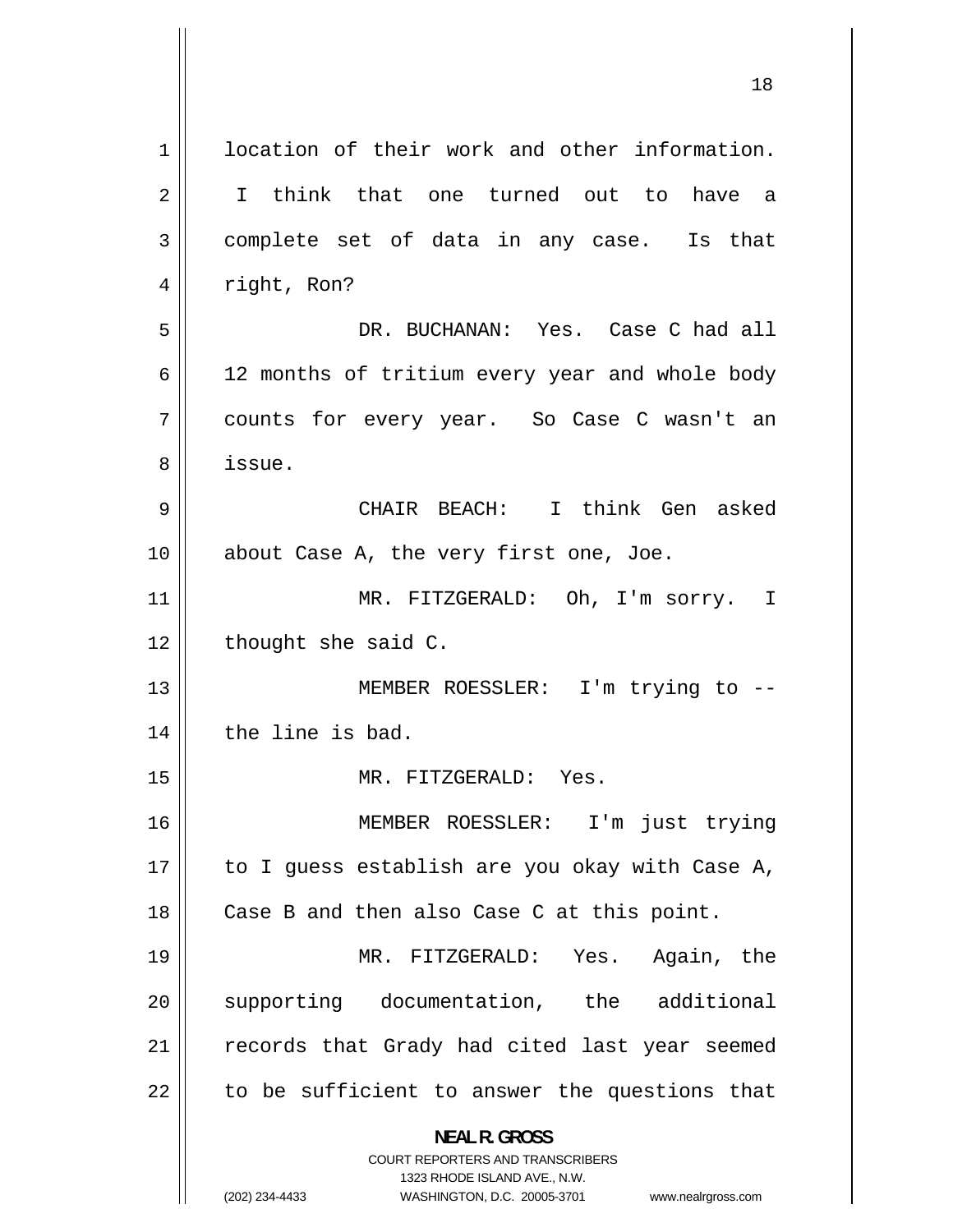<span id="page-18-0"></span>**NEAL R. GROSS**  COURT REPORTERS AND TRANSCRIBERS 1 we posed. You know, what are these gaps, why would they exist and are they real. And if they are in fact real can they be explained in terms of the assignment of the worker 2 3 4 5 involved. And so far certainly on A, B and C 6 we're satisfied. 7 MEMBER ROESSLER: Okay, thanks. 8 CHAIR BEACH: Okay, if there's no 9 other questions, Grady, please carry on with 10 11 12 13 14 15 16 17 18 19 20 21 22 Case D. MR. CALHOUN: Okay, Case D. Let me close out real quick. All right. Okay. Case D is kind of a different one. Case D, now remember that these five cases were selected because there was some inkling at least that there was - these individuals were assigned to or frequently worked at the High Flux Beam Reactor which is one of the main sources of tritium for that facility. This individual did not. She mentions in her CATI that she actually was

1323 RHODE ISLAND AVE., N.W.

(202) 234-4433 WASHINGTON, D.C. 20005-3701 www.nealrgross.com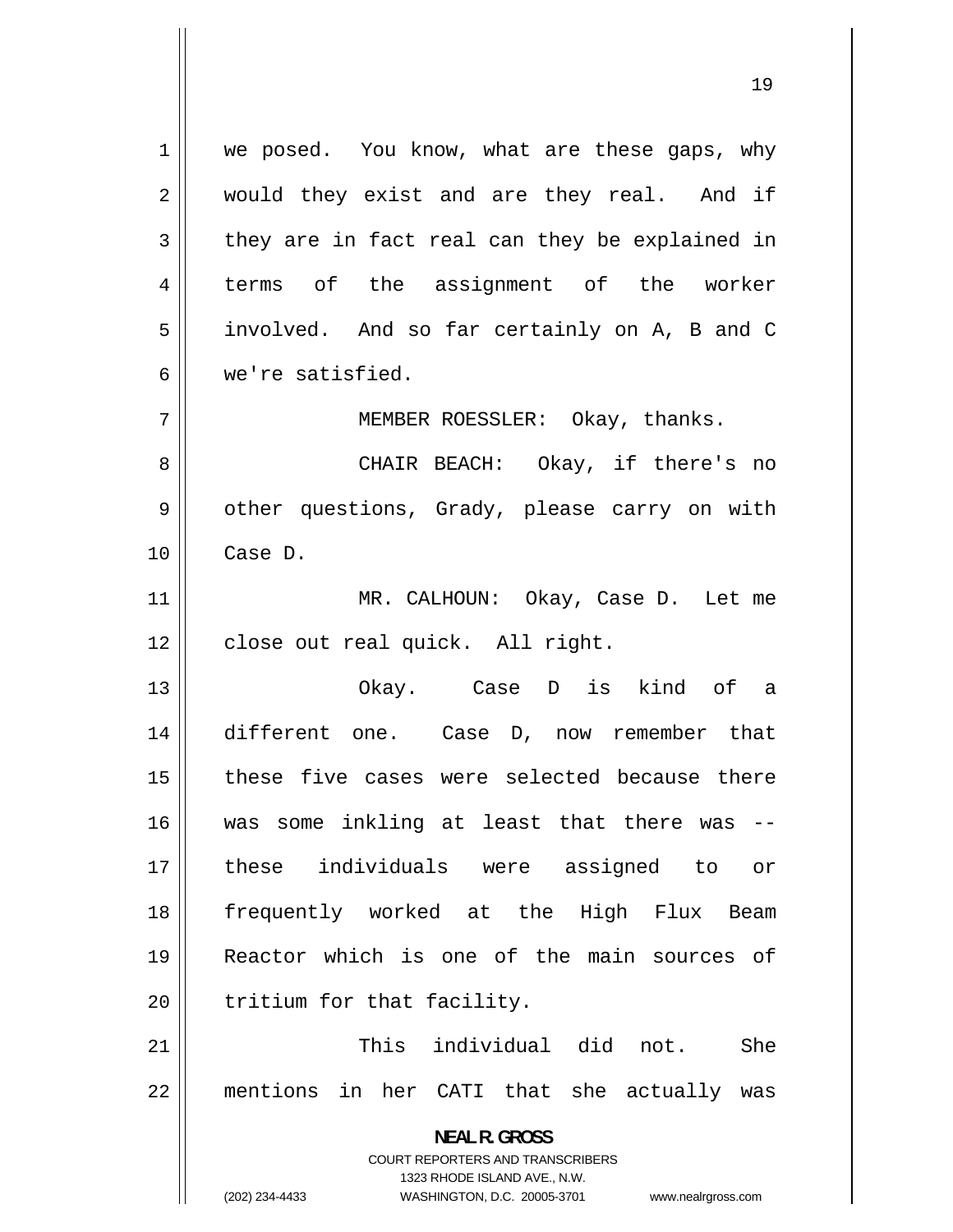<span id="page-19-0"></span>1 there, but when you look at her medical records and whatnot she was a scientist that worked in isotope separation and she primarily worked in the isotope separation lab. 2 3 [4](#page-3-0) [5](#page-4-0) However, there was monitoring [6](#page-5-0) records there and let me tell you some of the [7](#page-6-0) things here. She had verified employment from [8](#page-7-0) 1989 through 2004. She worked as a scientist [9](#page-8-0) in various labs, accelerators and reactor [10](#page-9-0) areas. [11](#page-10-0) One thing I forgot to put in here [12](#page-11-0) that I should have is that in her CATI there's [13](#page-12-0) a bunch of radioisotopes listed as to were you [14](#page-13-0) or were you not exposed to them. The tritium [15](#page-14-0) is marked no, she was not exposed to tritium. [16](#page-15-0) However, here's what we've got. [17](#page-16-0) The dosimetry records that we see are  $-$ - we've [18](#page-17-0) got external radiation dose from 1989, [19](#page-18-0) November of `89 to -- of 2005. We only have 20 tritium urinalysis from -- in one month and [21](#page-20-0) that was 1990, October. So she only had one [22](#page-21-0) or two samples.

> **NEAL R. GROSS**  COURT REPORTERS AND TRANSCRIBERS 1323 RHODE ISLAND AVE., N.W. (202) 234-4433 WASHINGTON, D.C. 20005-3701 www.nealrgross.com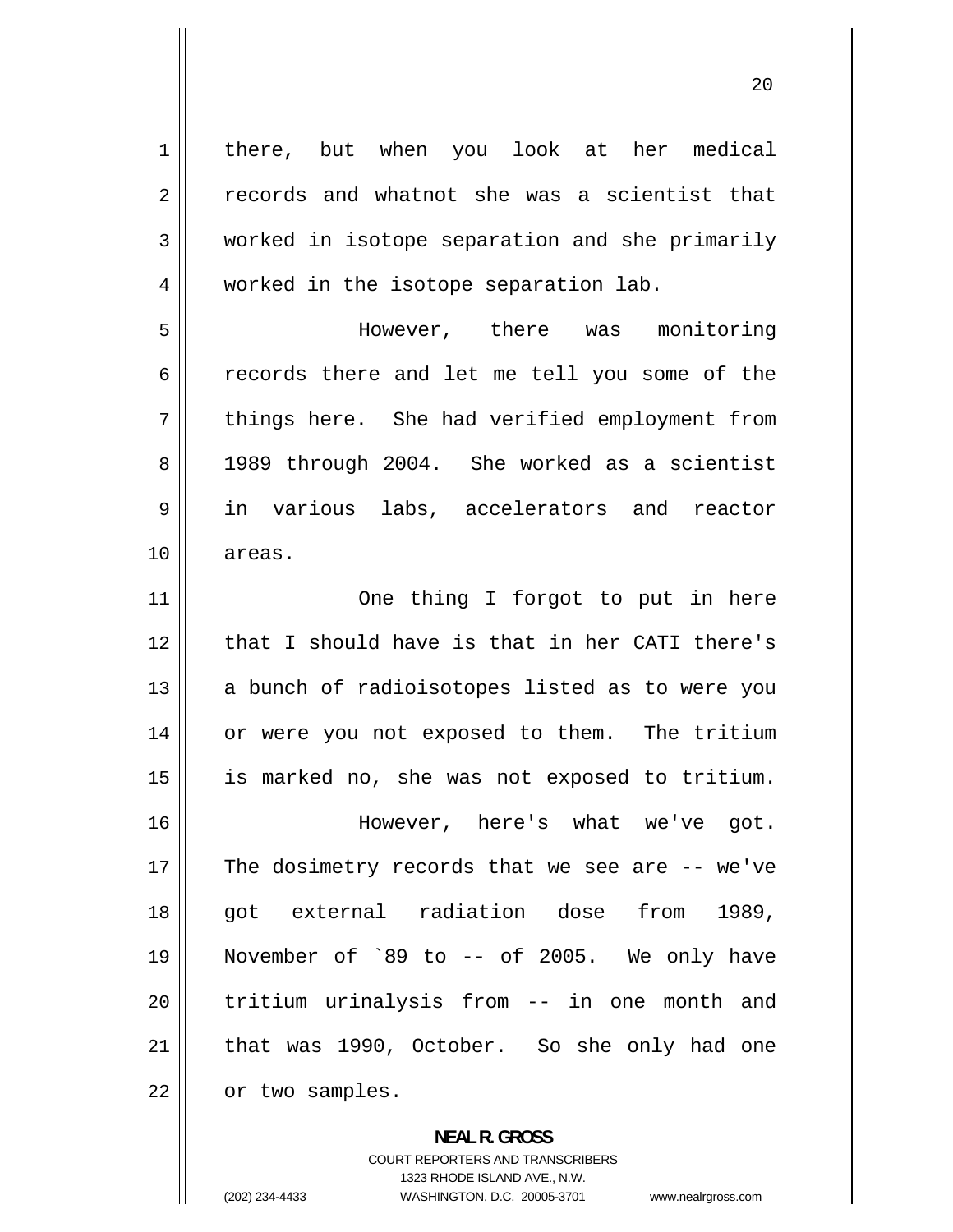<span id="page-20-0"></span>

| $\mathbf 1$ | She had some other urinalysis for                                                                   |
|-------------|-----------------------------------------------------------------------------------------------------|
| $\sqrt{2}$  | different radionuclides in 1990 as well and                                                         |
| 3           | that involves a gamma scan because she was                                                          |
| 4           | involved with some exotic type of                                                                   |
| 5           | radionuclides, things that weren't as typical                                                       |
| 6           | as say -- and some of the other fission                                                             |
| 7           | products that you might see at a reactor.                                                           |
| 8           | She had a multitude of in vivo                                                                      |
| 9           | exams but they appear to be very much incident                                                      |
| 10          | driven. She had them in 1990, 1993, '95, '96,                                                       |
| 11          | '99, '01, '02, '03 and '04. She has multiple                                                        |
| 12          | contamination that are well documented. In -                                                        |
| 13          | $93, 96, 99$ and 2000.                                                                              |
| 14          | We also have a calculation using                                                                    |
| 15          | the code for internal dosimetry lovingly known                                                      |
|             |                                                                                                     |
| 16          | as CIND to us. And that was done in 1992.                                                           |
| 17          | There was a thought that she had done<br>a                                                          |
| 18          | cobalt-57 uptake. And we also have like I                                                           |
| 19          | said a gamma scan in October of `90.                                                                |
| 20          | Now, the latest Work Group SC&A                                                                     |
| 21          | review was concerned because tritium bioassay                                                       |
| 22          | records do not exist through `94 through `99.                                                       |
|             | <b>NEAL R. GROSS</b>                                                                                |
|             | <b>COURT REPORTERS AND TRANSCRIBERS</b>                                                             |
|             | 1323 RHODE ISLAND AVE., N.W.<br>(202) 234-4433<br>WASHINGTON, D.C. 20005-3701<br>www.nealrgross.com |
|             |                                                                                                     |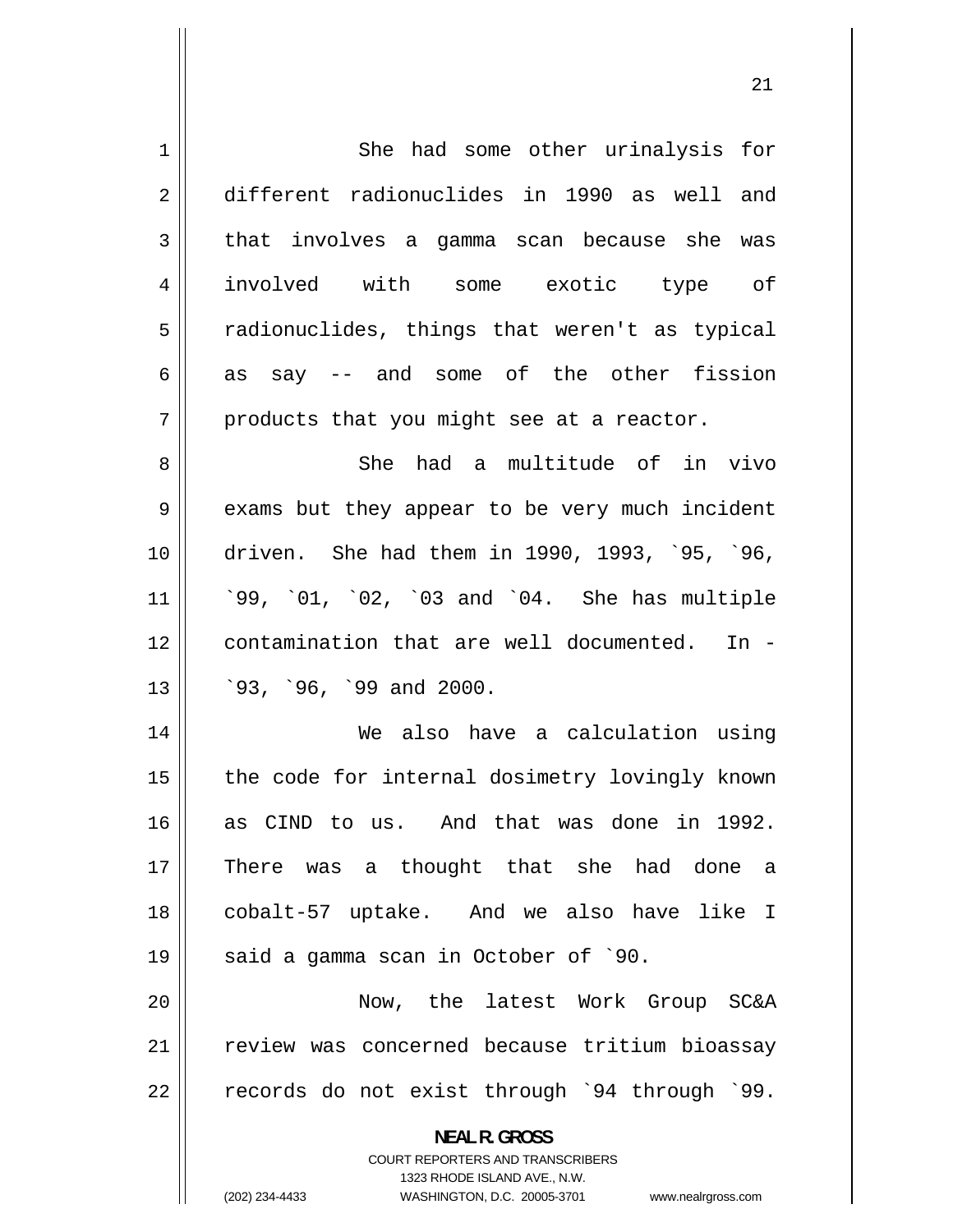<span id="page-21-0"></span>In vivo records don't exist for `94, `97 and 1 2 `98.

3 4 5 6 7 8 9 10 Now, I think that the tritium is not as significant of a deal because she didn't work at HFBR. That's not a place that she was routinely assigned to. She never shows up on any of the bioassay records of people that were working at that facility. And like I said, her medical records show that she was working at a different lab.

11 12 13 14 15 Okay. We've got the external records. We believe those are all complete. She worked primarily in the target processing lab where tritium monitoring would not be required.

16 17 18 19 20 21 22 We've got 14 different in vivo exams from `90 to 2000. And I didn't include a bunch of those but we've got -- you can see that there's notations. Let me pull one up to see what it says. There's notations and even reports that talk about incidents that she may have been involved in and how these incidents

> **NEAL R. GROSS**  COURT REPORTERS AND TRANSCRIBERS 1323 RHODE ISLAND AVE., N.W. (202) 234-4433 WASHINGTON, D.C. 20005-3701 www.nealrgross.com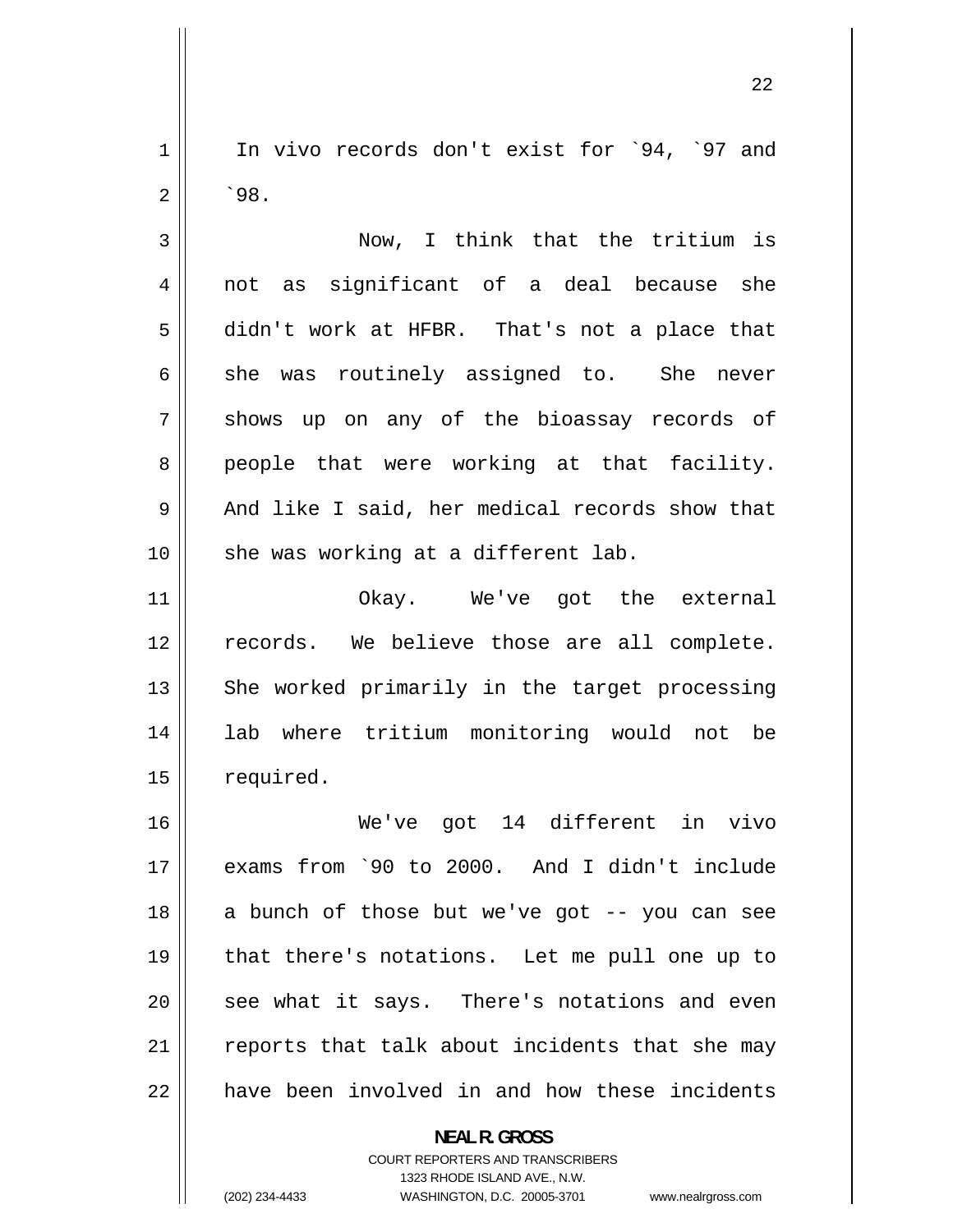1 2 3 4 5 6 7 8 9 10 11 12 13 14 15 16 were followed up. Some of the incidents were identified because she was contaminated and she was walking out of the facility. And follow-up survey decided or found that she was contaminated and identified the contaminants and she had to end up multiple whole body counts and even gamma scans of urinalysis. B1 that I show here is really an example of a whole body count but she was potentially involved in a scandium-47 incident. And that's just, really just for your information. It shows that these really exotic nuclides were the reason that she was monitored and this was pretty much the result of an incident. And her monitoring, internal monitoring appears to be incident driven.

17 18 19 20 21 22 We've got some other dosimetry evaluations because somebody said, you might say, well, if she was contaminated do we need to -- were any follow-up bioassays required. And one of these events that I have that occurred in 1999 there's actually -- in the

> **NEAL R. GROSS**  COURT REPORTERS AND TRANSCRIBERS 1323 RHODE ISLAND AVE., N.W. (202) 234-4433 WASHINGTON, D.C. 20005-3701 www.nealrgross.com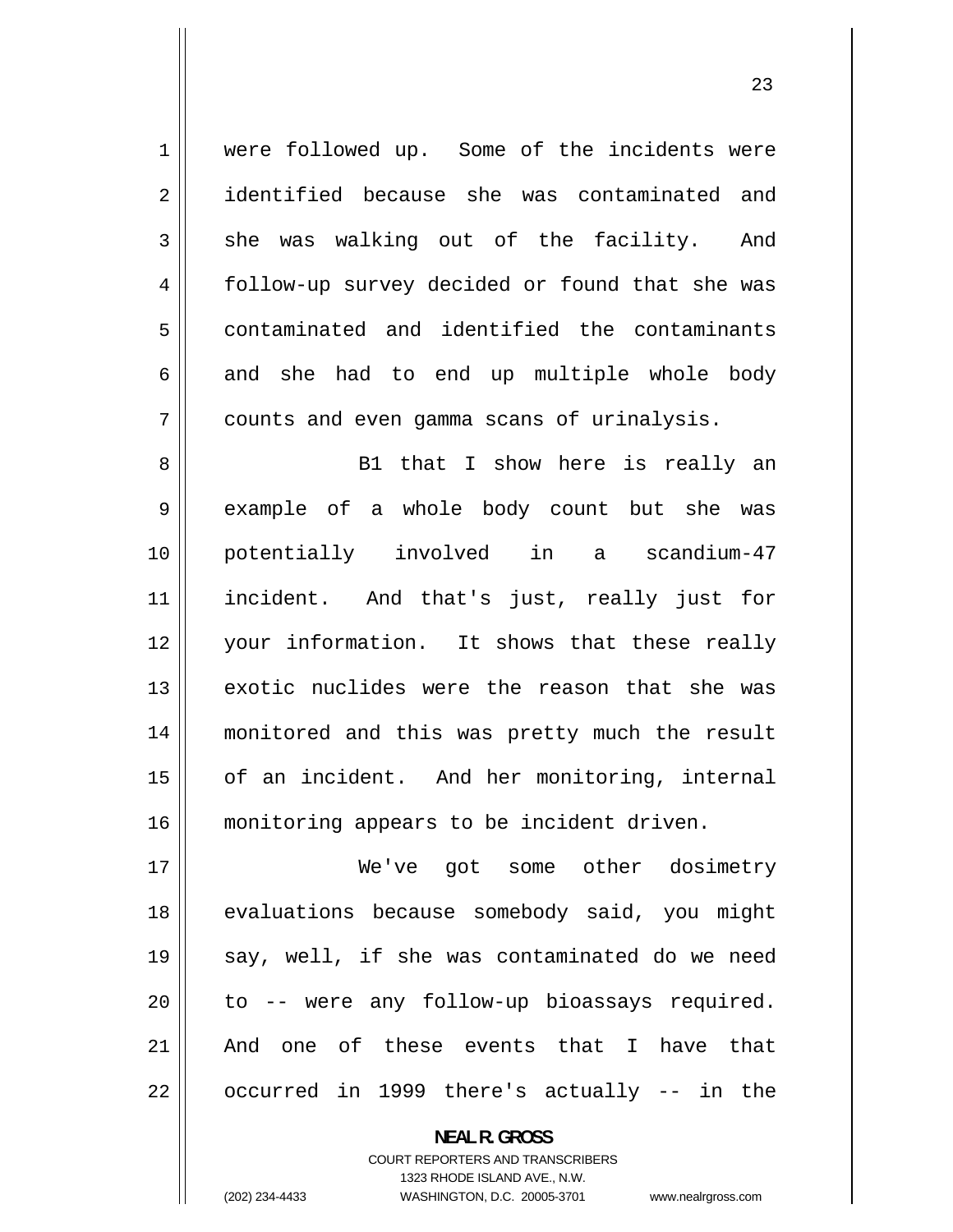| $1\,$          | Contamination Report it -- what the            |
|----------------|------------------------------------------------|
| $\overline{2}$ | contamination levels were, where they were on  |
| 3              | her body. And it says what is additional --    |
| 4              | is a bioassay required and if so what kind.    |
| 5              | And in this case it is checked no, but in      |
| 6              | other cases we actually did have a bioassay    |
| 7              | that was Attachment $D2$ . And then I -- D3    |
| 8              | says. Okay?                                    |
| 9              | D3 is a similar situation although             |
| 10             | it occurred in 2000. And again was bioassay    |
| 11             | required. In this case it was not. But this    |
| 12             | a different -- it was a different<br>was       |
| 13             | contamination event.<br>It talks about the     |
| 14             | contamination levels. And this one<br>was      |
| 15             | actually on the skin and it wasn't on the      |
| 16             | clothing. I think the last one might have      |
| 17             | been just on the clothing.                     |
| 18             | And basically the way we will do               |
| 19             | dose reconstruction in this case, we would not |
| 20             | assign tritium other than anything that might  |
| 21             | show up in ambient except for the year that    |
| 22             | she was monitored for tritium. Even though     |

**NEAL R. GROSS**  COURT REPORTERS AND TRANSCRIBERS

1323 RHODE ISLAND AVE., N.W.

(202) 234-4433 WASHINGTON, D.C. 20005-3701 www.nealrgross.com

 $\mathsf{I}$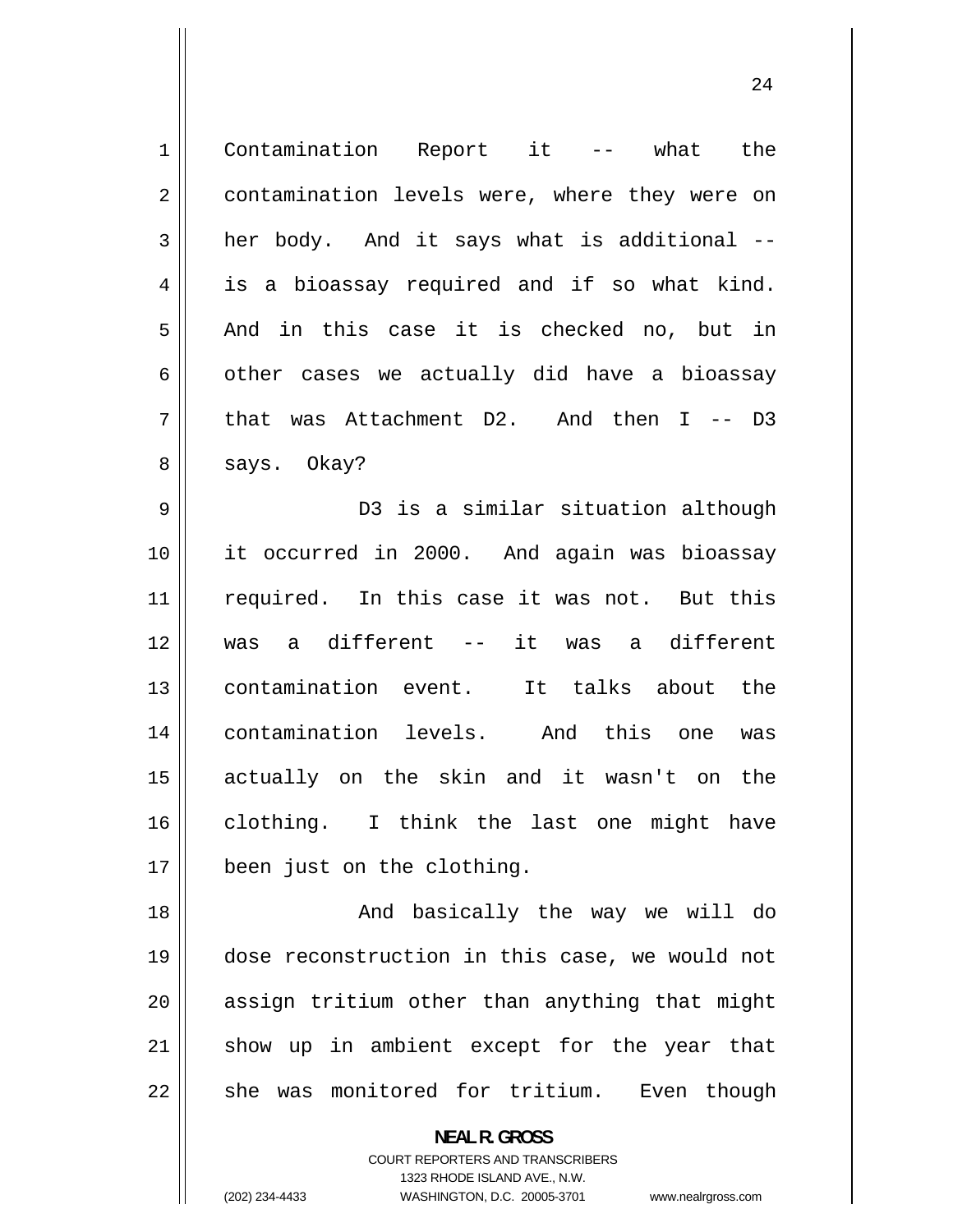| $\mathbf 1$ | that is -- SEC period we would use that data. |
|-------------|-----------------------------------------------|
| $\sqrt{2}$  | And other radionuclides, the                  |
| 3           | fission products and the exotics, we've got   |
| 4           | MDA fission products, the minimum<br>the      |
| 5           | detectable activities, and we would assign    |
| 6           | those with the in vivo that we have. And we   |
| 7           | would assign either missed or positive doses  |
| 8           | based on the result of those.                 |
| 9           | In addition, we've got detailed               |
| 10          | analysis of radionuclides other than routine  |
| 11          | radionuclides that we would see. And we would |
| 12          | and actually did include those in the dose    |
| 13          | reconstruction. This individual was actually  |
| 14          | I think comped through the SEC.               |
| 15          | But that's all I have on -- let's             |
| 16          | see, make sure I got it right here. Multiple  |
| 17          | documents -- examinations were provided. Yes, |
| 18          | we don't feel that there were any records     |
| 19          | missing for this individual. Because she was  |
| 20          | working in a different type of environment    |
| 21          | other than HFBR it appears here that she had  |
| 22          | significant and detailed<br>bioassay, both    |

**NEAL R. GROSS**  COURT REPORTERS AND TRANSCRIBERS 1323 RHODE ISLAND AVE., N.W.

 $\mathsf{II}$ 

(202) 234-4433 WASHINGTON, D.C. 20005-3701 www.nealrgross.com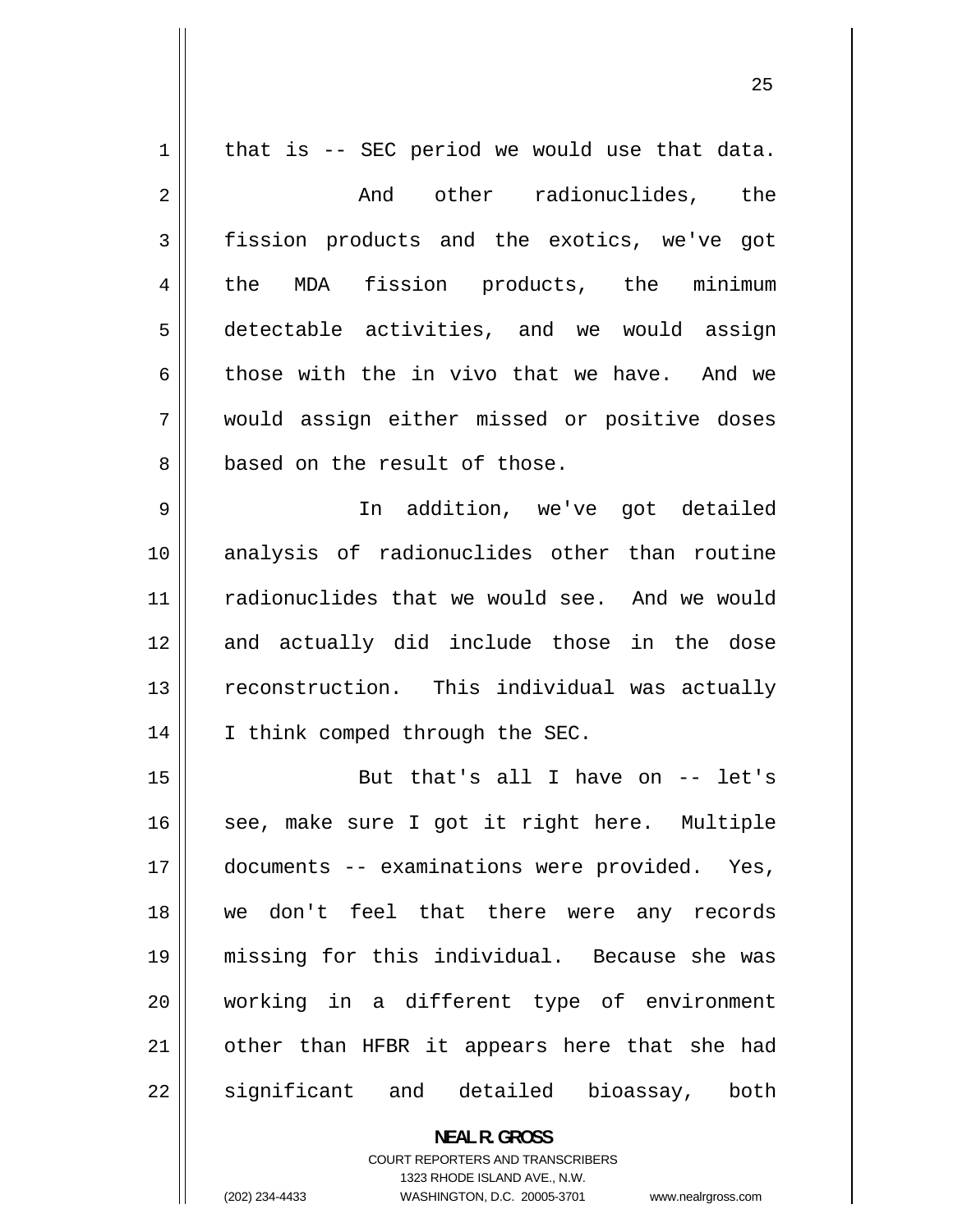urinalysis and in vivo counts. And those would certainly be sufficient for us to do dose reconstruction on this individual. I don't have anything else on that one.

6 7 8 9 10 CHAIR BEACH: Okay. This is Josie again. Thanks, Grady. Any questions on Case D, Work Group Members or SC&A? Or comments? MR. FITZGERALD: Yes, this is Joe again. Just one quick comment. You know, 11 12 13 14 15 compared with the previous years going back into the eighties and nineties, and I spent some time at Brookhaven looking through these records. You know, I think this eventually is just a change in the nature of the records.

16 17 You can tie an individual to a location, to a time frame, to a source term 18 19 20 21 22 which is something when we were going through the records in the eighties and nineties, or I should say the seventies and eighties, you just couldn't do it. The records wouldn't allow you to do it. So I think this is a

> **NEAL R. GROSS**  COURT REPORTERS AND TRANSCRIBERS 1323 RHODE ISLAND AVE., N.W. (202) 234-4433 WASHINGTON, D.C. 20005-3701 www.nealrgross.com

1

2

3

4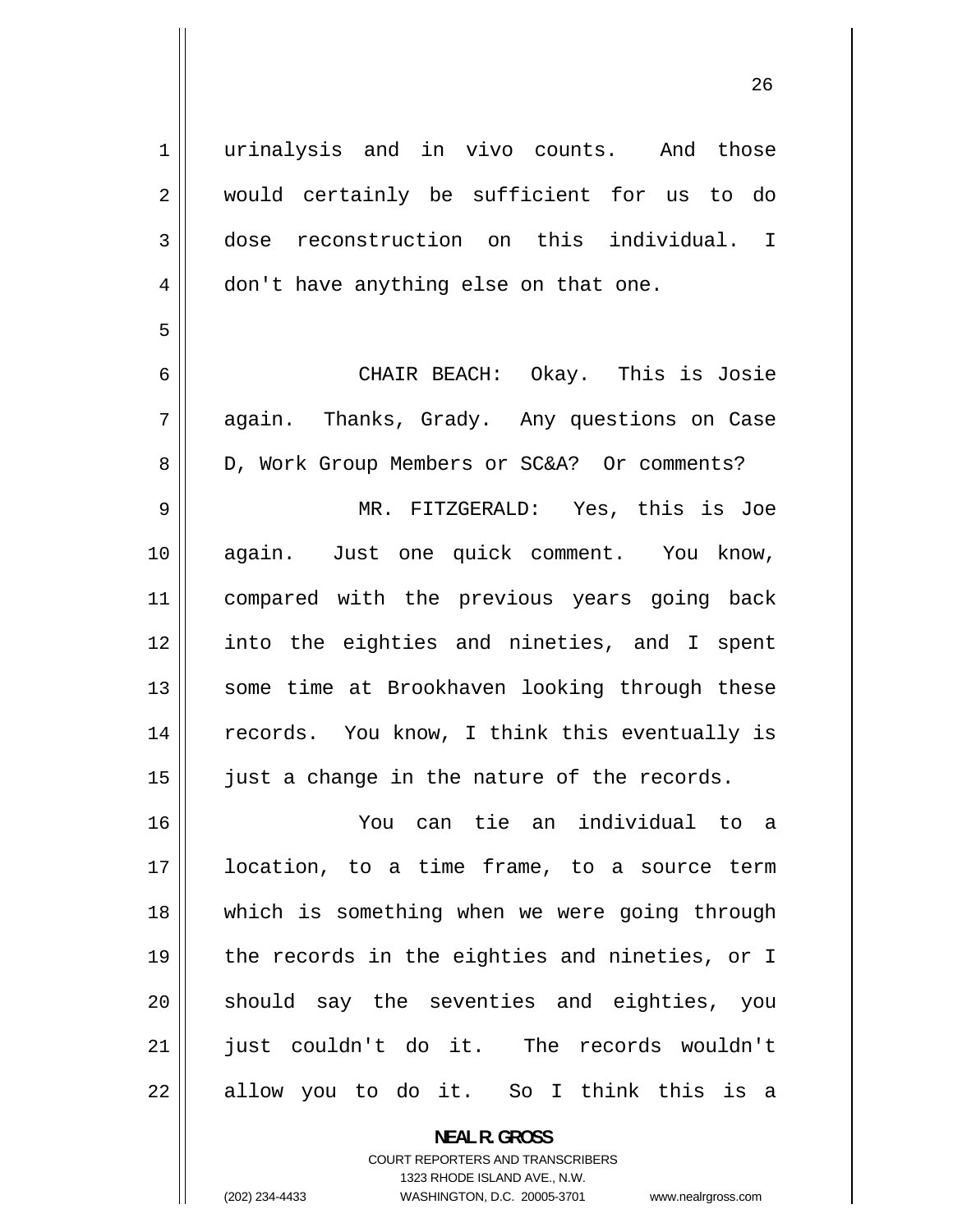**NEAL R. GROSS**  COURT REPORTERS AND TRANSCRIBERS 1323 RHODE ISLAND AVE., N.W. (202) 234-4433 WASHINGTON, D.C. 20005-3701 www.nealrgross.com 1 2 3 4 5 6 7 8 9 10 11 12 13 14 15 16 17 18 19 20 21 22 significant shift in what we were looking for in terms of a post-SEC time frame. So again I think that's the lesson or the evidence to take from this. CHAIR BEACH: Okay. MR. CALHOUN: And I don't want to be here either, Joe, but if -- like I said, this has been really helpful to me too because I'm looking at more than just the dose. You know, I took the time to actually, you know, you look at the whole body count and you see the notations and you see where they worked, and you look at their medical records. And so it adds -- it's an eye opener for me. MR. FITZGERALD: Yes. And just pre nineties period we were seeing whole chunks of data missing. MR. CALHOUN: Right. MR. FITZGERALD: A lot of it was disposed of or taken back by a researcher and it was just missing. So, you know, you might have somebody in a case they were at a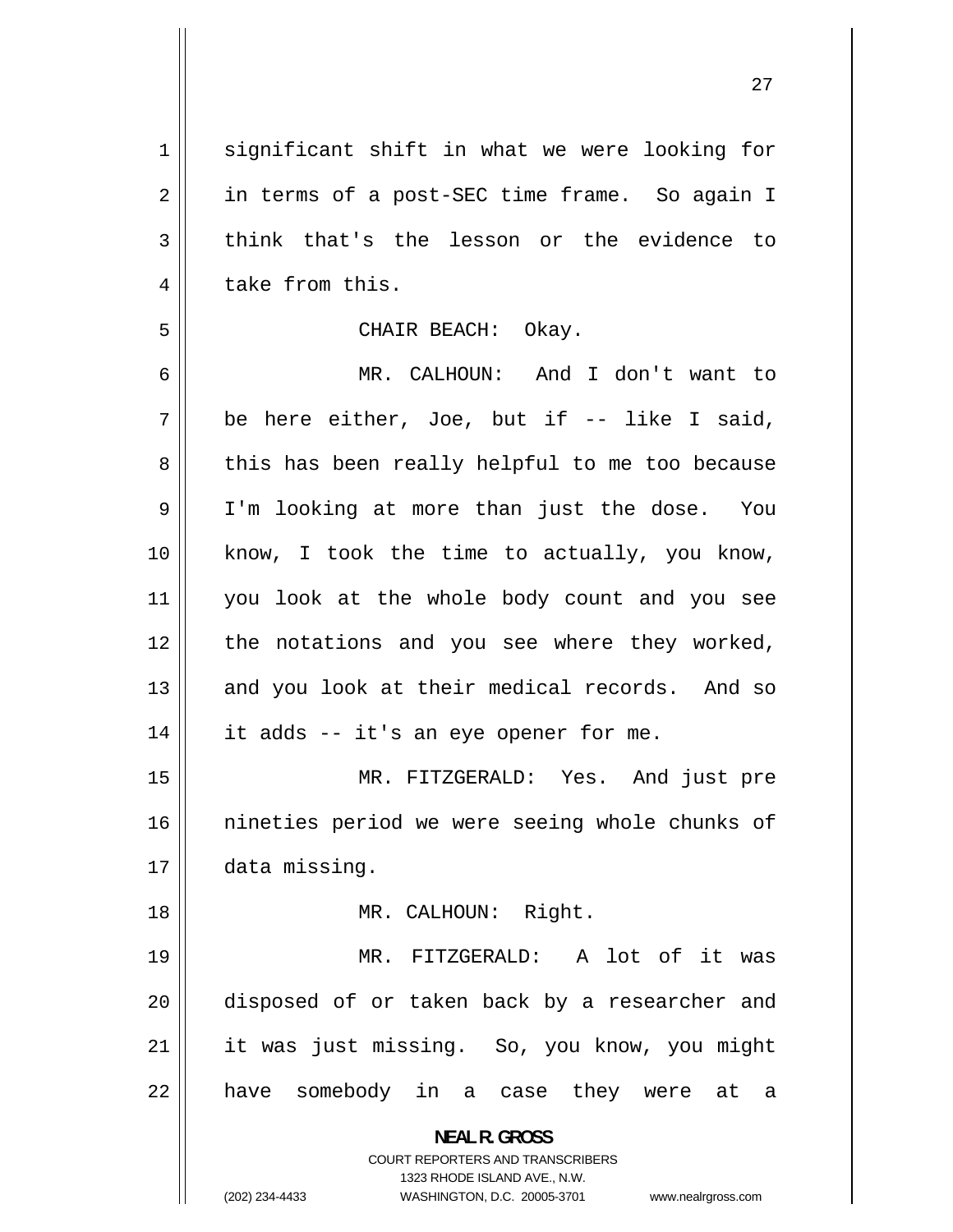| $\mathbf 1$ | facility but you could not tie any data to                                                                                                                   |
|-------------|--------------------------------------------------------------------------------------------------------------------------------------------------------------|
| 2           | them. So again I think that's the contrast                                                                                                                   |
| 3           | that we were looking for.                                                                                                                                    |
| 4           | MR. CALHOUN: I will move on to E.                                                                                                                            |
| 5           | CHAIR BEACH: Okay.                                                                                                                                           |
| 6           | MR. CALHOUN: You ready for that                                                                                                                              |
| 7           | one? Just give me a second again. I've got                                                                                                                   |
| 8           | to -- okay, there's that. I'm talking to                                                                                                                     |
| 9           | myself but I do that a lot. Okay, E.                                                                                                                         |
| 10          | Case E, the verified employment                                                                                                                              |
| 11          | individual is [identifying information                                                                                                                       |
| 12          |                                                                                                                                                              |
| 13          | information redacted] of 2003. Per the                                                                                                                       |
| 14          | computer-assisted telephone interview the E                                                                                                                  |
| 15          | worked in chemical management with a fixed                                                                                                                   |
| 16          | barcode. The chemicals and various labs and                                                                                                                  |
| 17          | whatnot. He reported he did that from `92 to                                                                                                                 |
| 18          | '94. Then he also -- in -- HFBR from '94 to                                                                                                                  |
| 19          | 2001 performing rad surveys. And he also --                                                                                                                  |
| 20          | urine samples -- tritium analysis.                                                                                                                           |
| 21          | The records that we received, the                                                                                                                            |
| 22          | external records go from `61 to `63.<br>Then                                                                                                                 |
|             | <b>NEAL R. GROSS</b><br>COURT REPORTERS AND TRANSCRIBERS<br>1323 RHODE ISLAND AVE., N.W.<br>(202) 234-4433<br>WASHINGTON, D.C. 20005-3701 www.nealrgross.com |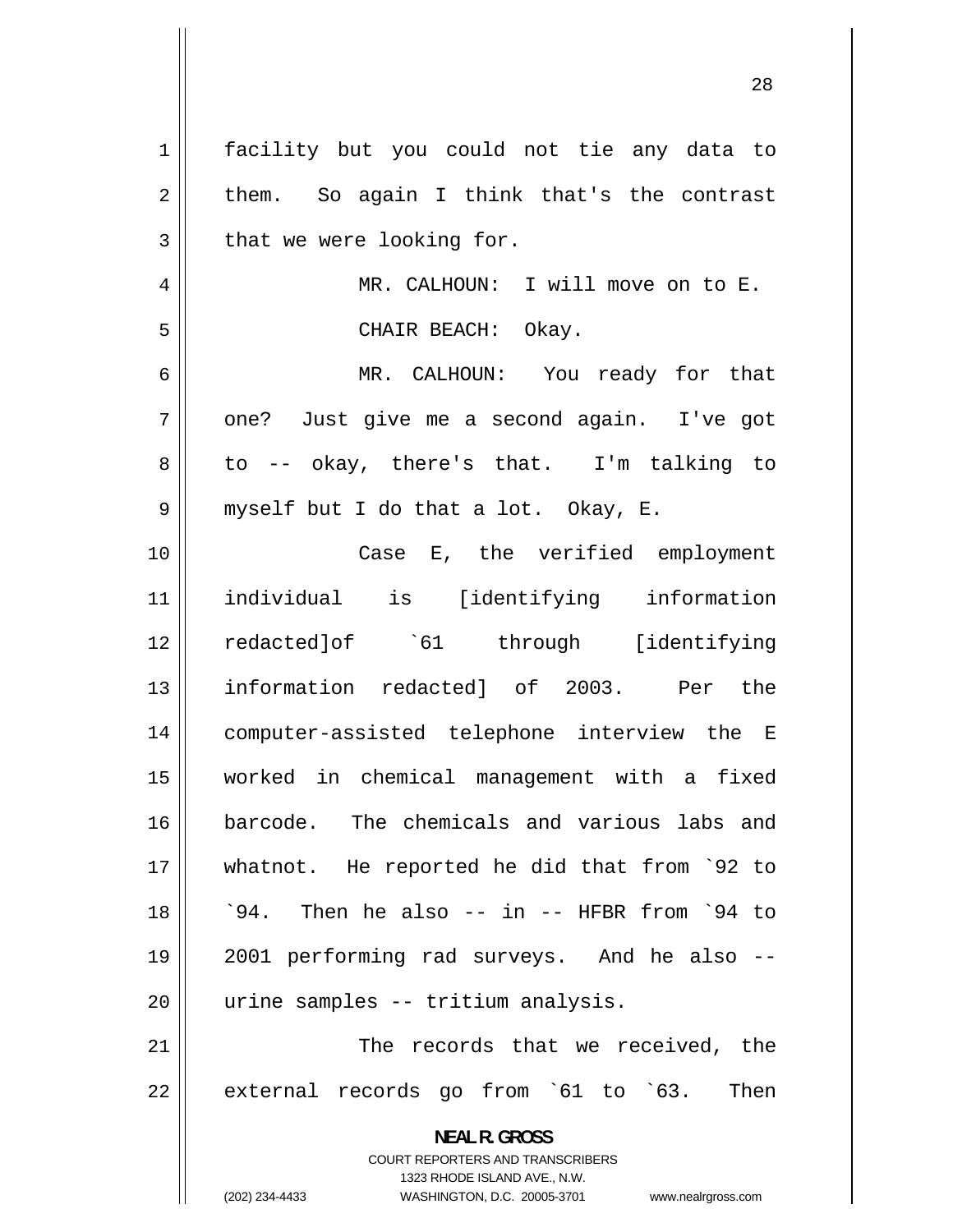1 2 3 4 there's a gap and we go from `92 to 2003. We have tritium urinalysis beginning November of 1995 and it goes through or into at least October of 2001.

5 6 7 8 9 10 11 12 We've got whole body or in vivo exams for `95, `97, `98, `99 and 2000. The latest concerns that we have about this individual is that we were missing tritium analysis for `94, for all of `94 and for January into December of `95. And that there are no records of in vivo monitoring for `94 and `96.

13 14 15 16 17 18 19 Okay, this is another kind of a fun one that it took a little detective work. But we found out through his records and the - they complied with the dosimetry request. These aren't any funky records that we found on a capture. But he didn't really start working at the HFBR until October of `95.

20 21 22 And how we can find that is that I attached Attachment E1 is the first one. And these are visitor logs. And the individual

> **NEAL R. GROSS**  COURT REPORTERS AND TRANSCRIBERS 1323 RHODE ISLAND AVE., N.W.

(202) 234-4433 WASHINGTON, D.C. 20005-3701 www.nealrgross.com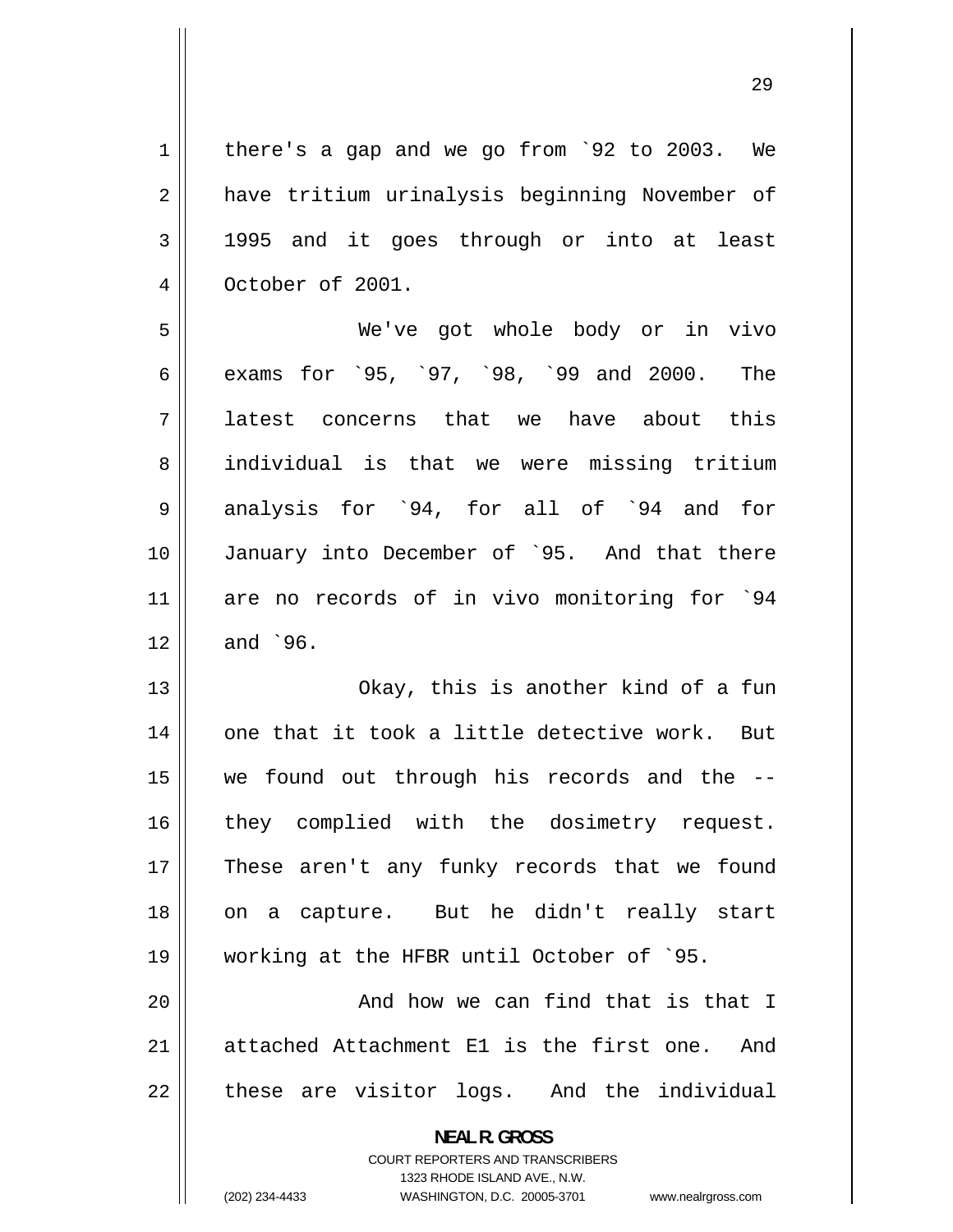was required, escorted into an area. And you have to sign in on these every day. And he had to be escorted into this area and he was on three separate occasions between September 14, `95 and October 10 of 1995.

6 7 8 9 10 11 12 13 14 And then -- have is attachment E2 is an indoctrination sheet. And what we found is that this indoctrination sheet is the training that allows the individual to begin working at a facility at the HFBR unescorted. And so this individual signed off on this in October 10 of `95 and the estimated time working at this facility was described as indefinite after October 1995.

15 16 17 18 19 20 21 22 Now, very -- not really a coincidence. In vivo exams begin in November of 1995. And when you pull out that in vivo exam that happened in, you know, a month after, less than a month after he was indoctrinated to be allowed to work there unescorted the notation in there is that he was Reactor Division annual new HD transfer

> **NEAL R. GROSS**  COURT REPORTERS AND TRANSCRIBERS 1323 RHODE ISLAND AVE., N.W. (202) 234-4433 WASHINGTON, D.C. 20005-3701 www.nealrgross.com

1

2

3

4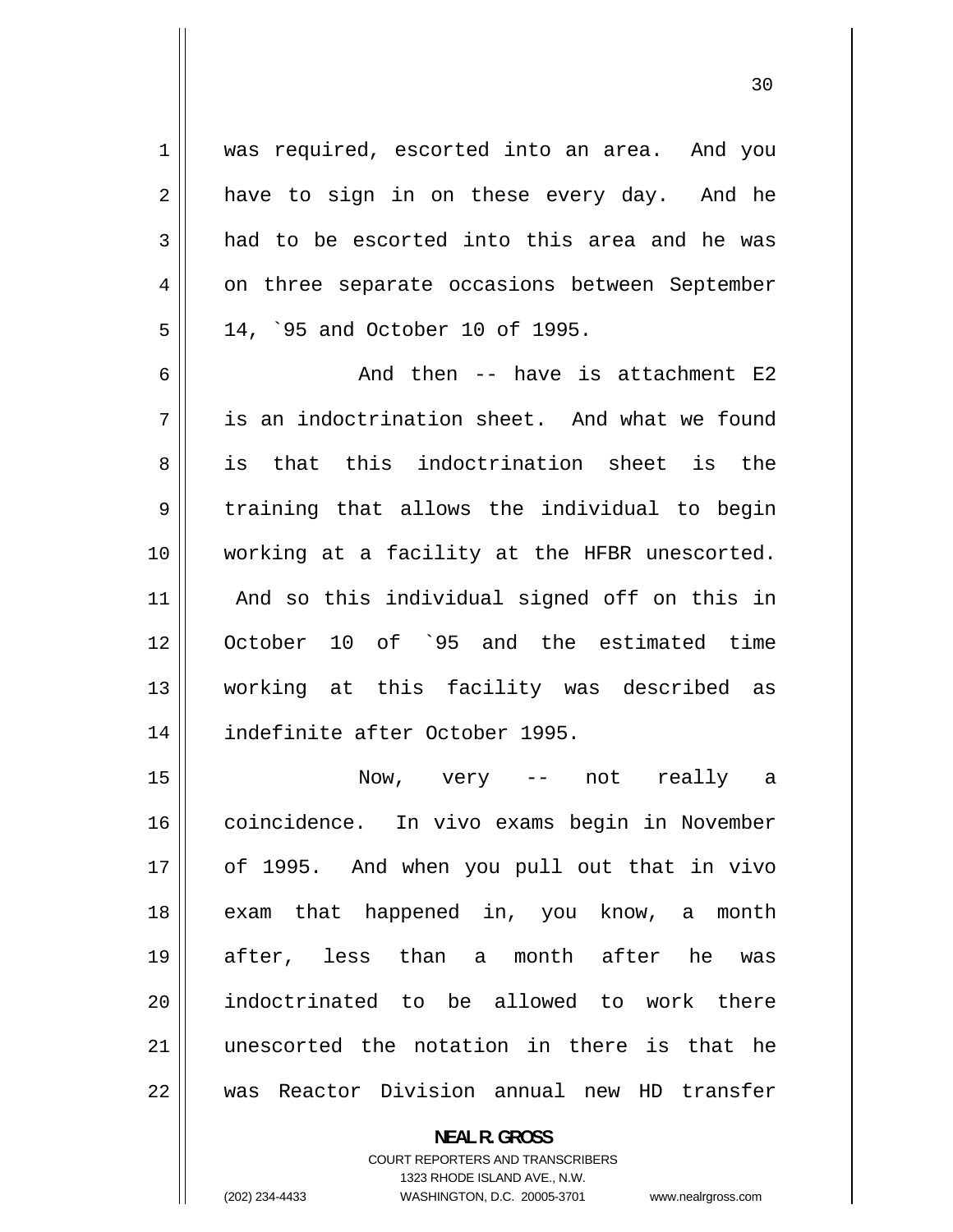from the Department of Applied Technology. So he was working in an area of the Department of Applied Technology and he was transferred to the Reactor Division which would be the HFBR as notated on in vivo count in November of 1995. He also started, let's see. We

7 8 9 10 11 12 13 also see that the -- the tritium urinalysis begins November of `95 as well. And -- very, very many tritium urinalysis after that point. But the reason that we did not have that is because he wasn't working at the HFBR October of 1995.

14 15 16 17 18 19 20 21 22 We certainly have enough tritium results and in vivo counts to dose reconstruction. Basically what we would do is we would include -- we would reconstruct tritium using all of the tritium monitoring that we have and we would assign missed and positive based on those results. And we would do the same thing with the in vivo exam. And those would be based on missed and any

> **NEAL R. GROSS**  COURT REPORTERS AND TRANSCRIBERS 1323 RHODE ISLAND AVE., N.W. (202) 234-4433 WASHINGTON, D.C. 20005-3701 www.nealrgross.com

1

2

3

4

5

6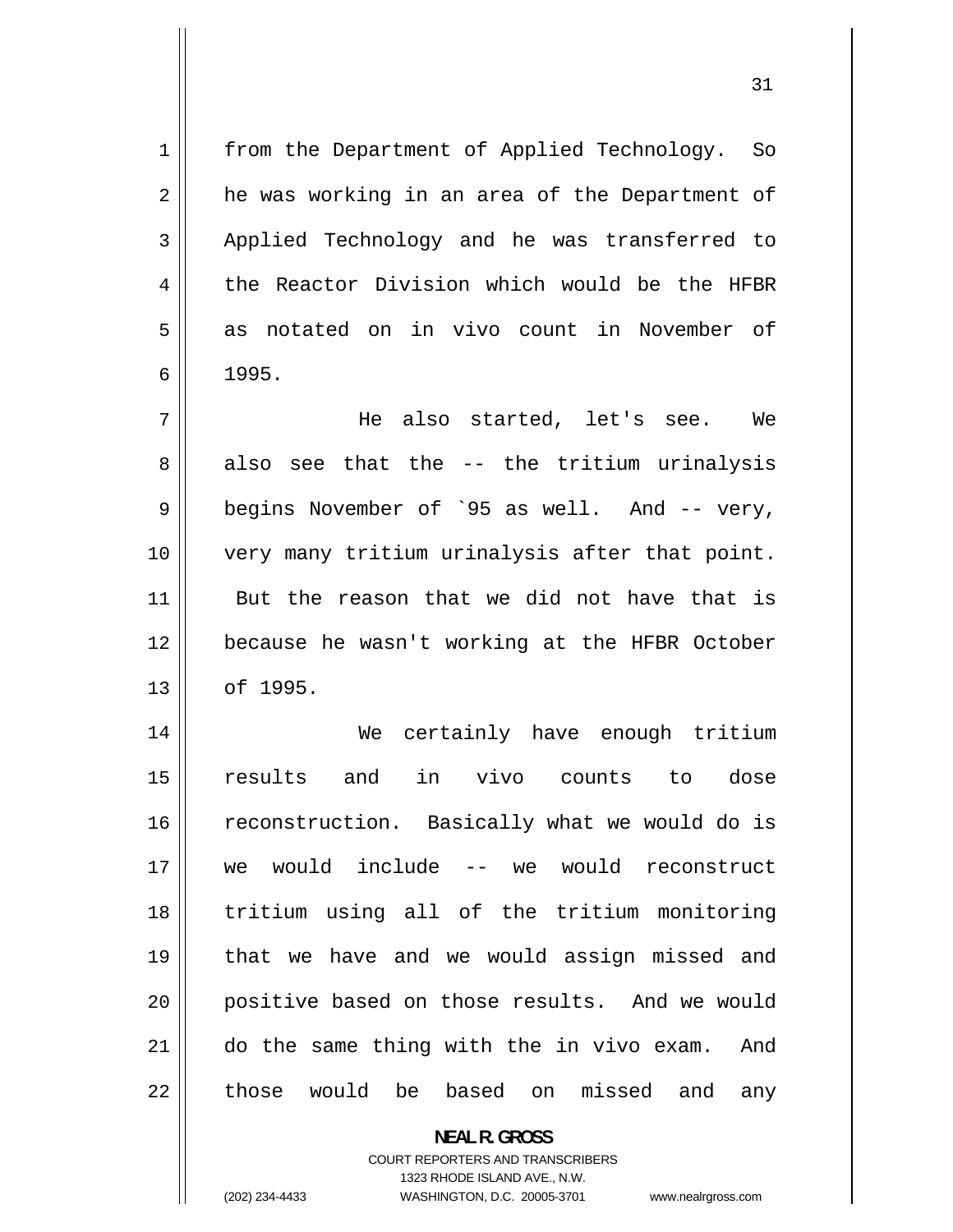1 4 positives although I don't believe he had any in vivo exams. And that's how we would do the dose reconstruction for internal at that point.

2

3

5 6 7 8  $\mathbf{I}$  $\mathbf{I}$  $\mathbf{I}$  $\mathbf{I}$ 9 10 11 12 13  $\mathbf{I}$  $\mathbf{I}$  $\mathbf{I}$  $\mathbf{I}$ Now, there was one concern that between `95 and `97 -- we didn't find an in vivo result for 1996 but we do have one for `95 and we have one for `97. And the interval between those is 18 months. And you certainly can make assumptions with missed dose in between there. And that certainly is an acceptable way for us to do dose reconstruction, missed dose.

14 15 16 So, let's make sure I didn't miss anything else with that one. No, that's all I have with Case E as well now.

17 18 CHAIR BEACH: This one appeared to be the most challenging of the four to me.

19 20 21 22 MR. CALHOUN: I don't know, I thought it was pretty conclusive with the indoctrination sheet. Because the whole thing, HFBR employment and whether or not

> **NEAL R. GROSS**  COURT REPORTERS AND TRANSCRIBERS

> > 1323 RHODE ISLAND AVE., N.W.

(202) 234-4433 WASHINGTON, D.C. 20005-3701 www.nealrgross.com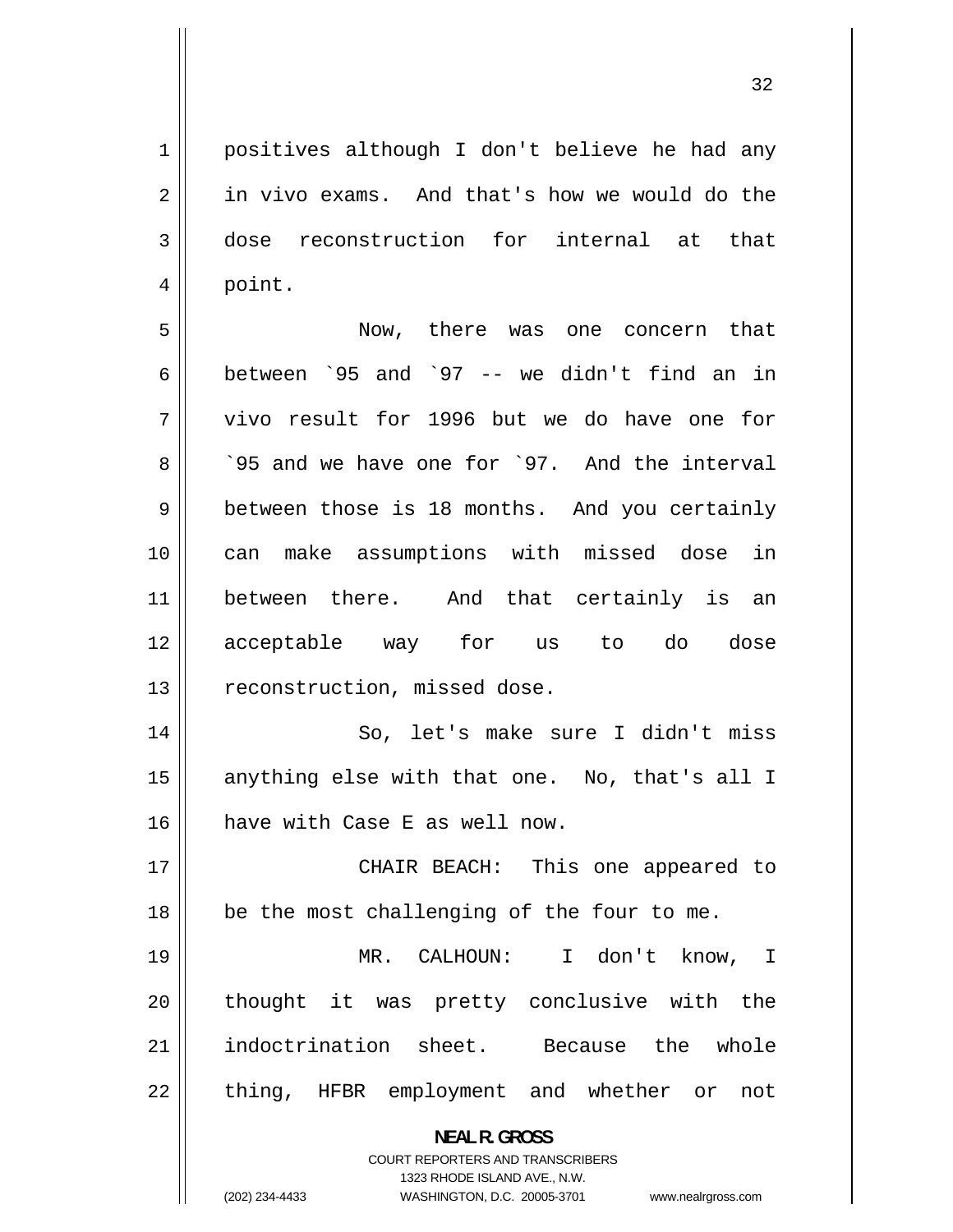**NEAL R. GROSS**  COURT REPORTERS AND TRANSCRIBERS 1323 RHODE ISLAND AVE., N.W. (202) 234-4433 WASHINGTON, D.C. 20005-3701 www.nealrgross.com 1 2 3 4 5 6 7 8 9 10 11 12 13 14 15 16 17 18 19 20 21 22 routine bioassay was required. CHAIR BEACH: Right. MR. CALHOUN: Didn't start working there until October. I mean, and internal - the in vivo and tritium both start in November of `95 and his indoctrination was October of  $^{\circ}95.$ MEMBER ROESSLER: That's pretty clear-cut. CHAIR BEACH: Yes, any questions? Comments? Work Group Members or SC&A? MEMBER ROESSLER: Josie, are you satisfied on this one? CHAIR BEACH: Yes. MEMBER ROESSLER: Now that he's gone through it. CHAIR BEACH: Yes. I'm satisfied with all of them, actually. I thought that was a good exercise. I appreciate NIOSH for taking that extra step on all of these. It was helpful. MEMBER ROESSLER: Yes, I appreciate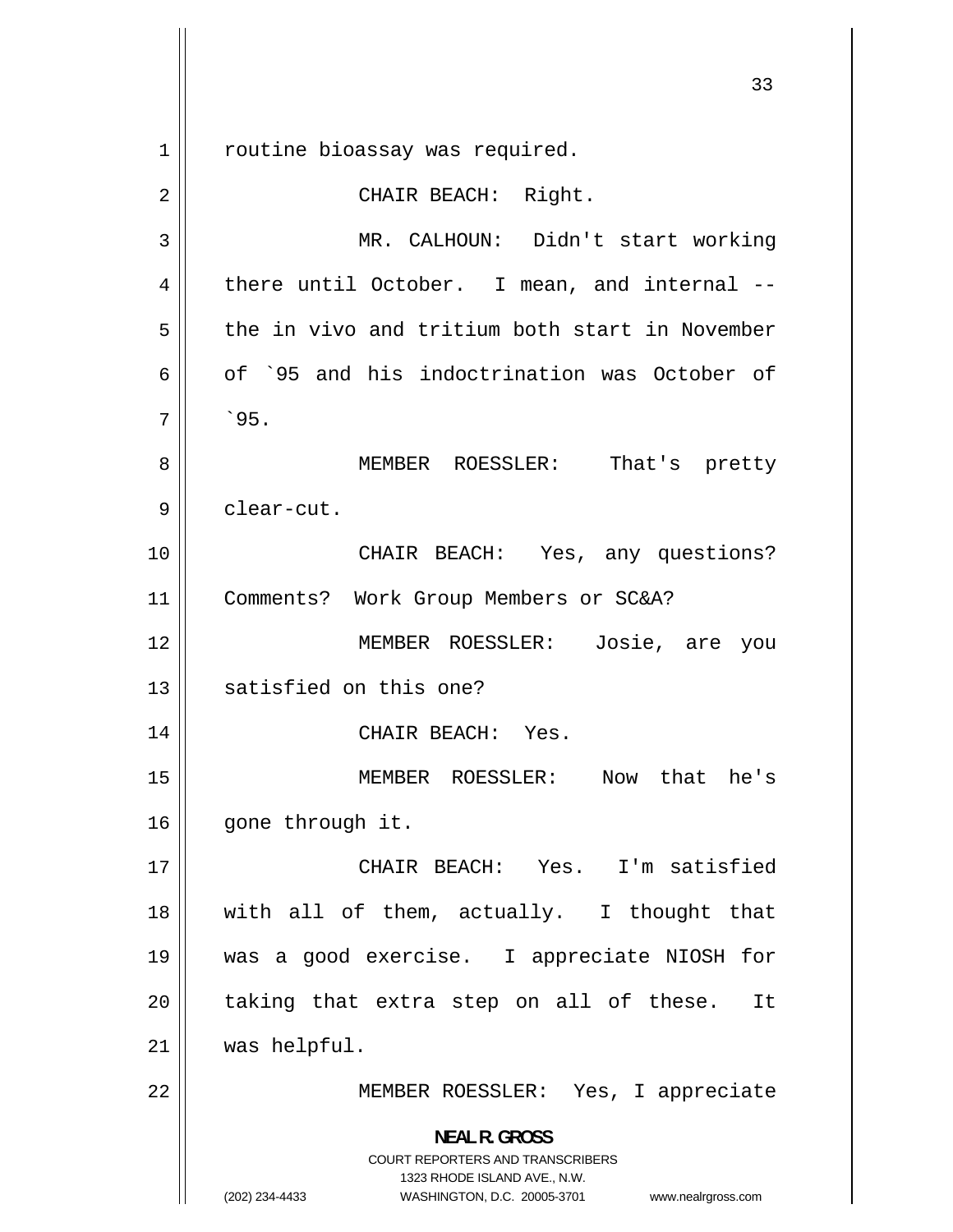| $\mathbf 1$    | it too. I know it was a lot of work and                                                                                                                                |
|----------------|------------------------------------------------------------------------------------------------------------------------------------------------------------------------|
| $\sqrt{2}$     | Grady, I know you had a busy schedule. But I                                                                                                                           |
| 3              | think before we really didn't have what we                                                                                                                             |
| $\overline{4}$ | needed to feel confident about this.                                                                                                                                   |
| 5              | MR. CALHOUN: I feel better about                                                                                                                                       |
| 6              | it too.  So, it was okay, you know.  You know                                                                                                                          |
| 7              | what's funny is Stu always says if it wasn't                                                                                                                           |
| 8              | for the last minute nothing would ever get                                                                                                                             |
| 9              | done. And boy, those 2 weeks, I had 2 full                                                                                                                             |
| 10             | weeks of last minute, so.                                                                                                                                              |
| 11             | CHAIR BEACH: You got a lot done.                                                                                                                                       |
| 12             | You even managed to answer my Site Profile                                                                                                                             |
| 13             | question so that is awesome. Anything -- or I                                                                                                                          |
| 14             | don't know if you're still with us, Andy.                                                                                                                              |
| 15             | MEMBER ANDERSON: Yes, my only                                                                                                                                          |
| 16             | question is that are this new set of records                                                                                                                           |
| 17             | going to be easily searchable. It sounds like                                                                                                                          |
| 18             | you put a tremendous amount of effort in it                                                                                                                            |
| 19             | and if this now goes into being used how easy                                                                                                                          |
| 20             | is it going to be to<br>find these                                                                                                                                     |
| 21             | documentations?                                                                                                                                                        |
| 22             | MR. CALHOUN: I've got a thought on                                                                                                                                     |
|                | <b>NEAL R. GROSS</b><br><b>COURT REPORTERS AND TRANSCRIBERS</b><br>1323 RHODE ISLAND AVE., N.W.<br>(202) 234-4433<br>WASHINGTON, D.C. 20005-3701<br>www.nealrgross.com |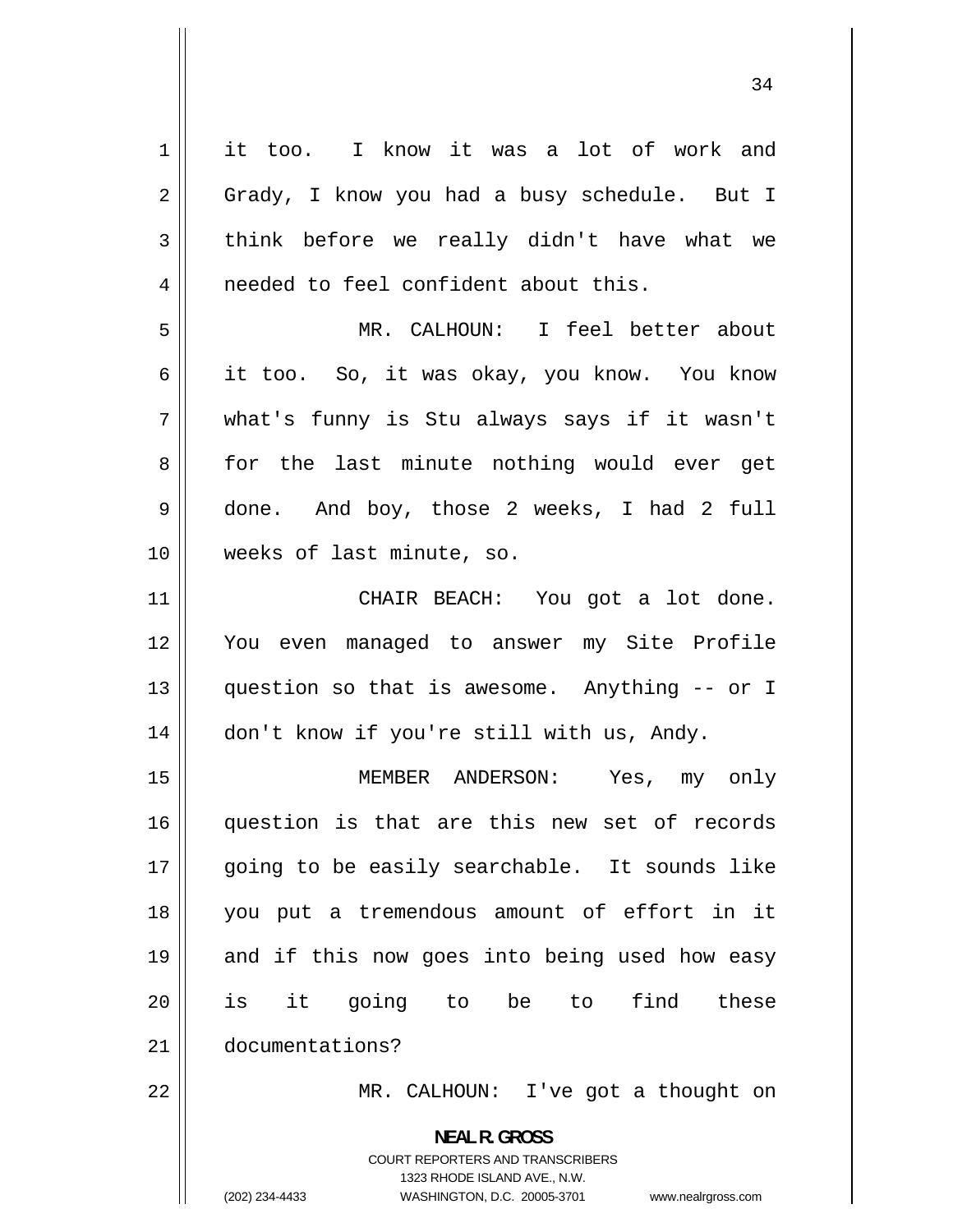**NEAL R. GROSS**  COURT REPORTERS AND TRANSCRIBERS 1323 RHODE ISLAND AVE., N.W. (202) 234-4433 WASHINGTON, D.C. 20005-3701 www.nealrgross.com 1 2 3 4 5 6 7 8 9 10 11 12 13 14 15 16 17 18 19 20 21 22 that. And first of all, like Joe said, they will all be in the same format as everything else. But what this exercise does is we don't have to go back and look for indoctrination sheet. This shows documentation that we have and that the dosimetry that was provided is good. We do have all that information to it, for it and they are required, we are required to look at the DOE information as provided to us before we do a dose reconstruction. So it is, it is all there in a normal format that any other -- providing information. MEMBER ANDERSON: Okay, good. Thanks. DR. BUCHANAN: Yes, this is Ron Buchanan with SC&A. What I did when I reviewed these cases originally was to say, okay, identify. It looked like there were some gaps there. And then when Grady went through, and he used a material that the dose reconstructor would receive, do the dose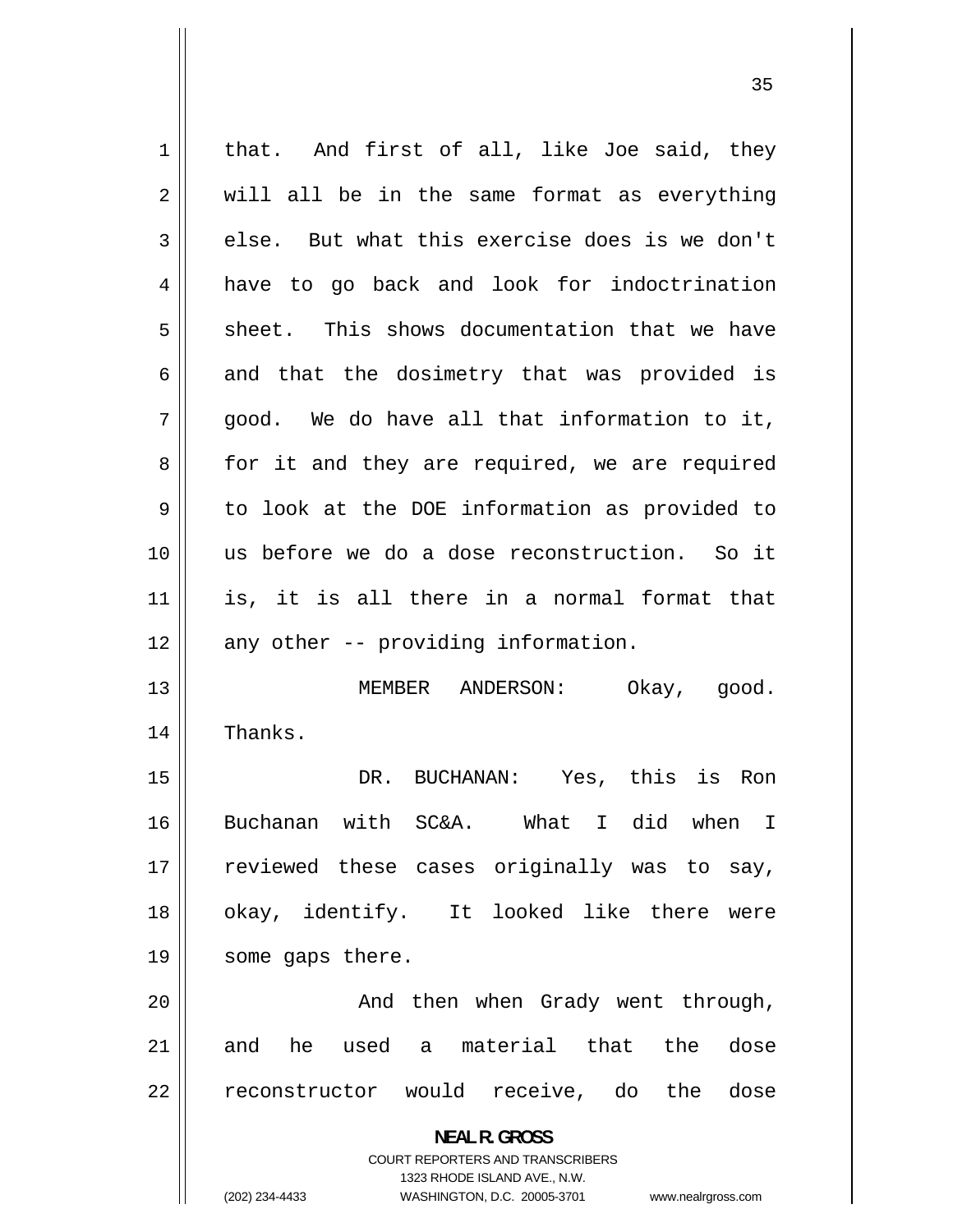reconstruction. So this material is available. This isn't something that Grady had to go out and search for individually.

1

2

3

4

5

6

7

8

9

10

18

 And so what I did is I used the protocol that we used on Task 4 to audit the NIOSH dose reconstruction and say did it meet the standards of that protocol. And I found that it did, that when you go back and look through all the hundreds of pages and find out.

11 12 13 14 15 16 17 And the dose reconstructor will do this. He goes back and looks and see if there's gaps and see how it should be filled in or if it's justified or whatever. And so as far as my experience of doing the audits on the dose reconstruction I found that it did satisfy that protocol.

MEMBER ANDERSON: Okay.

19 20 21 22 CHAIR BEACH: Thanks, Ron. MEMBER ROESSLER: Josie, you mentioned going on to the Site Profile issues but are we going to come up with

**NEAL R. GROSS** 

COURT REPORTERS AND TRANSCRIBERS 1323 RHODE ISLAND AVE., N.W. (202) 234-4433 WASHINGTON, D.C. 20005-3701 www.nealrgross.com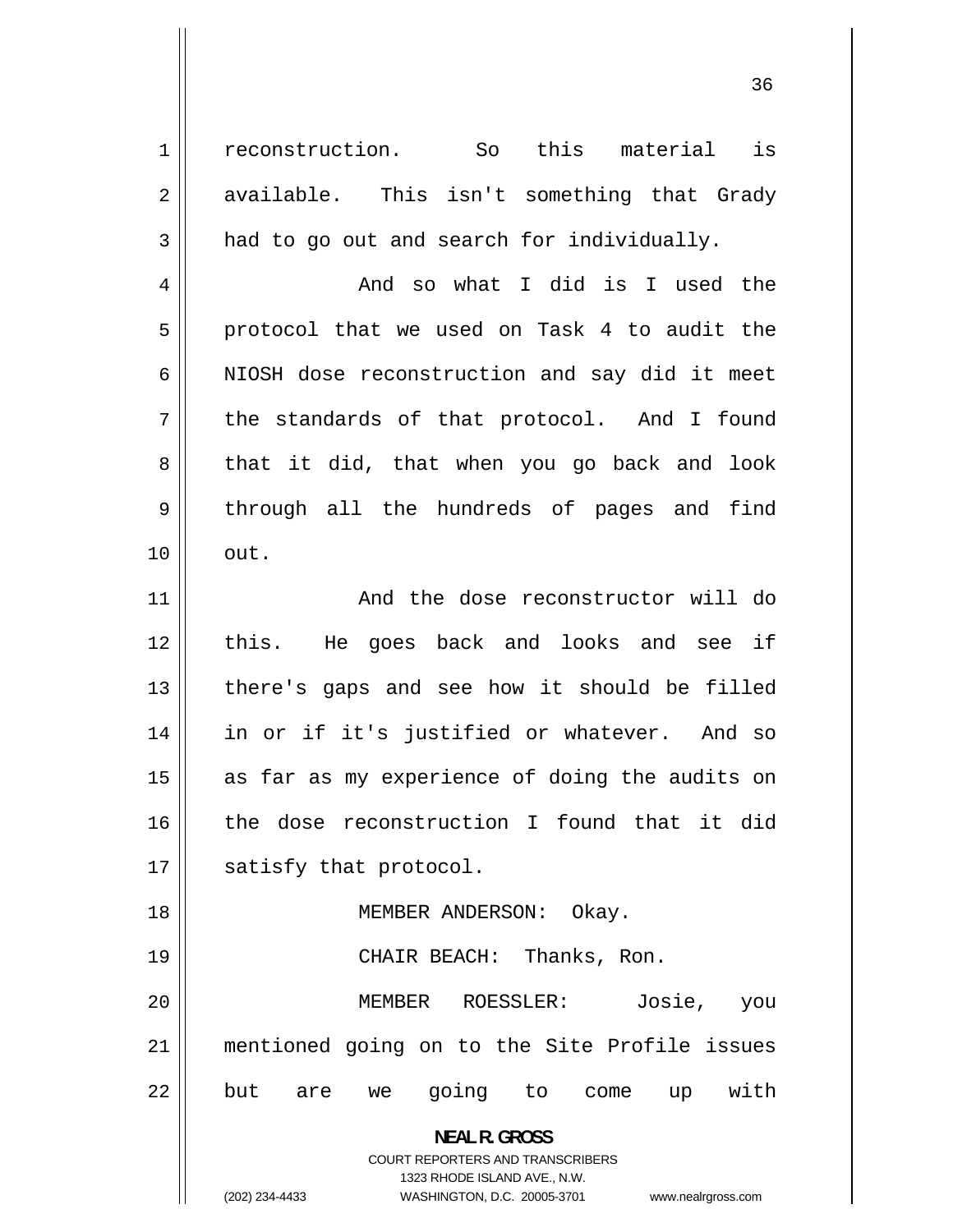1 2 recommendations for the meeting, the Board meeting?

3 4 5 6 7 8 9 10 11 12 13 14 15 16 17 18 19 20 21 22 CHAIR BEACH: Well, that's going to be a question that I was going to just ask Ted how to proceed. Because we still have SEC issues. And remember back in May, we divided them into the most relevant ones. I believe there was three, the remaining primary findings. And we tried to push ahead with the SEC issues. So, I guess we have to decide on the end date or agree with the end date but I'm not sure how to go forward with that, so. MR. KATZ: Hi, Josie, can you hear me? CHAIR BEACH: Yes. MR. KATZ: So, this is Ted. So I mean, if this closes out the question of the `93 period, that is the question that was left open for the Work Group to report out to the Board on in terms of data accuracy. So I mean if you reached a conclusion and you all sound unanimous that these records seem good, then **NEAL R. GROSS** 

> COURT REPORTERS AND TRANSCRIBERS 1323 RHODE ISLAND AVE., N.W.

(202) 234-4433

WASHINGTON, D.C. 20005-3701 www.nealrgross.com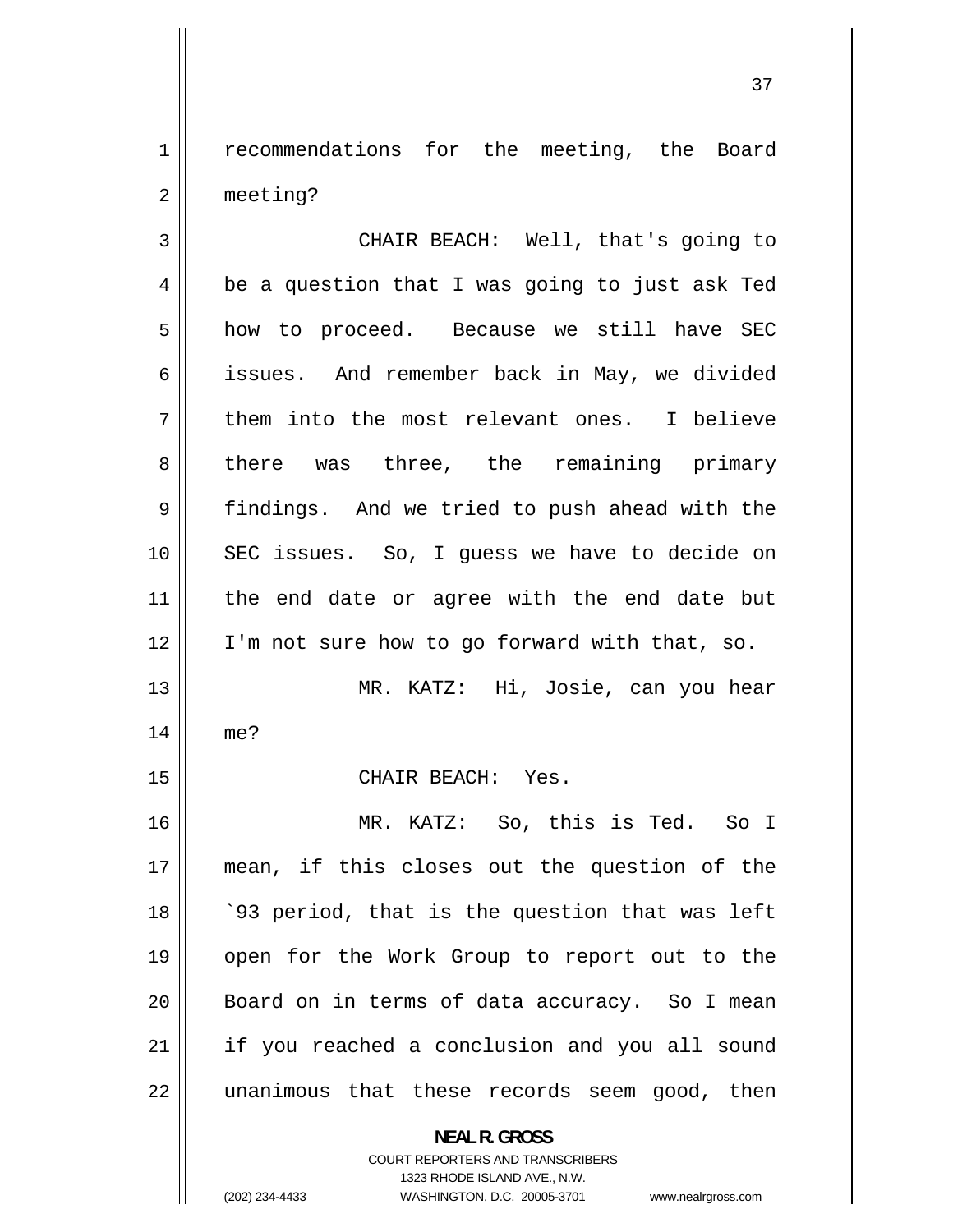1 4 you would need to make a recommendation in line with that to the Board so that they can then close out the Board consideration of SEC Petition.

2

3

5 6 7 8 9 10 11 12 CHAIR BEACH: Okay. So the question I have then is, we are considering the `94 to 2007 time period. We do have a couple of Site Profile issues that could have SEC implications but I'm not 100 percent sure. I'm assuming, based on this, we can close out those years. But does that completely close out all SEC items?

13 14 MR. KATZ: Well, that would only - oh, go ahead.

15 16 17 18 MEMBER CLAWSON: This is Brad. I'm trying to remember what those other issues are that we had. They were outside the -- what were they dealing with?

19 20 21 22 CHAIR BEACH: Well, and Grady can talk. Grady went by and he sent me an email because I asked about the Site Profile issues. And the three primary ones, he sent a report

> **NEAL R. GROSS**  COURT REPORTERS AND TRANSCRIBERS

> > 1323 RHODE ISLAND AVE., N.W.

(202) 234-4433

WASHINGTON, D.C. 20005-3701 www.nealrgross.com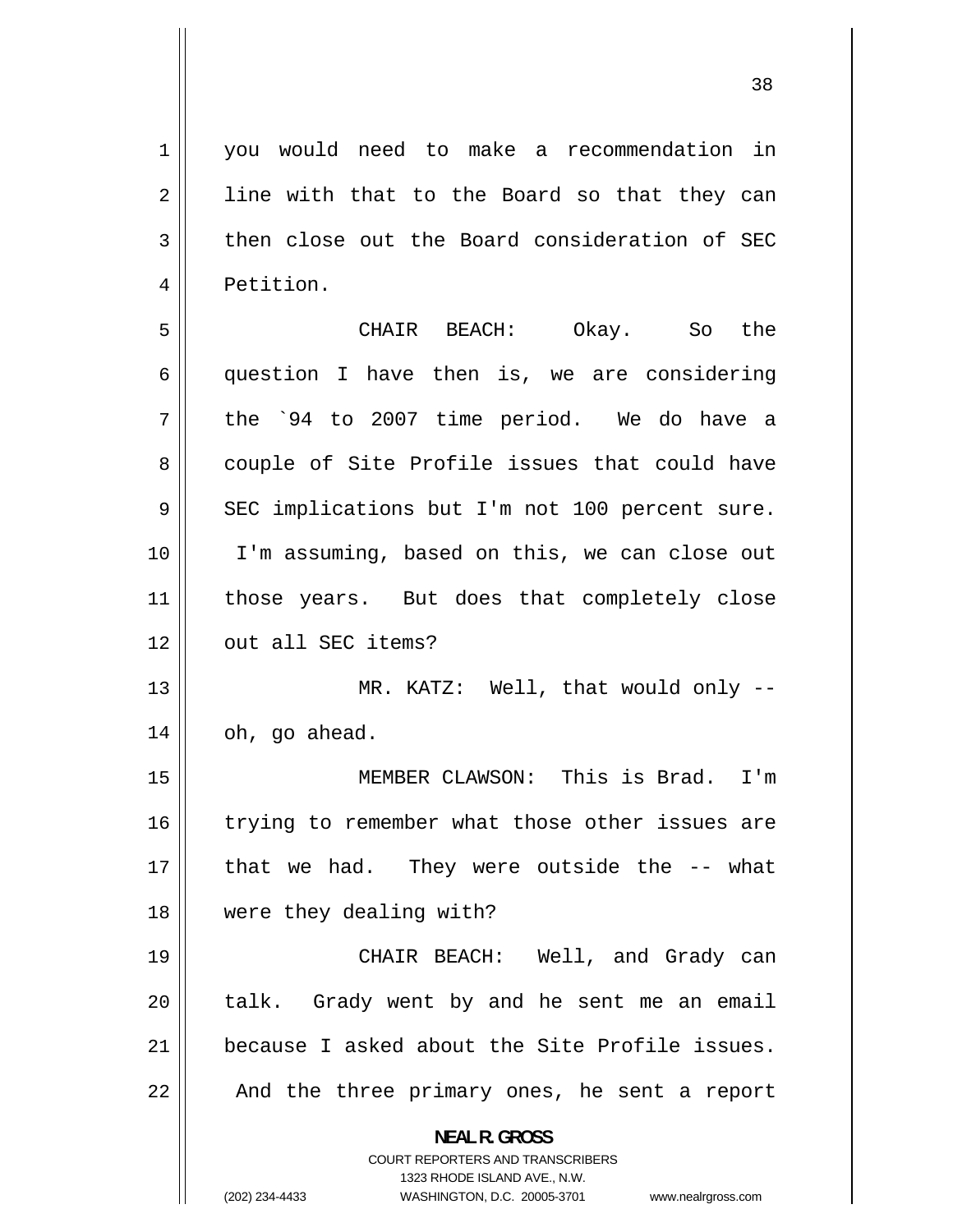| $\mathbf 1$ | out answering those just real briefly.                          |
|-------------|-----------------------------------------------------------------|
| 2           | MR. CALHOUN: Hold on. I'm going                                 |
| 3           | to try to see if I can find these. Let's see,                   |
| 4           | hold on.                                                        |
| 5           | Well, I'm remembering while I'm                                 |
| 6           | looking through here. A couple of the ones --                   |
| 7           | and I might have screwed this up a little bit                   |
| 8           | because -- all of them. There were basically                    |
| 9           | finding number, I think 1 and then --                           |
| 10          | CHAIR BEACH: Number 1, 2 and 13.                                |
| 11          | MR. CALHOUN: Yes. And number 13                                 |
| 12          | is primarily x-ray issues. And what you'll                      |
| 13          | see is that actually changed our TBD. And the                   |
| 14          | TBD was recently revised and approved. And we                   |
| 15          | actually -- oh, here they are. Good. We did                     |
| 16          | exactly what was recommended.                                   |
| 17          | And there was, for example, Table                               |
| 18          | 3-1 has to do with default frequency of chest                   |
| 19          | x-rays. So that's really, in my opinion                         |
| 20          | that's not an SEC issue but it's a TBD issue.                   |
| 21          | And further, we actually did exactly what was                   |
| 22          | recommended. It was unclear. You guys made                      |
|             | <b>NEAL R. GROSS</b><br><b>COURT REPORTERS AND TRANSCRIBERS</b> |

1323 RHODE ISLAND AVE., N.W.

 $\prod$ 

(202) 234-4433 WASHINGTON, D.C. 20005-3701 www.nealrgross.com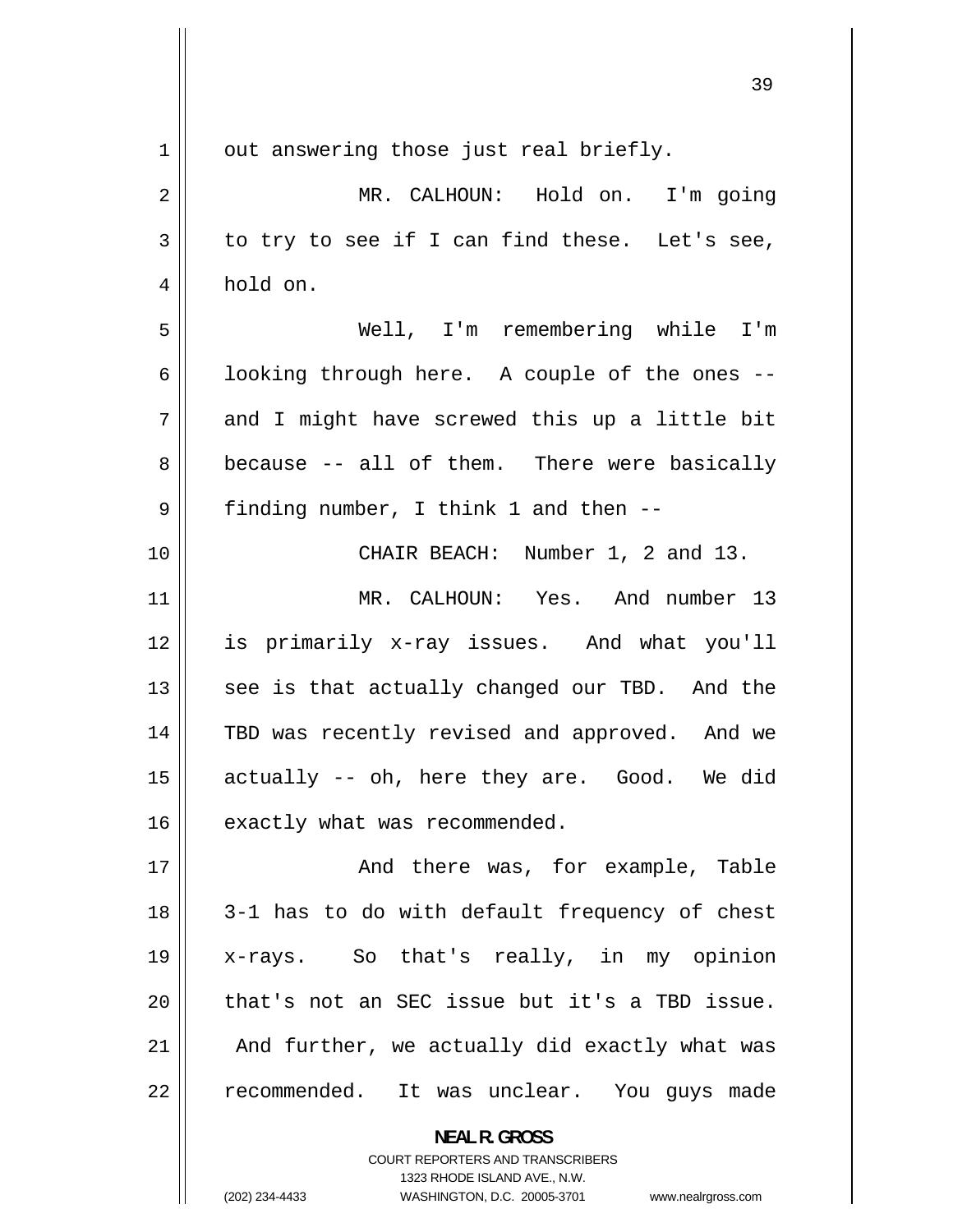1 some e xactly what you asked us to. 2 recommendations to clarify. We did

t hrow it together and it would be prettier if 3 4 5 i t was on a piece of paper, discusses that. And now, although I did kind of

6 7 i ssue that you guys might need to look at a 8 l ittle bit more. But you had asked for claim 9 n umbers to help, I don't know, verify some of 10 t he statements that were in the TBD. And I 11 g ot those to you, but again that was only like 12 y esterday. And there was probably, if I look 13 h ere there's probably a good dozen of them 14 15 And then there was one further hat I gave. And those -- x-rays as well. Finding number 1 and -- or finding

number 1, let's see what that is.

17 18 19 MEMBER CLAWSON: I thought that was the x-ray one was finding 1. MR. CALHOUN: No, those were 13.

MEMBER CLAWSON: Oh, was it?

21 22 MR. CALHOUN: Yes. Hold on, I'm getting there.

> **NEAL R. GROSS**  COURT REPORTERS AND TRANSCRIBERS 1323 RHODE ISLAND AVE., N.W.

(202) 234-4433

16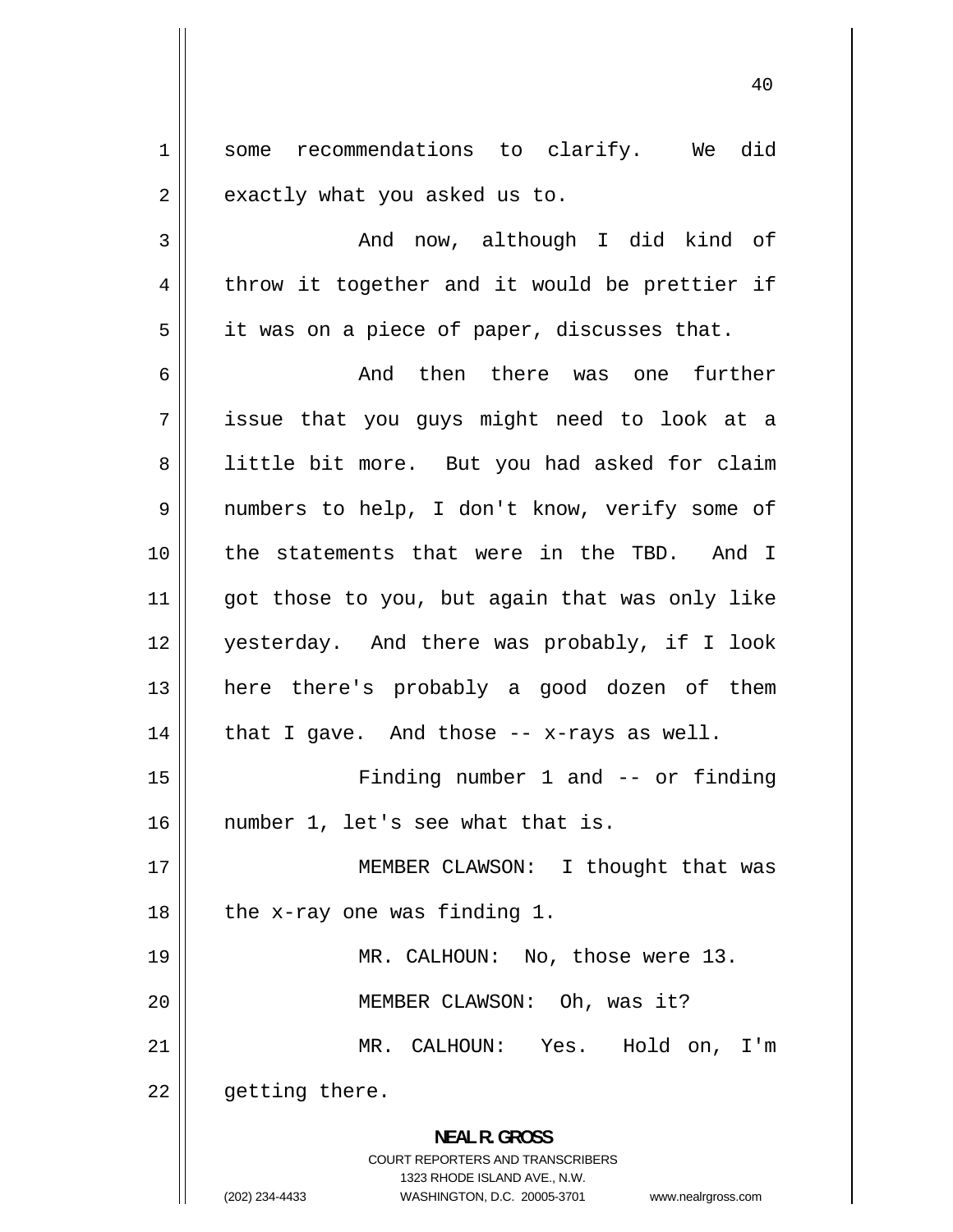| 1  | MEMBER CLAWSON: Oh, finding 13,                                         |
|----|-------------------------------------------------------------------------|
| 2  | number 1 which is past --                                               |
| 3  | MR. CALHOUN: Right.                                                     |
| 4  | MEMBER CLAWSON: -- photographs                                          |
| 5  | taken.                                                                  |
| 6  | MR. CALHOUN: There were multiple                                        |
| 7  | subs in 13. Okay. Finding 1 was bioassay                                |
| 8  | monitoring not adequately established.                                  |
| 9  | CHAIR BEACH: And I think --                                             |
| 10 | MR. CALHOUN: And you see, these                                         |
| 11 | actually -- I think number 1 was answered by                            |
| 12 | our discussion here past -- 1993.                                       |
| 13 | CHAIR BEACH: This is Josie. It                                          |
| 14 | was. Grady, I think looking at number 4                                 |
| 15 | possibly. I guess what I'm going to suggest                             |
| 16 | is that we close out the end date. I think we                           |
| 17 | can agree with that, that after '93 we have                             |
| 18 | records available to do<br>dose<br>the                                  |
| 19 | reconstruction.                                                         |
| 20 | But then I'd like to go ahead and                                       |
| 21 | ask, I know we had tasked SC&A to look at the                           |
| 22 | Site Profile issues early on. But with the                              |
|    | <b>NEAL R. GROSS</b>                                                    |
|    | <b>COURT REPORTERS AND TRANSCRIBERS</b><br>1323 RHODE ISLAND AVE., N.W. |
|    | (202) 234-4433<br>WASHINGTON, D.C. 20005-3701 www.nealrgross.com        |

 $\overline{\phantom{a}}$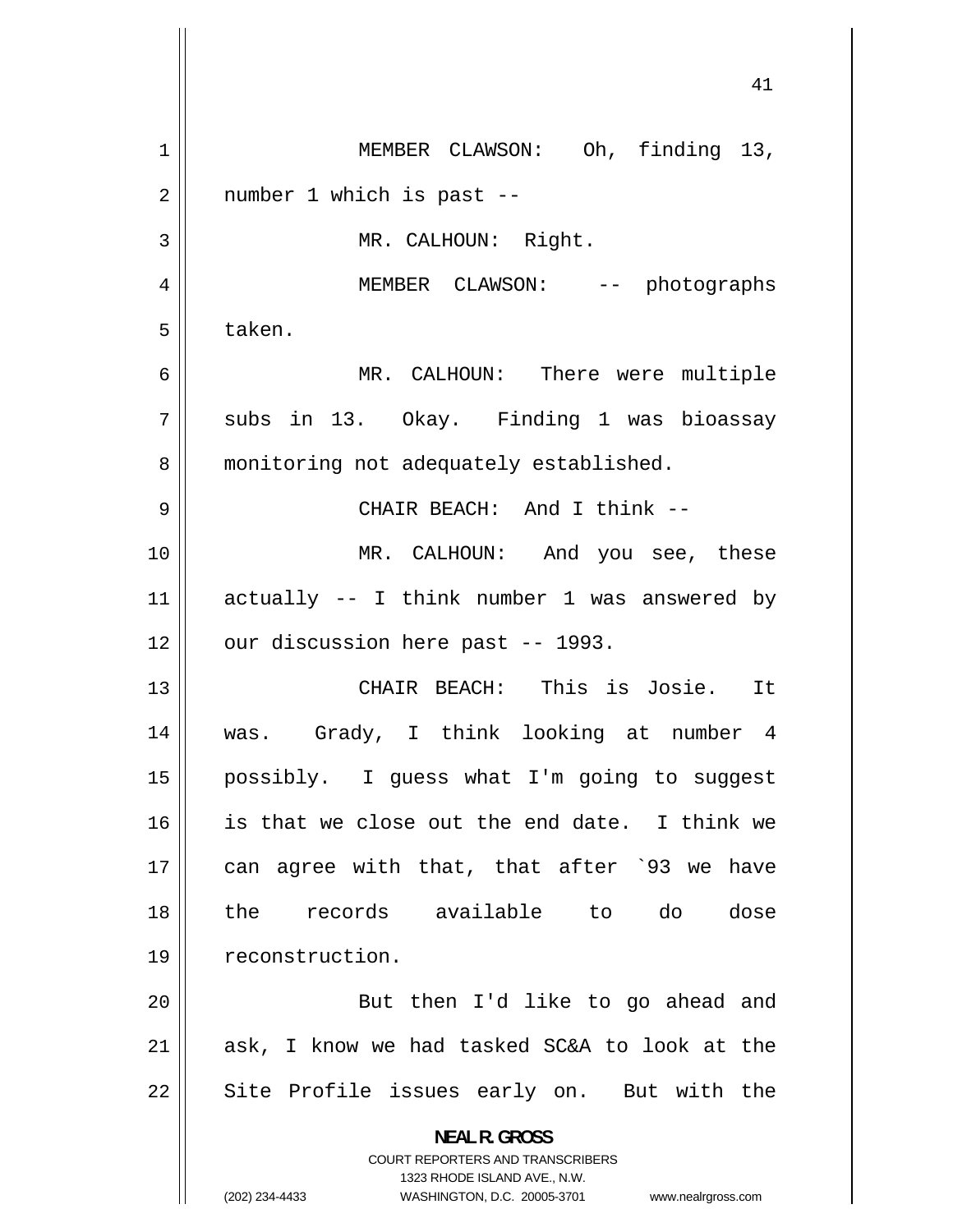1 2 3 4 5 6 7 8 9 10 11 12 13 14 15 16 17 18 19 20 new Site Profile issue that was issued on February 7 of this year are we already tasked -- and I guess this is a question for you, Ted. Are we tasked for SC&A to go back and in light of the new Site Profile issue re-look at those 13 Site Profile issues and then report out to the Work Group on those at a later date? MR. KATZ: So we're not, but we can task that right now. Because I mean, it's pretty normal to have SC&A, once these are updated, to address SC&A comments and Work Group comments. It's pretty normal to have SC&A then follow up and say okay, it's all there and it's been done as agreed to, or whatever. Whatever they find. But yes, I think that's fine. We can just consider that tasked today. MR. FITZGERALD: Yes. Ted and Josie, this is Joe. I think we're just trying

> **NEAL R. GROSS**  COURT REPORTERS AND TRANSCRIBERS 1323 RHODE ISLAND AVE., N.W.

to make the distinction between what we're

identifying. And go back to the May 22 memo

21

22

(202) 234-4433 WASHINGTON, D.C. 20005-3701 www.nealrgross.com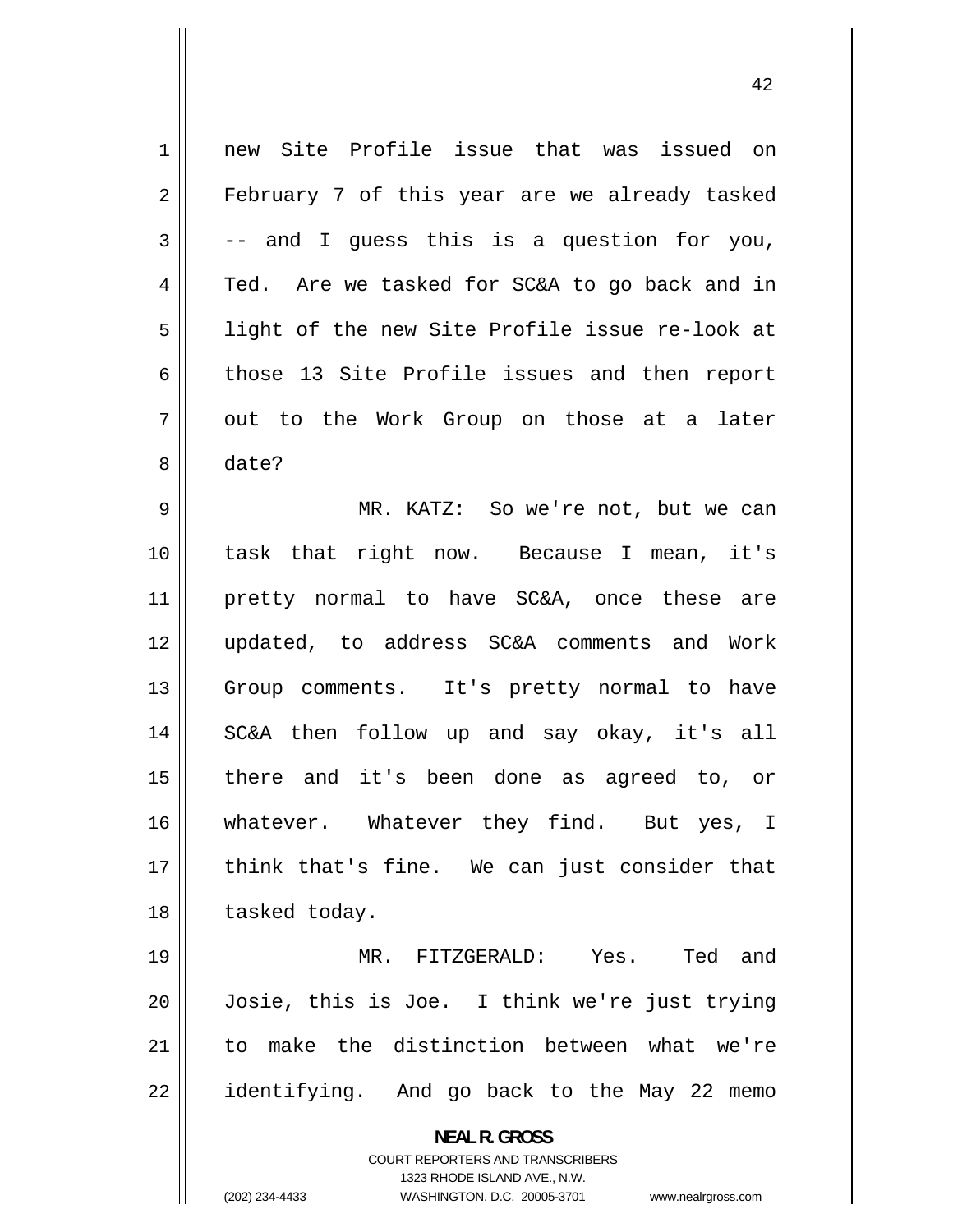1 t hat Ron sent forward. And I'll defer to Ron f or the details. 2

what 3 4 5 n ecessarily issues, but questions that the 6 Work 7 proceeding. 8 p redominant one and has taken front and 9 center.  $10$ But we made a split in that memo on we thought were SEC questions, not Group ought to be clear on before Of course the end date was the And the others were clearly in the Site Profile vein.

11 12 P rofile ones out just for clarity's sake I 13 t hought we had Ron, and maybe you can finger 14 t hose very specifically. Several loose ends, 15 r emaining questions that NIOSH may have 16 r esponded but not completely. Am I right 17 But you know, separating Site about that?

18 19 n ow we had 13 SEC issues and 13 Site Profile 20 issues. 21 w ere addressed in a May 22 email of 2012. And 22 i n that email we outlined the SEC issues and DR. BUCHANAN: This is Ron. Okay, The Site Profile issues, and these

> **NEAL R. GROSS**  COURT REPORTERS AND TRANSCRIBERS 1323 RHODE ISLAND AVE., N.W. WASHINGTON, D.C. 20005-3701 www.nealrgross.com

(202) 234-4433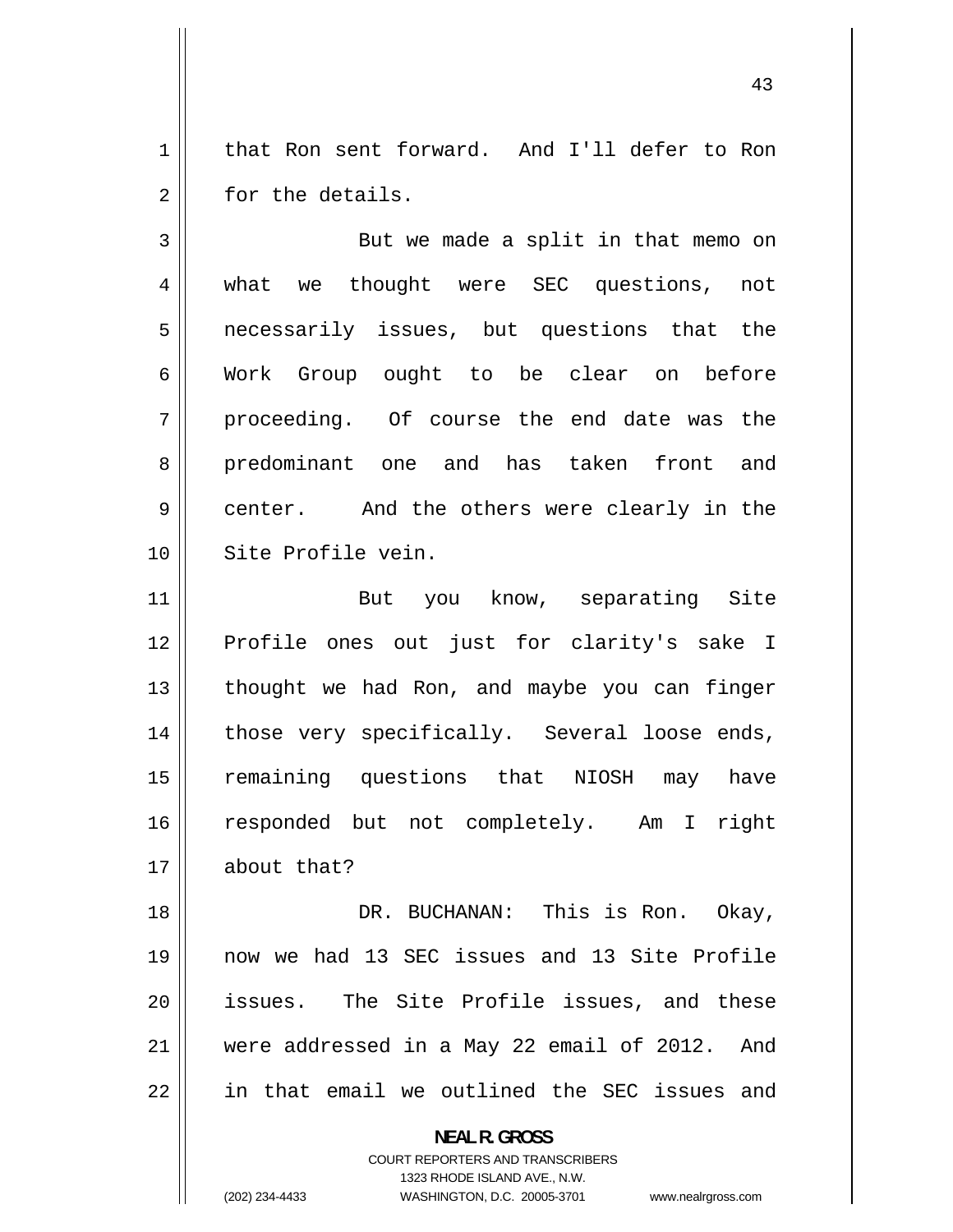1 2 the Site Profile issues that NIOSH was responsible for.

3 4 5 6 7 8 9 Now, underlying that, the other side of the coin is that SC&A had not verified that the remaining Site Profile issues had been set aside with the revision in 2010. And that kind of got put on the back-burner. So now we're faced with the fact that we have about six Site Profile issues.

10 11 We need to go back to the 2013 TBD revision and see if they're satisfied.

12 13 14 15 16 17 I do not see any remaining Site Profile issue at this time that NIOSH is to address. And so that is kind of -- the ball is in our court on the Site Profile issues and seeing if they're satisfied by the 2013 revision.

18 19 20 21 22 Now, the SEC issues, I'd like to remind everyone that we had 13 of those and most of those were answered. However, number 4, number 11 and number 12 were not answered, have not been answered to date. And so we

**NEAL R. GROSS** 

COURT REPORTERS AND TRANSCRIBERS 1323 RHODE ISLAND AVE., N.W. WASHINGTON, D.C. 20005-3701 www.nealrgross.com

(202) 234-4433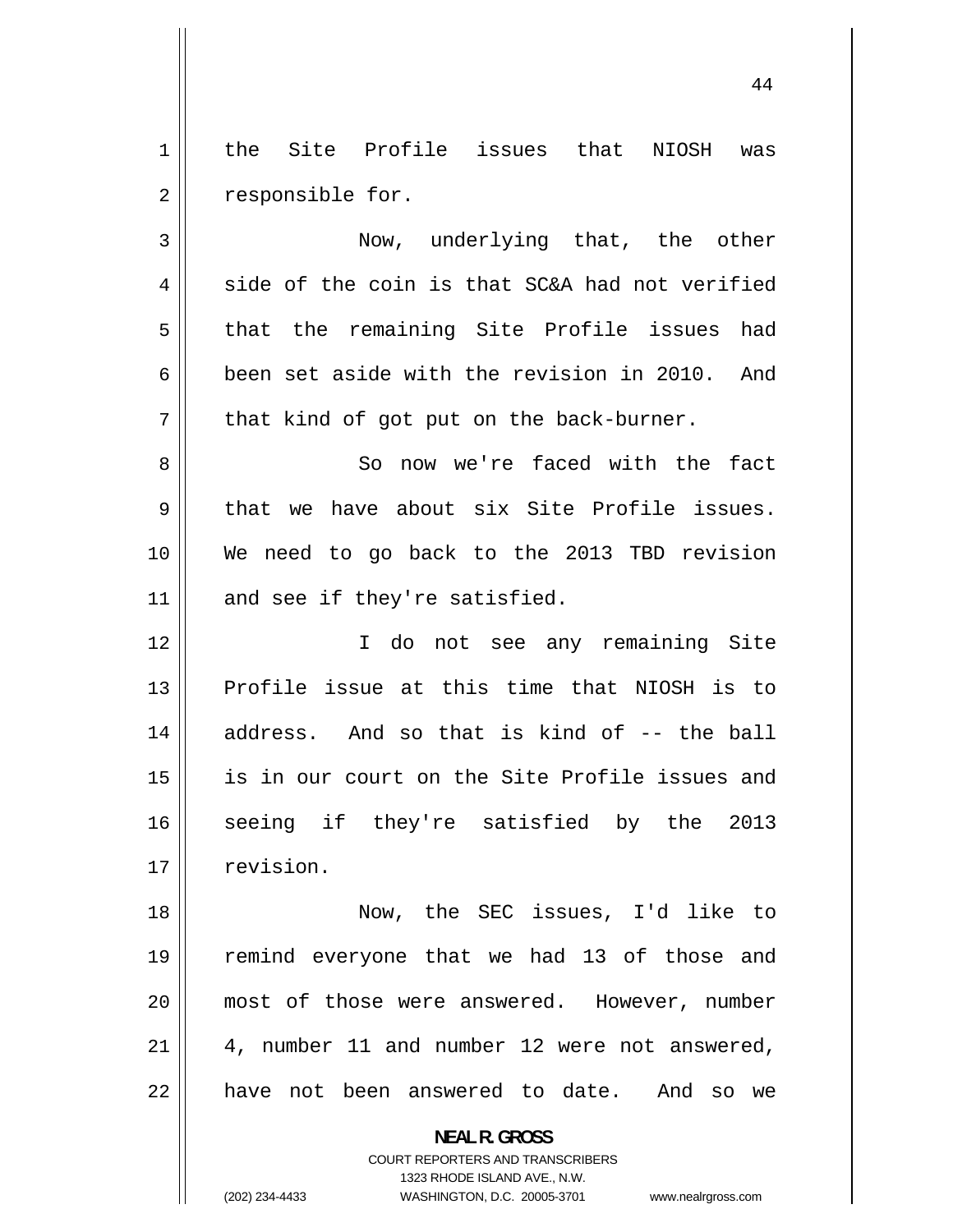1 s till have those even though the question of t he `93 end date has been settled. We still h ave some pending SEC issues which we put again on i nterested in this end date. 2 3 [4](#page-3-0) [5](#page-4-0) the back-burner because we were

[6](#page-5-0) [7](#page-6-0) a ccuracy of the various neutron dosimeters and [8](#page-7-0) t he transfer of data, of the external data [9](#page-8-0) f rom one database to another. And the [10](#page-9-0) q uestion of whether there was a need for [11](#page-10-0) i nternal coworker models. Now, those three [12](#page-11-0) a re still hanging out there as far as the SEC [13](#page-12-0) g oes. And these had to do mainly with the

[14](#page-13-0) [15](#page-14-0) Josie. [16](#page-15-0) d o we need a NIOSH answer on those? CHAIR BEACH: And Ron, this is Would -- on those three, the SEC ones,

DR. BUCHANAN: Yes, because --

 O kay. CHAIR BEACH: To move forward.

[20](#page-19-0) [21](#page-20-0) n umber 11 and number 12. DR. BUCHANAN: Yes, on number 4,

CHAIR BEACH: Okay.

**NEAL R. GROSS**  COURT REPORTERS AND TRANSCRIBERS 1323 RHODE ISLAND AVE., N.W. WASHINGTON, D.C. 20005-3701 www.nealrgross.com

(202) 234-4433

[17](#page-16-0)

[18](#page-17-0)

[19](#page-18-0)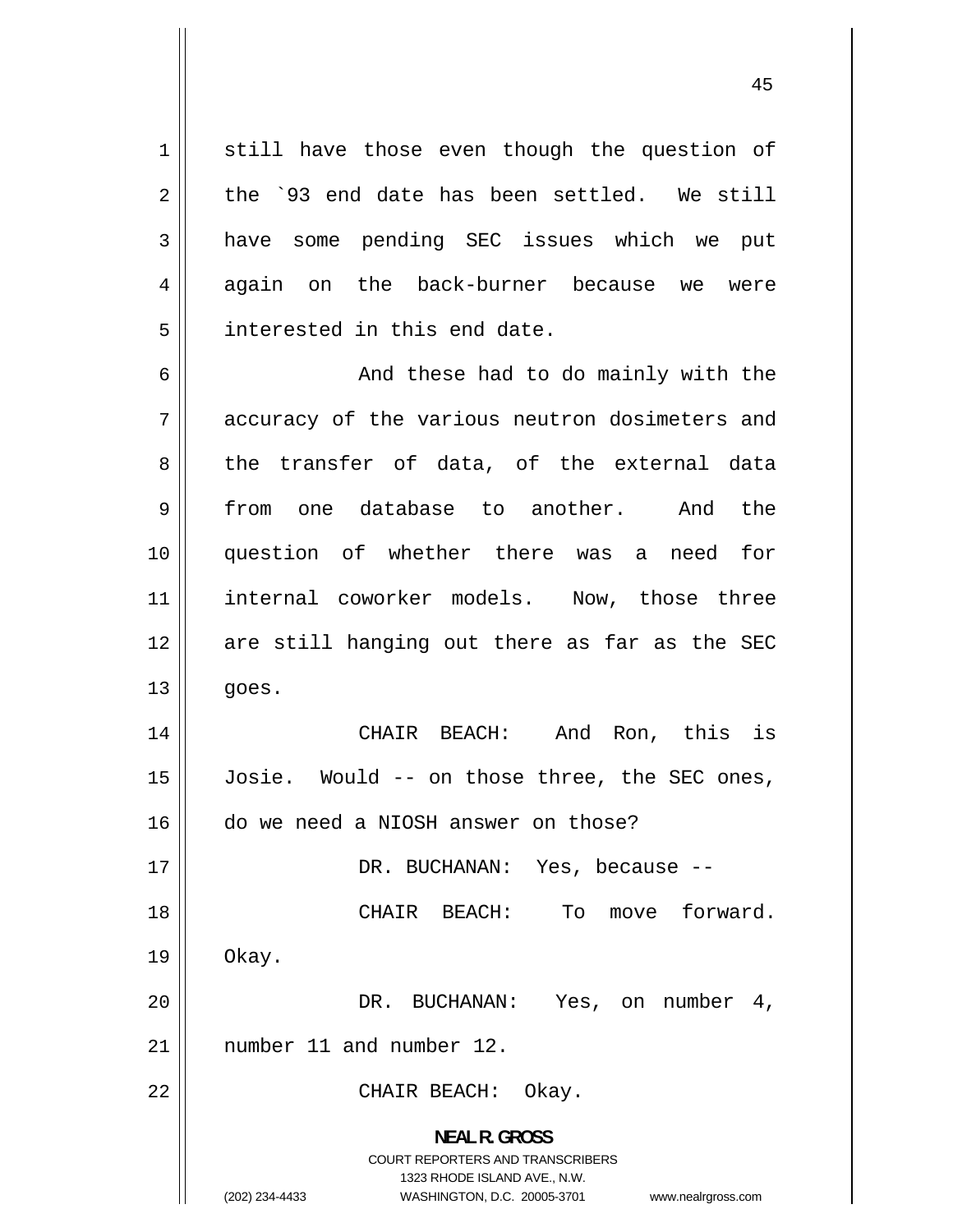| 1  | DR. BUCHANAN: And these were in               |
|----|-----------------------------------------------|
| 2  | the May 22, 2012 email that SC&A sent out.    |
| 3  | This was an attached document to it.          |
| 4  | CHAIR BEACH: Okay.                            |
| 5  | MR. KATZ: Okay. This is Ted,                  |
| 6  | then. I mean given what Ron just said then,   |
| 7  | we can't close out the SEC at this meeting.   |
| 8  | We can close out the question of the end date |
| 9  | and you can report out on that. And I quess   |
| 10 | we'll keep -- we can keep the session as is   |
| 11 | but it won't be a possibly vote session       |
| 12 | because we can't vote until we close out all  |
| 13 | the SEC issues.                               |
| 14 | But you can report out on this and            |
| 15 | the Board can ask you questions about this    |
| 16 | You know, Grady can give a<br>issue.          |
| 17 | presentation on this, the whole nine yards on |
| 18 | this one issue. And then you won't expect the |
| 19 | Board to act on closing out the rest of the   |
| 20 | SEC until we hear what comes of these last    |
| 21 | three issues, assuming as Ron is sort of      |
| 22 | implying that those all apply to this late    |
|    | <b>NEAL R. GROSS</b>                          |

COURT REPORTERS AND TRANSCRIBERS 1323 RHODE ISLAND AVE., N.W.

 $\mathsf{II}$ 

(202) 234-4433 WASHINGTON, D.C. 20005-3701 www.nealrgross.com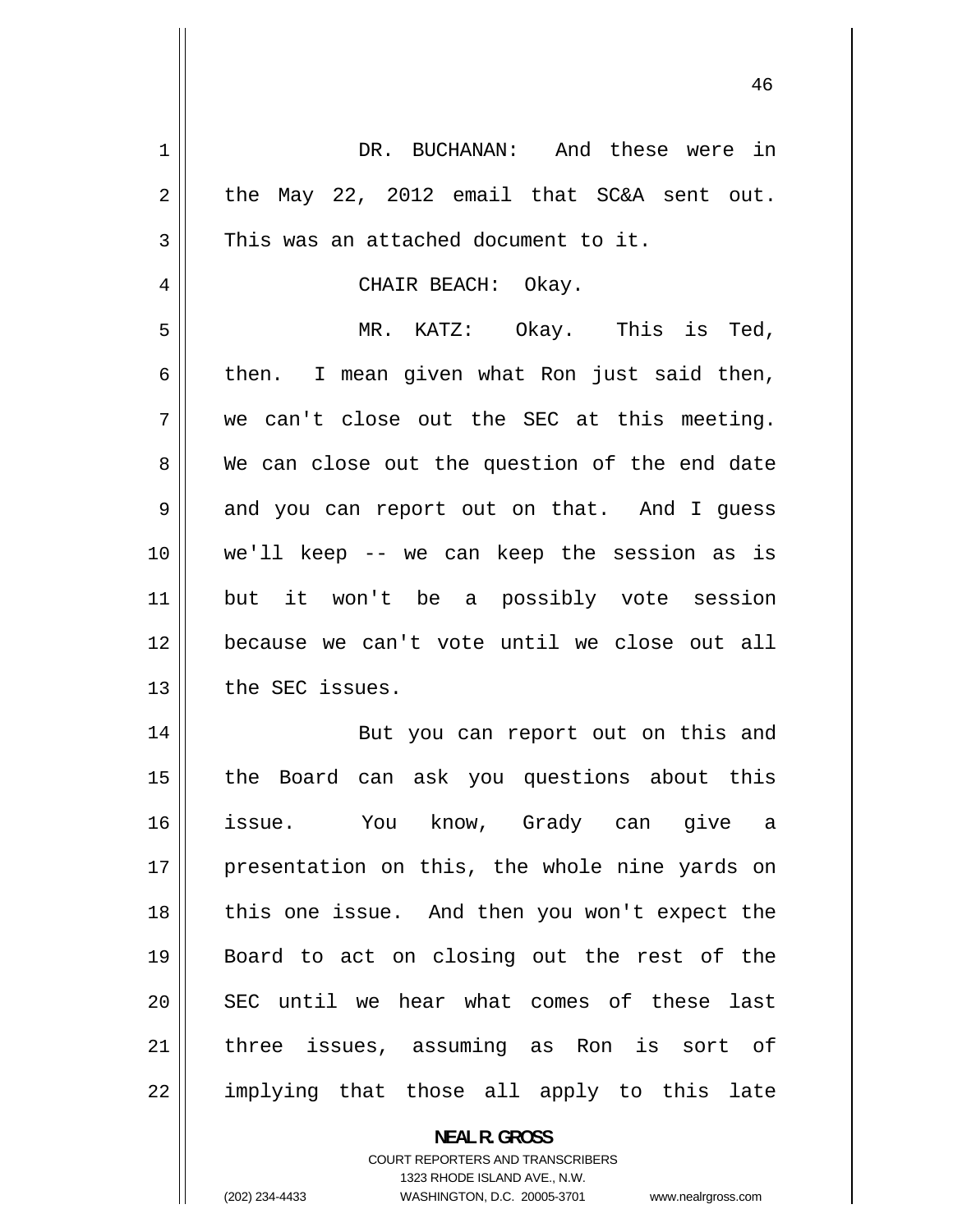1 2 S EC before that. period as well. Because we already have an

CHAIR BEACH: Right.

4 5 m ean, isn't it -- to me it seems like we've 6 g ot the records past 1993. And you know, if 7 t here is some massaging that needs to be done 8 o f the neutrons or whatever, I know that we 9 h ave written some responses back to that. I 10 d on't think that that's necessarily an SEC 11 issue. **12**  MR. CALHOUN: This is Grady. I I think that that's a TBD dose econstruction issue.

13 14 I 'd like to see this SEC issue closed if 15 p ossible and continue on with TBD issues. 16 B ecause if I knew that there was some 17 o utstanding SEC issues before this meeting, I 18 w ould have been working on those because that 19 w And, I don't know. It would be - was my top priority.

20 21 to. 22 something MR. KATZ: Well, Ron, do you want just respond to that? Because that's I think everybody needs to

> **NEAL R. GROSS**  COURT REPORTERS AND TRANSCRIBERS 1323 RHODE ISLAND AVE., N.W. (202) 234-4433 WASHINGTON, D.C. 20005-3701 www.nealrgross.com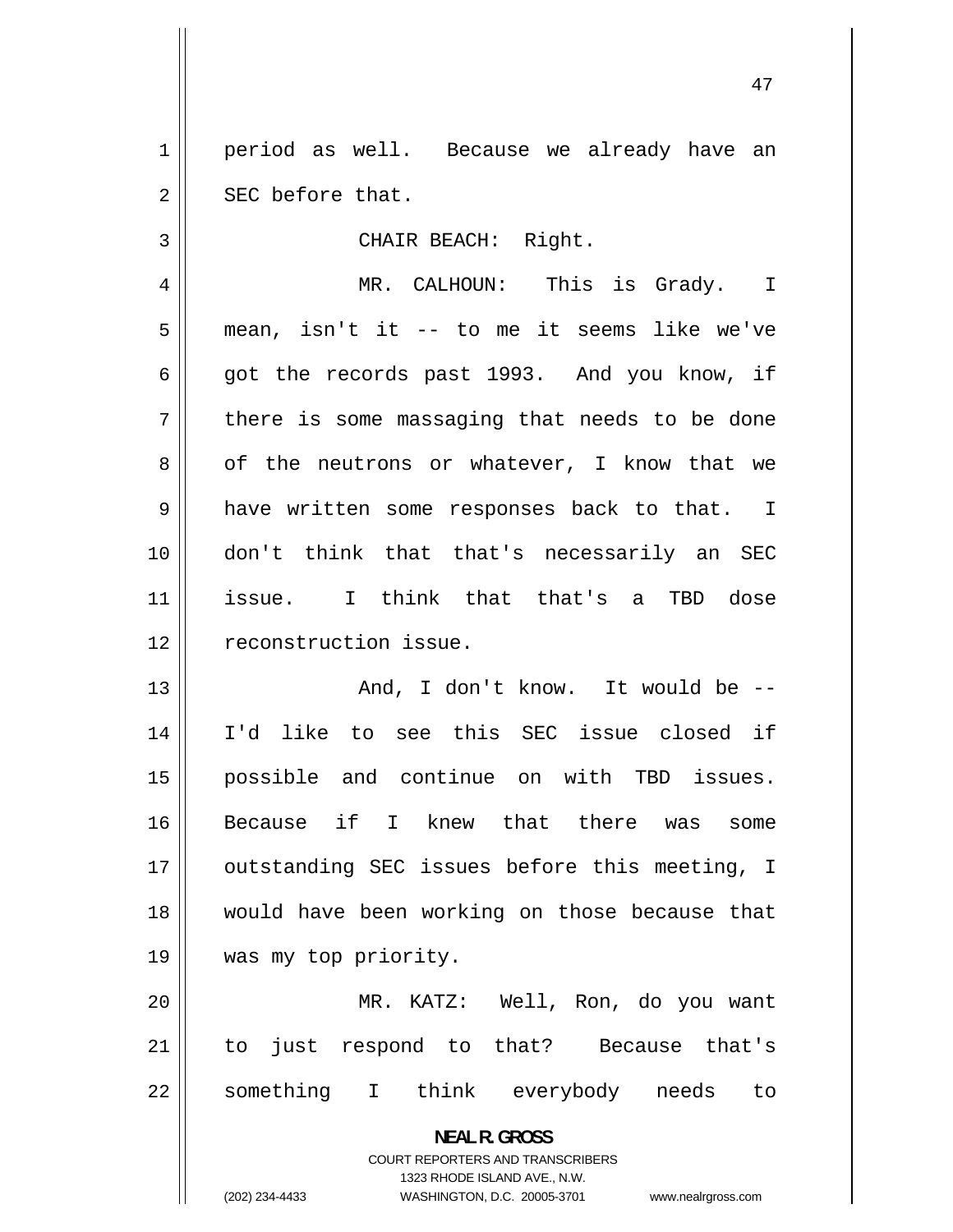1 u nderstand, what the TBD potential is or 2 i sn't.

3 4 l isted as SEC issues originally. And I feel 5 t hat they should remain SEC issues until we 6 r esolve them. DR. BUCHANAN: Yes. These were

7 8 o f neutron dose. And Grady has responded to 9 s ome of that in that the highest of the three 10 r eadings were recorded and used for dose 11 r econstruction. And our question is how do we 12 k now that that highest was correct. And also 13 t he verification of the data transfer between 14 t he many records system for external dose, 15 that 16 q uestion of accuracy of the data. And then 17 a bout the internal dosimetry, number 12, as 18 f ar as a coworker model goes. So I think 19 t hese have to be responded to before we can -- 20 I don't know that we can just shift those, the  $21$  Now, these involved the assignment was number 11, which I think is a Site Profile issues.

22

CHAIR BEACH: No, I think we need a

**NEAL R. GROSS**  COURT REPORTERS AND TRANSCRIBERS 1323 RHODE ISLAND AVE., N.W. (202) 234-4433 WASHINGTON, D.C. 20005-3701 www.nealrgross.com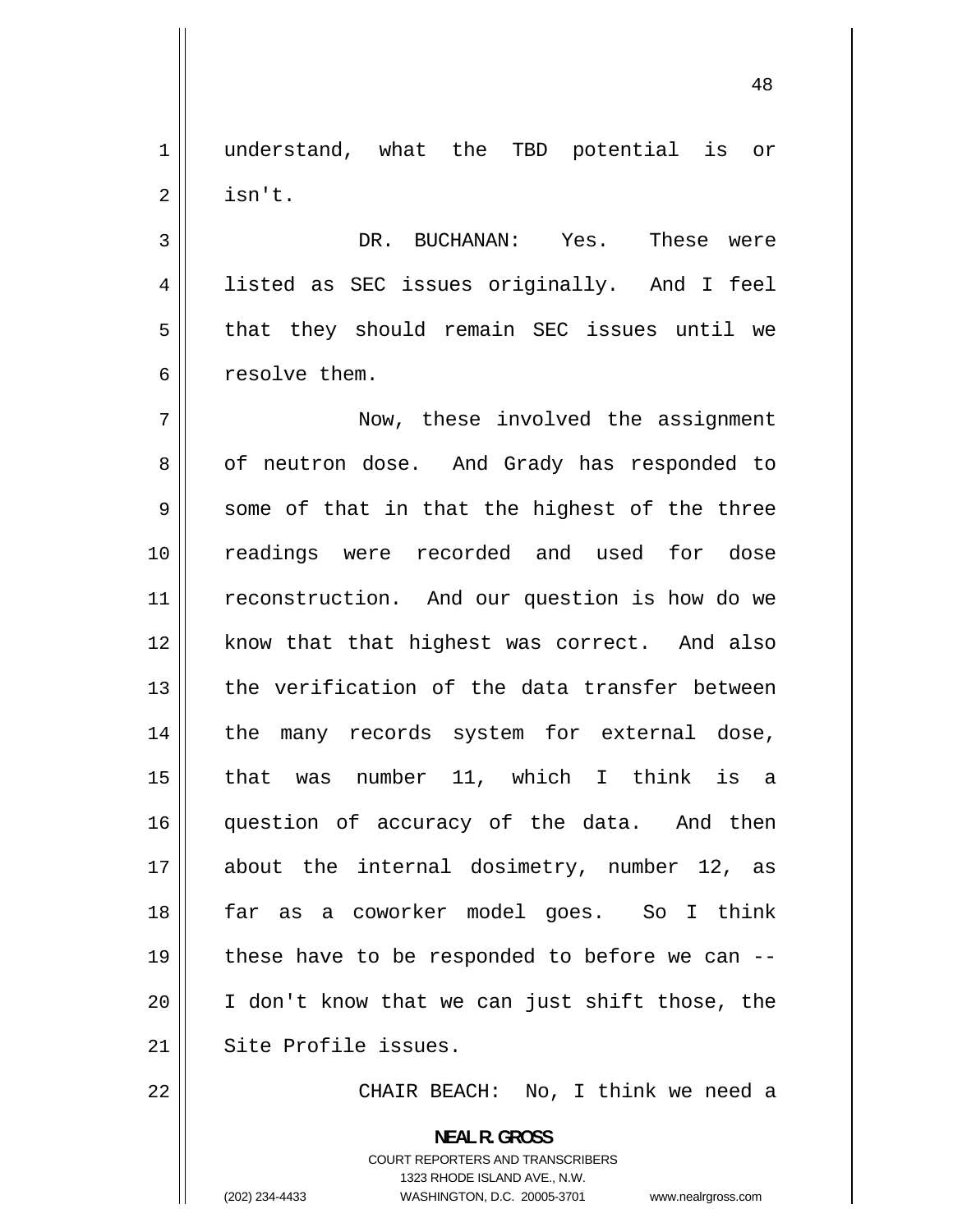1 2 response from NIOSH before we do that because that's where we left it.

3 4 5 6 7 8 9 MEMBER MUNN: This is Wanda. I would request that whatever we do, someone take the responsibility for making a very clear distinction between what we need to complete for our current problem and what we need to complete in terms of what we view as TBD issues.

10 11 12 13 14 15 16 17 18 19 20 21 22 If we don't have that clearly and if we don't agree on it then we're going to encounter this situation repeatedly where we think we've done something and we end up with the discovery that we have a dangling participle somewhere. So if we could get a very clear decision of what we are going to call an SEC issue and which are remaining outstanding, it would really be helpful for me rather than going back and sorting through all of our past transcripts to try to identify exactly what we had said earlier. Can we do that?

(202) 234-4433

**NEAL R. GROSS** 

COURT REPORTERS AND TRANSCRIBERS 1323 RHODE ISLAND AVE., N.W. WASHINGTON, D.C. 20005-3701 www.nealrgross.com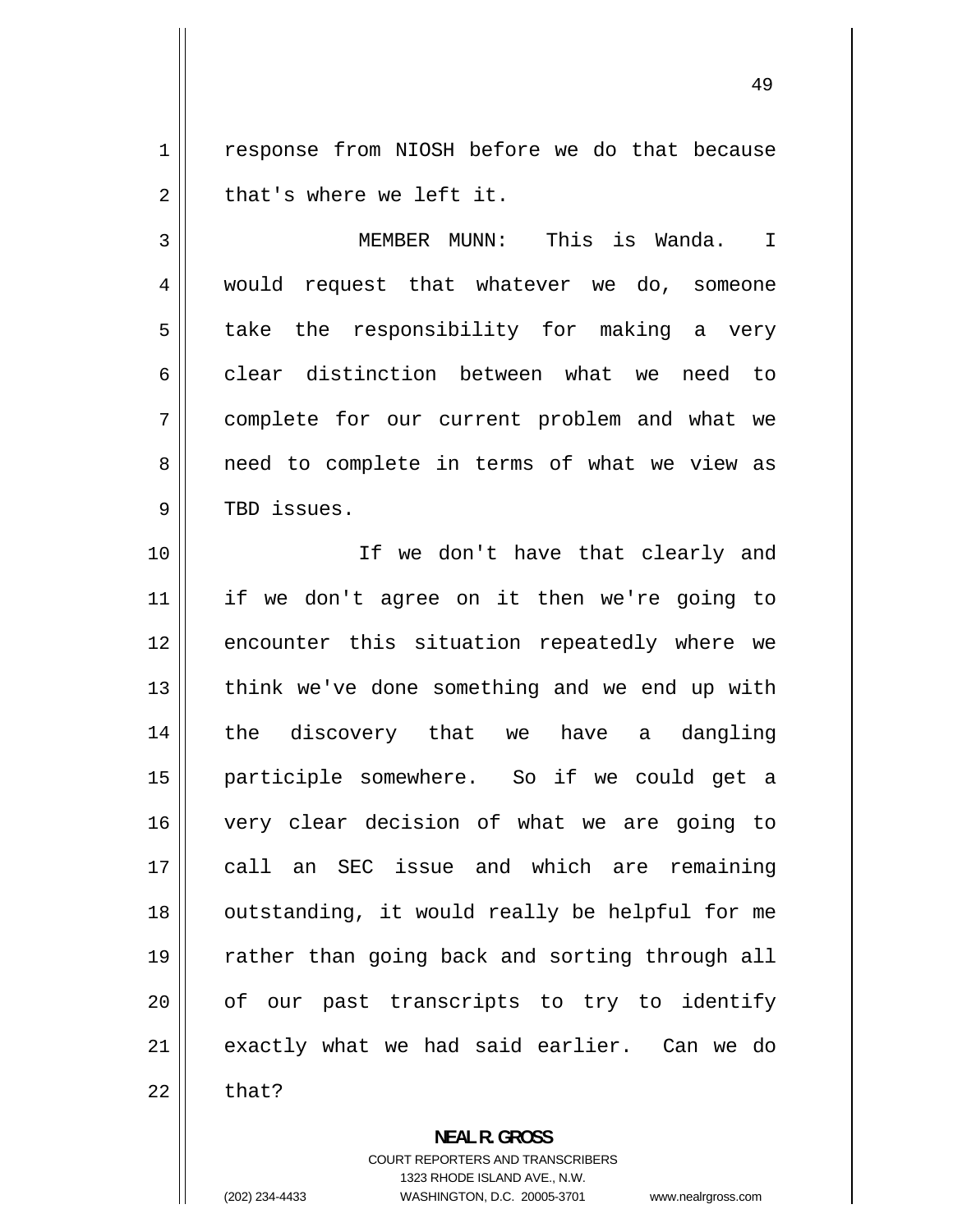CHAIR BEACH: Wanda, this is Josie. I can take the task of sending out the latest memo that we've been talking about today, the May 22, 2012. And the latest Site Profile 1 2 3 4 5 6 7 8 issue because those are very clear in what the step forward or the process forward. The biggest problem here is it's been a year since we had a work call. Until we

12 decided to separate these out and then - you're right, these three kind of got lost when we started thinking about the end date, `93, and that got pushed forward. So.

13 14 15 MEMBER CLAWSON: I don't think they got lost, Josie. I think what the thing was is we were focusing in on the end date.

CHAIR BEACH: Right, right.

17 18 MEMBER CLAWSON: The issue with that.

19 20 21 MEMBER ANDERSON: Yes, if the data would have been complete then the other issues weren't as critical for SEC.

MR. KATZ: Let me just suggest. I

**NEAL R. GROSS**  COURT REPORTERS AND TRANSCRIBERS

1323 RHODE ISLAND AVE., N.W.

9

10

11

16

22

(202) 234-4433 WASHINGTON, D.C. 20005-3701 www.nealrgross.com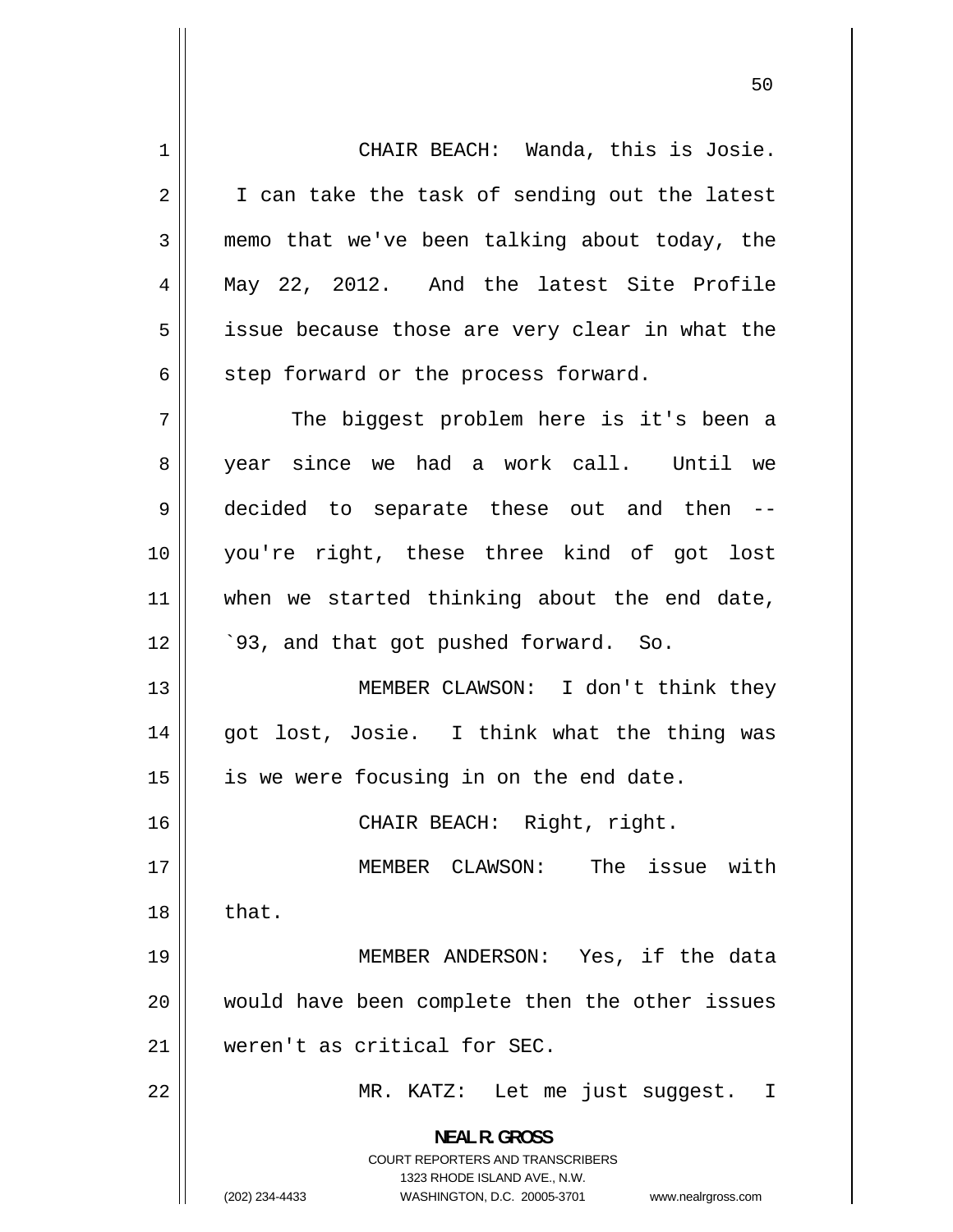1 2 3 4 5 6 7 8 9 10 11 12 13 14 15 16 17 18 19 20 21 22 mean, Grady, if as you -- we have, you know, not much time between now and the March Board meeting. But Grady, if you want to just consider these three issues that Ron has highlighted here that are remaining, if you want to consider in your presentation to the Board addressing why those may not be SEC issues, I think that's fair game. And folks can respond to that in the Board meeting. So if you want to address that that's fine and the Board can consider whether -- your arguments and then whatever people's responses are to that, whether those -- what governs here as to whether they're still SEC issues or they're not. But that'll be fine. MR. CALHOUN: I'd really like to get the exact issues. I'm sure I've got them here in all this stuff. But since I obviously got confused and I thought that this was the evaluation of the end date, I'd really like to get those three objectives and I'll see what I can do by then.

> **NEAL R. GROSS**  COURT REPORTERS AND TRANSCRIBERS 1323 RHODE ISLAND AVE., N.W. (202) 234-4433 WASHINGTON, D.C. 20005-3701 www.nealrgross.com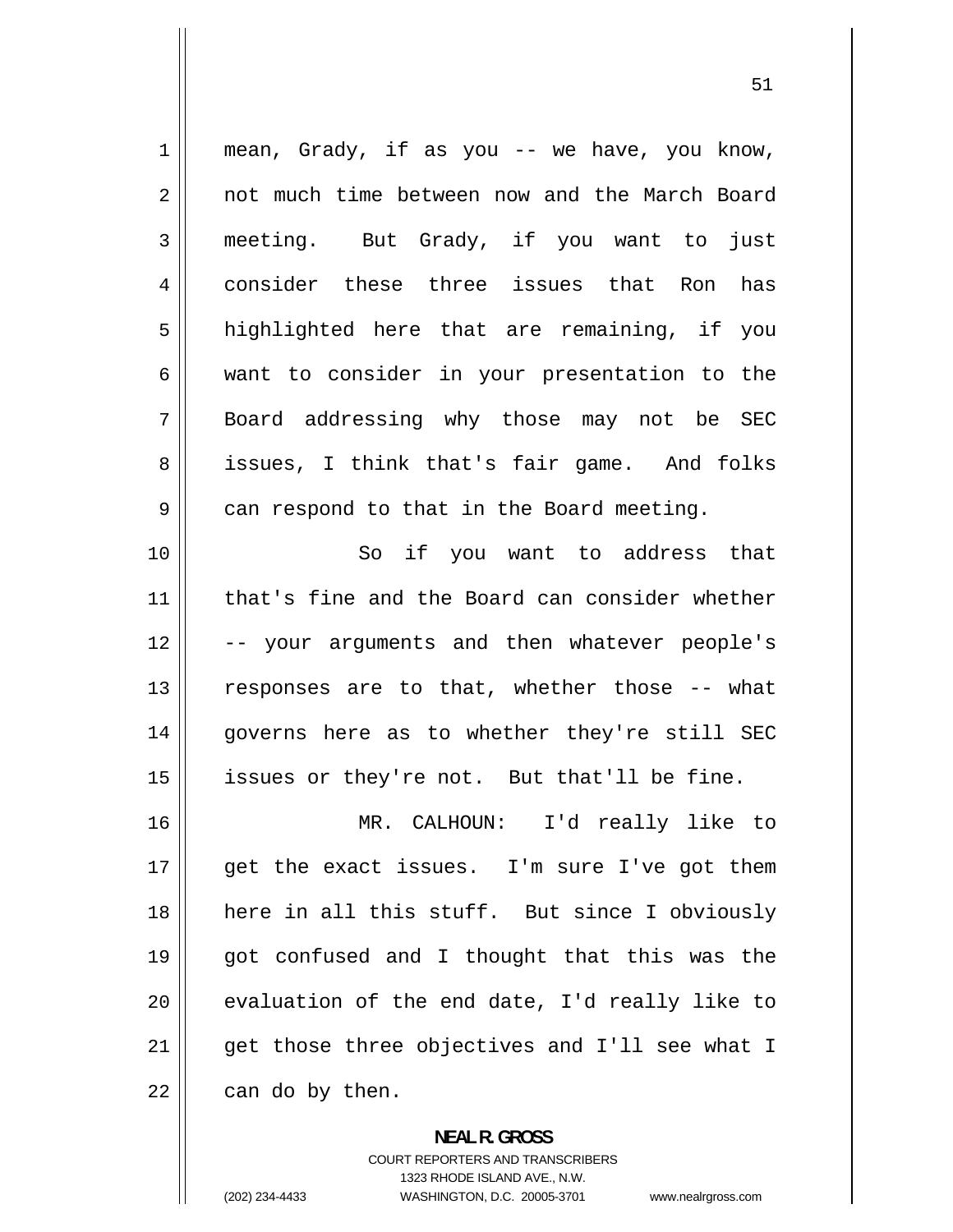**NEAL R. GROSS**  COURT REPORTERS AND TRANSCRIBERS 1323 RHODE ISLAND AVE., N.W. (202) 234-4433 WASHINGTON, D.C. 20005-3701 www.nealrgross.com MEMBER MUNN: Yes, I'd agree it would be helpful. MR. KATZ: I'm not putting it on you to have to do that. I'm just saying that 52 1 2 3 4 5 6 7 8 9 10 11 12 13 14 15 16 17 18 19 20 21 22 that's an option. CHAIR BEACH: So again, this is Josie. I'll go ahead and forward that, the May 22 memo out which has those four highlighted. MR. CALHOUN: I've got the May 22 one and it only has -- I think it's only got number 1 and number 13. CHAIR BEACH: The one I have goes through all 11 and it highlights all the answers that are given to that date. MR. KATZ: Ron, wait. Ron is on the line. Ron, we just need you to send Grady the SEC issues you identified. DR. BUCHANAN: Yes, this is Ron. I forwarded Josie a copy of the May 22 email and also the Site Profile Matrix. And I updated that to the current yesterday and highlighted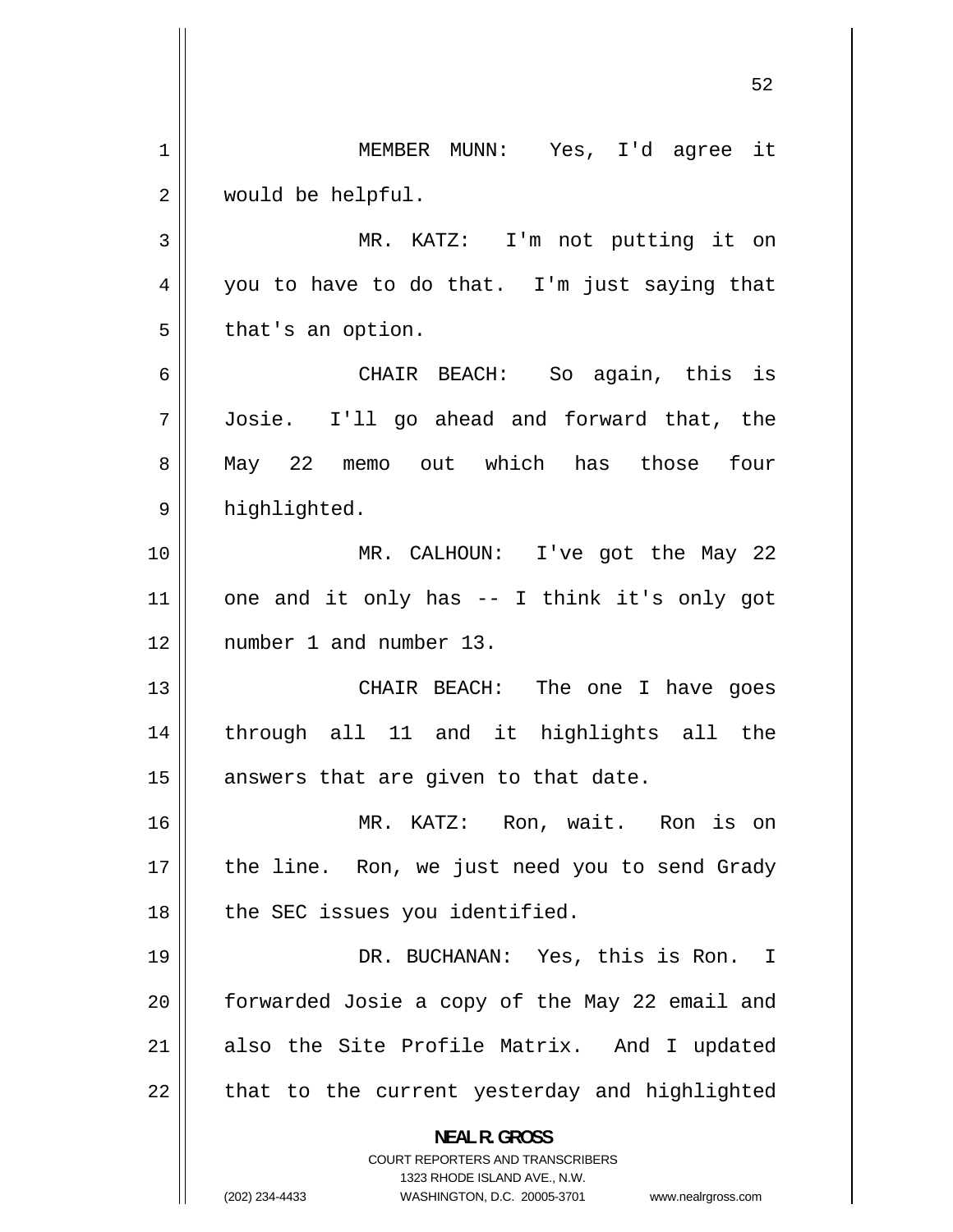**NEAL R. GROSS**  COURT REPORTERS AND TRANSCRIBERS 1323 RHODE ISLAND AVE., N.W. (202) 234-4433 WASHINGTON, D.C. 20005-3701 www.nealrgross.com 1 the action items for SC&A and for NIOSH. And so, Josie, if you would forward that to Grady then he would have a current copy to work from that you and I, Joe, have been working from. 2 3 4 5 CHAIR BEACH: Yes, I will do that. 6 And I will also forward it to the Work Group 7 8 9 10 11 12 13 14 15 16 17 18 19 20 21 22 Members. DR. BUCHANAN: And so, Grady, you would have what we're looking at in front of you there. And I highlighted in yellow the areas that need to be addressed either by NIOSH or by SC&A. CHAIR BEACH: Actually, Ted, if it works for you, I'll send it to you and then if you could forward that to all the pertinent parties. MR. KATZ: Yes, I'll send it to the whole Work Group and staff, right. CHAIR BEACH: Okay. MR. KATZ: And so then, I mean Josie, it sounds like if it's okay with you then I'll leave this, it's a possible vote.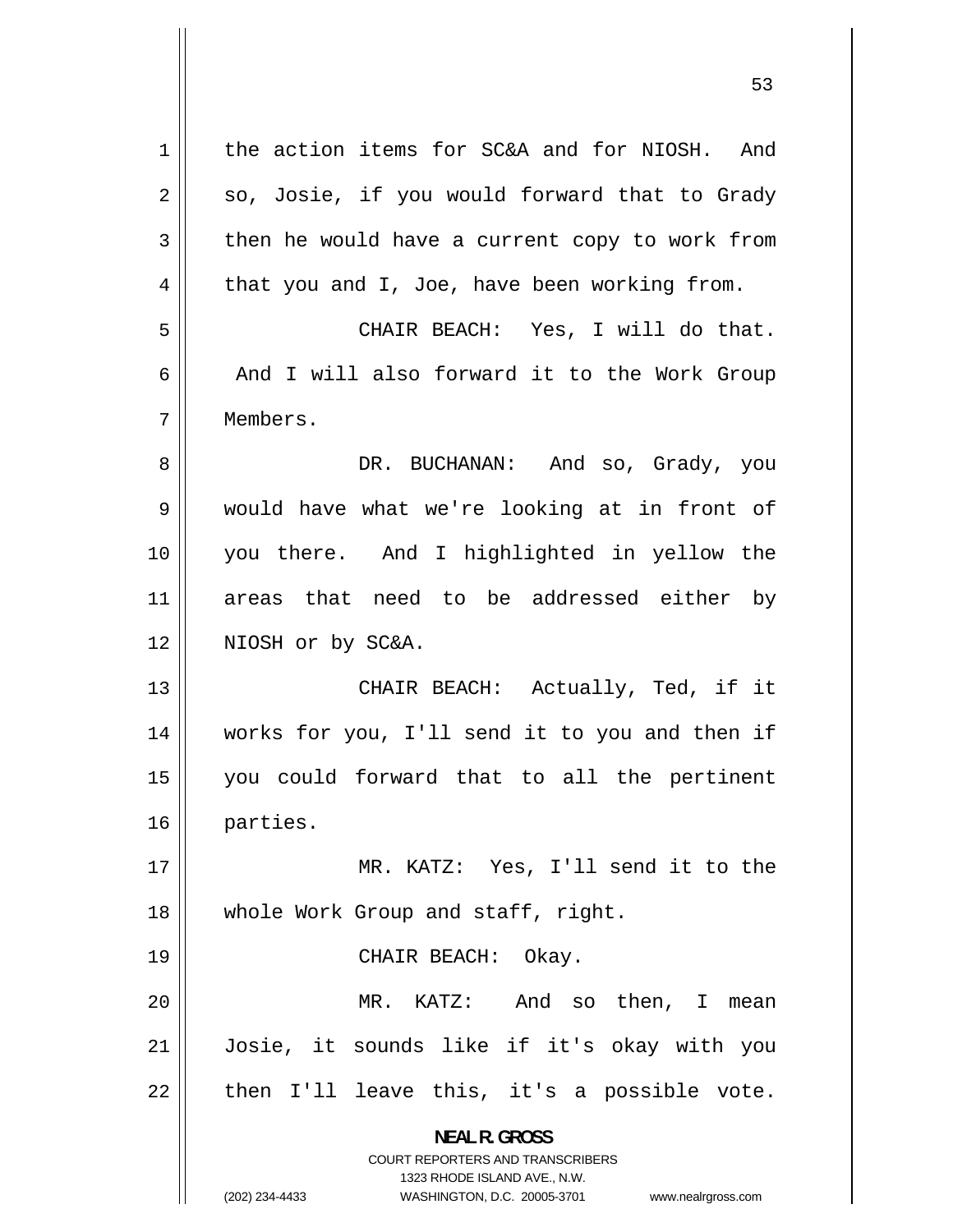1 2 3 4 5 6 7 But it would only be a vote if we somehow put to bed sufficiently with respect to as being SEC issues, these three items that Ron has highlighted as well. And if we don't then there won't be a vote but there can be whatever discussion is needed. CHAIR BEACH: A discussion.

8 9 10 11 12 MR. FITZGERALD: I might add -this is Joe. We're talking number 4, number 11, number 12 in that May 22 piece. Just not to confuse it with the other issues that are more of a Site Profile nature.

13 14 15 16 17 18 And all we had at the time, you'll see this in the note. We posed the original issue. We got a NIOSH response. Then SC&A provided a response to that response. And that's where it has been since the Work Group has focused on the end date.

19 20 21 22 And these three issues aren't necessarily of the same ilk where one has to spend a lot of time doing analysis. I think it was asking for answers as far as what NIOSH

**NEAL R. GROSS** 

COURT REPORTERS AND TRANSCRIBERS 1323 RHODE ISLAND AVE., N.W. (202) 234-4433 WASHINGTON, D.C. 20005-3701 www.nealrgross.com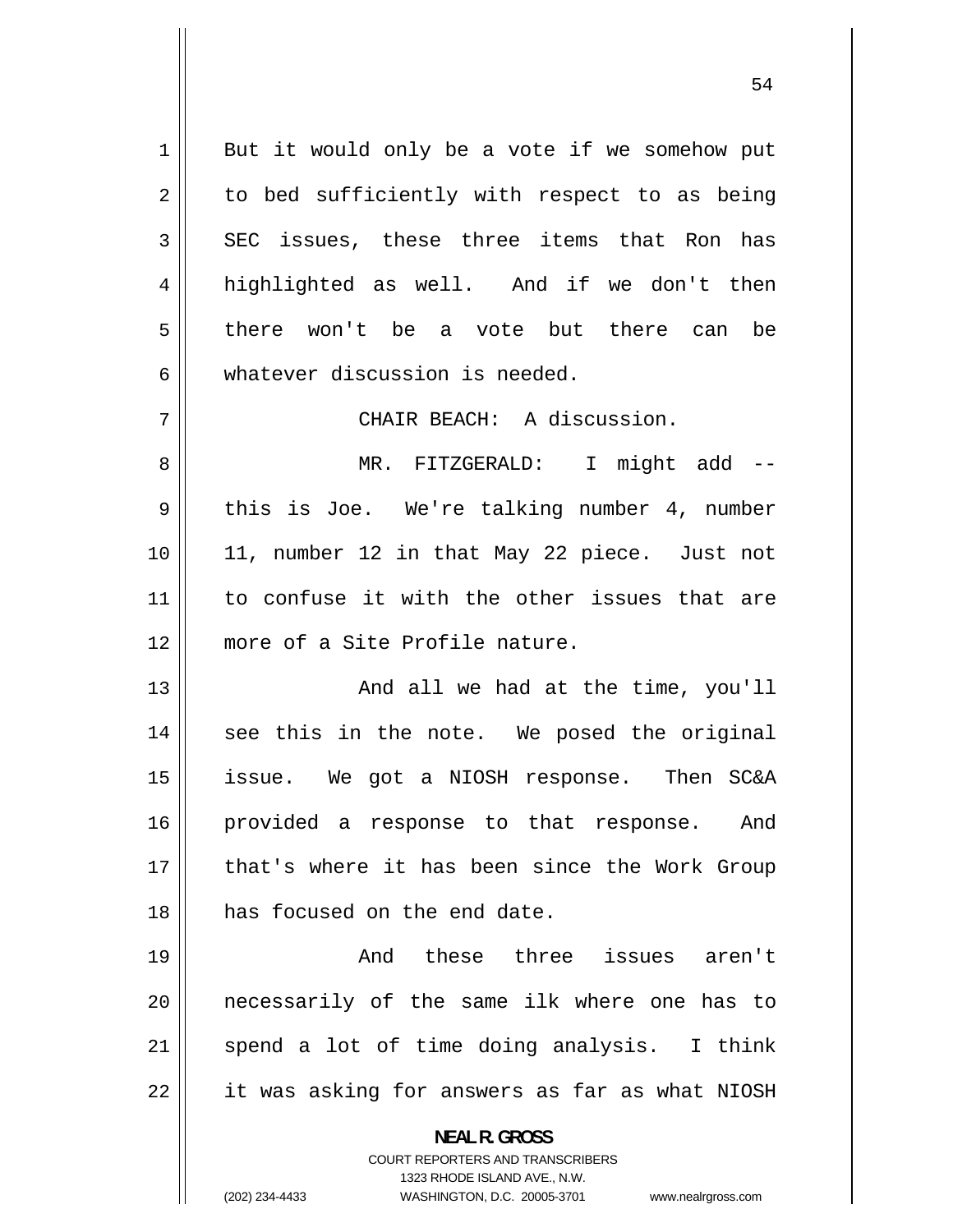1 2 3 4 5 6 7 8 9 10 11 12 13 14 15 16 17 18 19 20 21 22 would in fact do on that particular point and why. And I think in those -- in some of these cases, the response wasn't deemed complete or adequate at the time. So that's kind of where it was left. That's not to say that a lot of analysis per se, just sort of a complete answer as to what the path forward is going to be on that particular point, whether it's neutron dosimetry or on some other matter. And these are issues, by the way, that were originally SEC issues pre `90, you know, in the SEC period that was voted by the Board last time. And they were carried forward as relevant issues past the current SEC period, is why they're here. MEMBER MUNN: Yes, but the NIOSH memo that went out with the same cover letter at the May 22 Work Group. I think one of the things that's confusing is that that's the latest information that I have in my file. And it's the format, in written format the way

> COURT REPORTERS AND TRANSCRIBERS 1323 RHODE ISLAND AVE., N.W.

**NEAL R. GROSS** 

(202) 234-4433

WASHINGTON, D.C. 20005-3701 www.nealrgross.com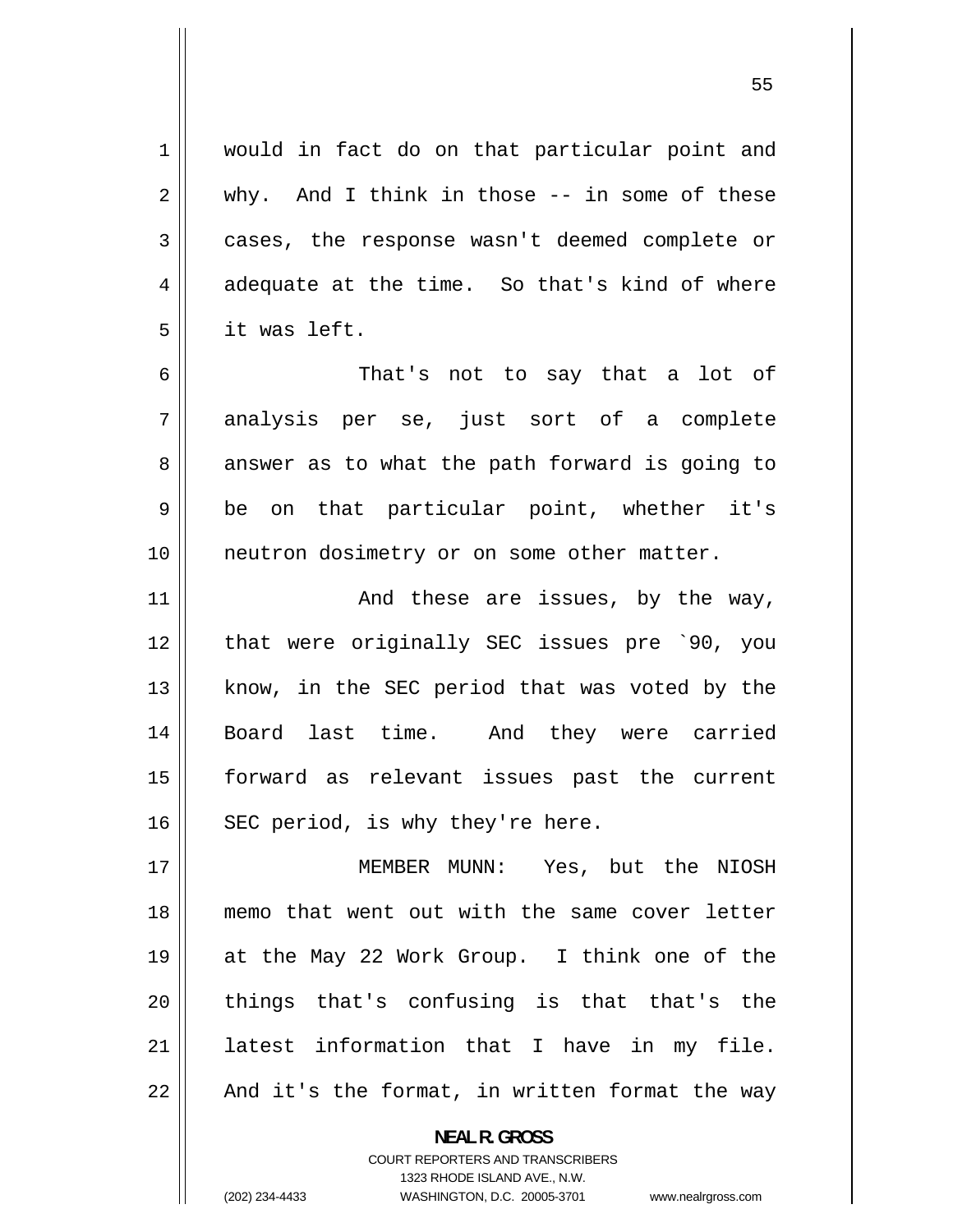**NEAL R. GROSS**  COURT REPORTERS AND TRANSCRIBERS 1323 RHODE ISLAND AVE., N.W. (202) 234-4433 WASHINGTON, D.C. 20005-3701 www.nealrgross.com 1 2 3 4 5 6 7 8 9 10 11 12 13 14 15 16 17 18 19 20 21 22 it is, it is kind of cumbersome to try to identify what is still considered outstanding and what isn't. I think, if we can helpful something. Perhaps what Ron is going to be sending out already has so that it stands out. CHAIR BEACH: This is Josie. I just sent that to Ted so you have it, Ted. MR. KATZ: Great. I'll get it to everybody right after this call. CHAIR BEACH: Okay. So to wrap up or to try to wrap up, we have a couple of action items. SC&A is going to be tasked with evaluating the latest version of the Site Profile issue and marry it with the Site Profile issues that we currently have, the 13. And NIOSH will look at those three items of the SEC relevant from the May 22 time frame. MEMBER ROESSLER: Josie, this is Gen. I've been listening to this May 22 information. And the email I got is not -- I just really don't know what to make out of it.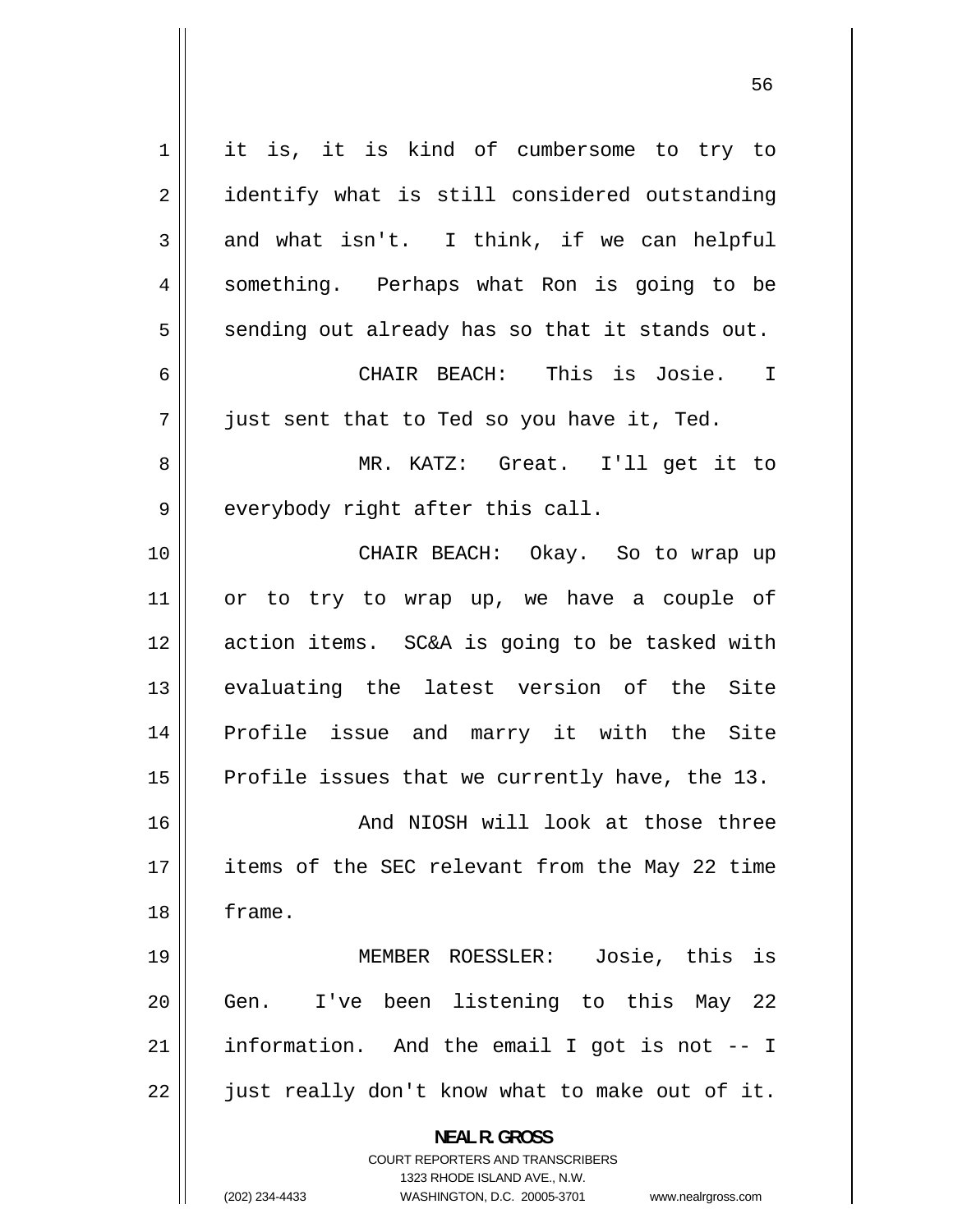1 2 3 So when this is sent around again, I think I need to see some pretty clear conclusions that come along with it.

4 5 6 7 8 MR. KATZ: So Gen, Ron says he highlighted the three issues, the 4, 11 and 12. We'll send those around. He -- not necessarily responded to those yet. He may respond to those at the Board meeting.

MEMBER ROESSLER: Okay, okay.

MR. KATZ: Okay?

9

10

11 12 13 14 15 16 17 CHAIR BEACH: Okay. This is Josie again. Thank you for your patience. When we don't meet for over a year and we had two lists going it does really get complicated when you try to reconcile it and then vote on something. So I appreciate everybody's patience here as we sort this all out again.

18 19 20 21 22 MR. KATZ: Yes, it's okay. And we have an hour set aside for the BNL discussion. So, you know, there's gracious amount of time to at least get things clear at the Board meeting, if not resolve them.

> **NEAL R. GROSS**  COURT REPORTERS AND TRANSCRIBERS 1323 RHODE ISLAND AVE., N.W. (202) 234-4433 WASHINGTON, D.C. 20005-3701 www.nealrgross.com